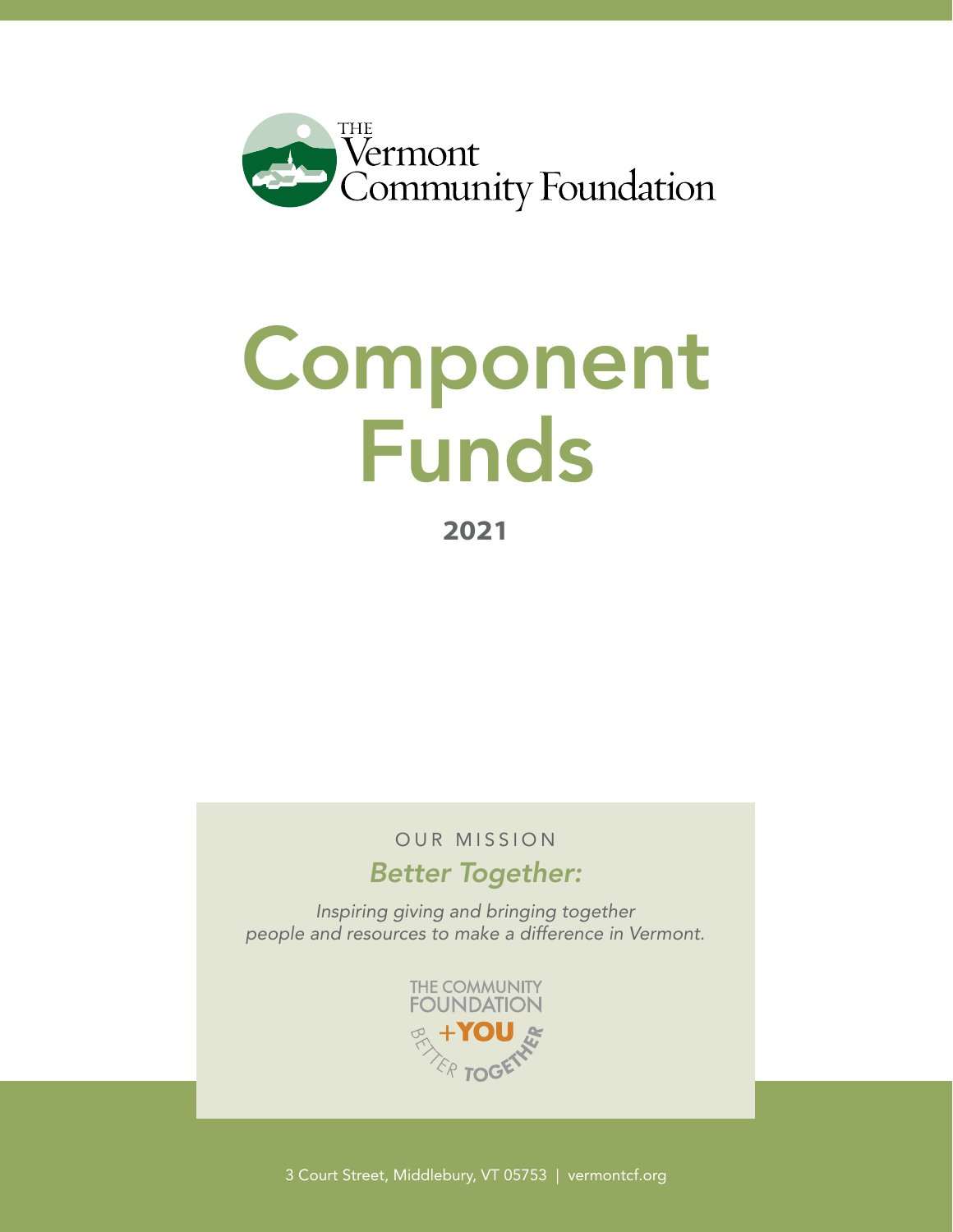# **Component Funds 2021**

Ifts to the Vermont Community Foundation come from<br>several sources: from individuals and families, both during<br>their lifetimes and via bequest, and from private foundation<br>corporations, and nonprofit organizations. With th several sources: from individuals and families, both during their lifetimes and via bequest, and from private foundations, corporations, and nonprofit organizations. With their gifts, many donors create and build charitable funds within the Foundation for a wide range of purposes. All of these component funds help achieve our desired goal of sparking philanthropy, increasing its effectiveness, and fueling its growth for the good of Vermont.

The Foundation is a family of 932 funds. When a fund is established the donor names the fund and defines its purpose. Many funds bear the donor's name; others are anonymous, while some are identified as memorials or have a designated recipient organization. We offer various fund types to help people achieve their philanthropic goals. Included in the total number of funds, but not listed here, are planned gifts, such as Charitable Remainder Trusts and Charitable Gift Annuities.

Following is a list of the Community Foundation's component funds as of December 31, 2021.

An important note: Some component funds offer competitive grants for Vermont nonprofit organizations seeking support. Grantseekers are encouraged to visit www.vermontcf.org/AvailableGrants to learn about specific guidelines and deadlines for submitting proposals. If you have further questions about funding eligibility, please contact one of our philanthropic advisors.

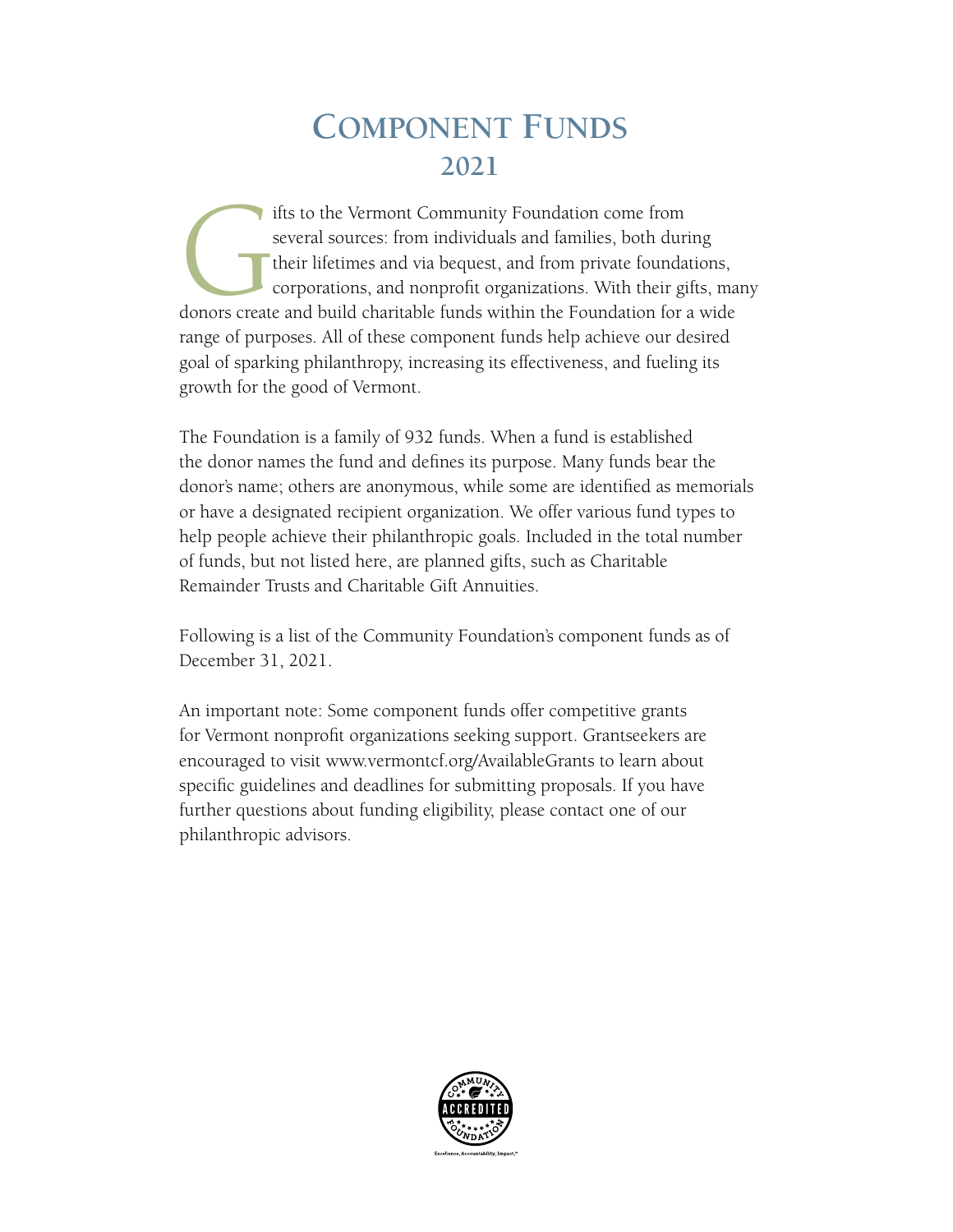

*Derrick Samuels of Genuine Jamaican at the St. Johnsbury Farmer's Market. Photo by Harrison Creative*

# **Table of Contents**

| Discretionary Funds 14      |  |  |  |  |  |  |  |
|-----------------------------|--|--|--|--|--|--|--|
| Scholarship Funds 17        |  |  |  |  |  |  |  |
| Designated Funds 18         |  |  |  |  |  |  |  |
| Nonprofit Funds 23          |  |  |  |  |  |  |  |
| Supporting Organizations 32 |  |  |  |  |  |  |  |
| Emeritus Funds 33           |  |  |  |  |  |  |  |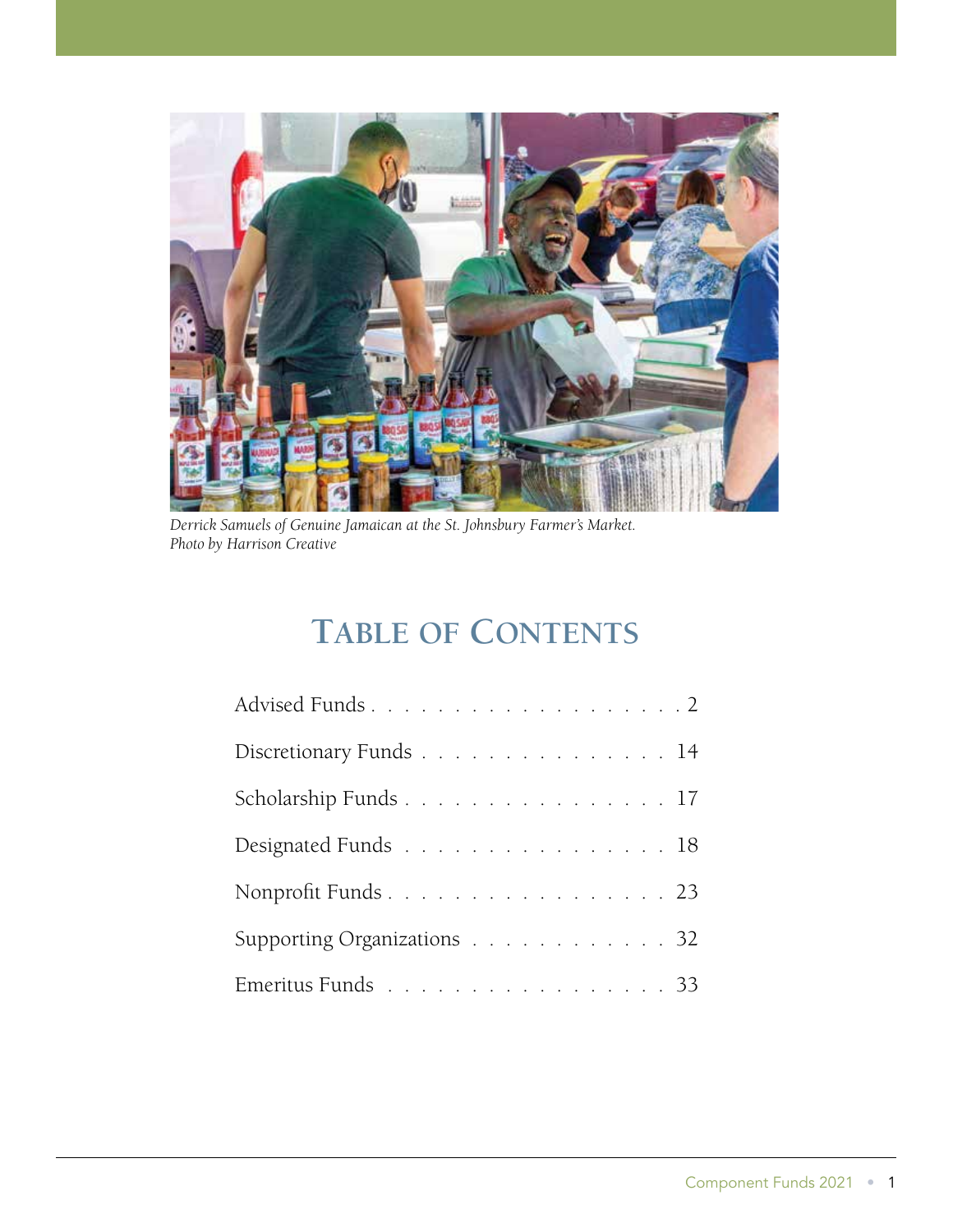# **Advised Funds**

*Donors who wish to be actively involved in grantmaking on an ongoing basis establish advised funds. Fund advisors make grant recommendations to the Foundation to support their favorite charities and/or partner with us in responding to grant proposals made through our discretionary grant rounds.*

# Admiral Fund

To support charitable activities in Vermont that will strengthen communities.

#### Alice's Fund

For broad charitable purposes with a preference for basic human needs, environmental education, animal welfare, local community support, and food security.

# Mary and David Allen Fund

To support broad charitable interests.

# Almost Pretty Good Fund

To support the following interest areas: 1) Christian organizations, 1) higher education institutions, 3) environmental organizations (outdoors, aquatic and wildlife habitat), and 4) Vermont culture, its history and preservation (not necessarily implying arts).

#### Alta Gracia Fund

To spread grace.

#### August 23rd Fund

To support charitable activities and programs in Vermont with a preference for those serving residents of Rutland County.

#### Avada Fund

To support the welfare, health, education, and safety of needy Vermont children.

Back Forty Fund To support broad charitable purposes.

#### Peter Backman & Annie Christopher Fund To support broad charitable purposes.

#### Solon and Liam Bailey Memorial Fund

To support broad charitable purposes.

# Barclay Family Fund

To support broad charitable purposes.

# Barker-Gaspar Fund

To support broad charitable purposes without restriction.

# Barrett Fund

To support organizations that free people from cages, work to end incarceration, and do other good work.

# LinDel Barrows Charitable Fund

To support charitable and educational purposes without restriction.

# Bartlett Fund

To support broad charitable purposes.

# Bartley Family Fund

For broad charitable purposes with a preference for youth organizations that support disabilities, both mental and physical, local athletics, and adaptive sports.

# John P. and Nancy J. Bassett Fund

To support charitable purposes with a preference for the Upper Valley areas of Vermont and New Hampshire.

#### BC Family Fund

To support broad charitable purposes.

# Beals Charitable Trust Fund

For broad charitable purposes.

#### Bellerose Family Fund

To help meet the basic needs of the less fortunate and to enrich the lives of all with specific interest in education, health, and human rights.

#### Bennington Performing Arts and Culture Fund

To support development and presentation of performing arts and cultural activities in Bennington (excluding North Bennington), with a particular interest in new programs and programs that engage community members as performers and audiences.

# Sarah and Sanford Bernhardt Charitable Advised Fund

To support a broad list of charitable purposes within the state of Vermont.

# Albert G. and Gretchen R. Besser Fund

To support charitable organizations and activities.

# Raymond P. and Kathleen (Sullivan) Betit Family Fund

To honor Raymond P. and Kathleen (Sullivan) Betit and to support broad charitable purposes, in or outside of Vermont, with a preference for, but not limited to the Bennington, Vermont, area, and with special consideration given to collaborative and/or innovative initiatives, programs and projects that are community-supported, sustainable, and self-supporting.

#### Katherine F. Birrow and Garret M. Graff Fund

To support the well-being of Vermonters and America, in all its various ways.

# Bisbee Pratt Fund

For broad charitable purposes with an emphasis on empowering women and girls; also promoting literacy and reading for children, adults, prisoners and immigrants. Additional emphasis on scholarship assistance for college students based on need and with special consideration for first in family and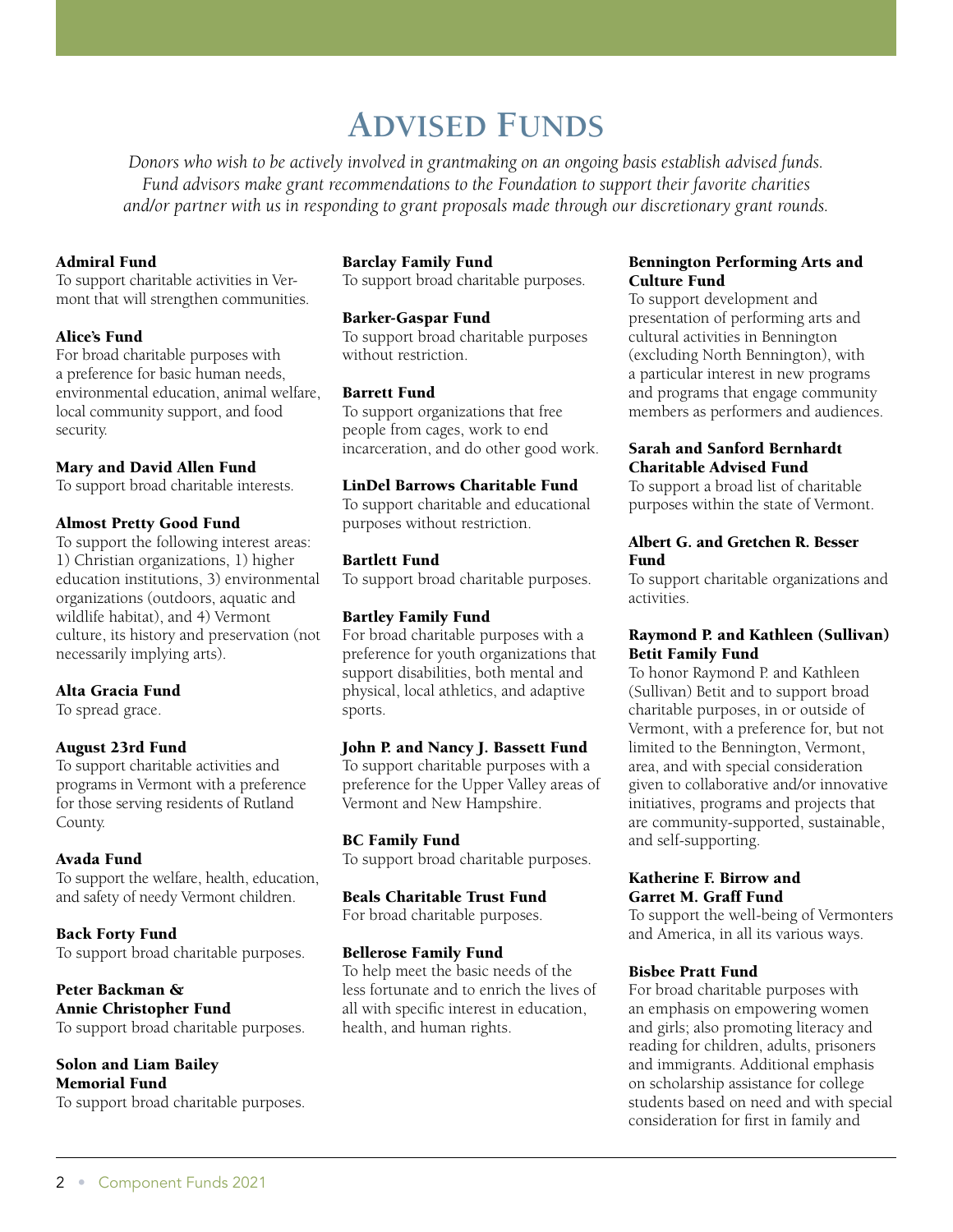immigrants. With further emphasis on efforts supporting social justice and economic fairness.

#### Jan Blomstrann Fund

To support broad charitable purposes, with particular interest in renewable energy sources, the building of a sustainable world infrastructure, the celebration of arts and culture, and the support of women and children.

#### Bond Family Fund

To support broad charitable purposes particularly those concerned with food insecurity, poverty, health, education, the elderly, and any disenfranchised group.

#### Brattle Fund

To support organizations to develop and implement good ideas where they can do the most good, with a particular focus on Vermont, environmental stewardship, youth development, and compelling community initiatives.

# Brattleboro Area Music Fund

To provide support to the Brattleboro Music Center for scholarship assistance for its students and for financial support for selected Brattleboro area community music projects.

#### Brick House Fund

To support broad charitable purposes.

#### Bright Side Fund

To support broad charitable purposes.

# Bristol Orn Family Fund

To support broad charitable purposes with a preference for helping children grow and achieve a successful life.

#### John W. and Louise G. Bristol Fund

To support broad charitable activities.

#### Broad View Fund

To support broad charitable purposes with a preference for children, health care, and the environment.

#### Brooks Family Fund

To support charitable activity in Vermont with a preference for education, the environment, and community needs in the Northeast Kingdom.

#### Alden and Mary Bryan Arts Fund

To provide support for the arts, with a preference for the visual arts in Vermont and traditional landscape painting.

# Buck Family Fund

To support broad charitable purposes.

#### Cadwell Family Fund

To support broad charitable purposes with a preference for addressing the needs of the Town of Pittsford, Vermont and its residents.

#### Louise B. and J. Ashley Cadwell Fund

To support educational, cultural, and social programs on the local, national, and international level.

#### Carlton Fund

To support families, education, and the quality of life in the Northeast Kingdom.

# Cashdan/Stein Great Grandmother Fund

To support environmental, social service, education, and arts organizations that serve national and regional charitable purposes as well as those directly benefiting Vermont and the Upper Valley Community.

#### Catamount/Williams Fund

To support broad charitable purposes.

#### Matthew Caulo Memorial Fund

To support mental health and suicide prevention, land conservancy and hiking trail preservation, arts and music, tiny house construction and sustainable living, food banks, and childcare.

#### Walter Cerf Community Fund

To support charitable activities in Addison County and Vermont.

#### Chandler Family Fund

To support broad charitable purposes.

# Brianne E. Chase Fund

To enhance the quality of life in the Burlington area to help people grow and thrive in a safe environment.

#### Chaves-Heindel Family Fund

To support broad charitable purposes.

# Chessie II Fund

To provide grant opportunities with preference to organizations in the Town of Brandon and Rutland and Addison Counties with the emphasis on animal welfare (i.e. spay/neuter clinics, animal shelters), historic preservation (i.e. Brandon Town Hall and Library) and environmental issues (i.e. trails, bike paths, streetscapes/public tree planting, and land conservation).

#### Chorske Family Charitable Fund

To support broad charitable purposes.

#### Churchill Family Fund

To address charitable needs in Vermont with a preference for the needs of disadvantaged Addison County youth.

#### Clear Solutions Fund

To support children and cultural programs in Hinsdale, New Hampshire, and Windham County, Vermont.

#### Clearwater Fund

To support broad charitable purposes.

#### Colander Family Fund

To support broad charitable purposes.

# Miriam F. and Thomas S. Conlon Fund for Historic Preservation

To support and encourage historic preservation projects in Vermont, with a preference for those that encourage the use of historic facilities as community gathering places, and with a preference for those in the towns and cities of Washington and Orange counties.

#### Cookie Jar Fund

To support broad charitable purposes with a preference for issues of environment and poverty.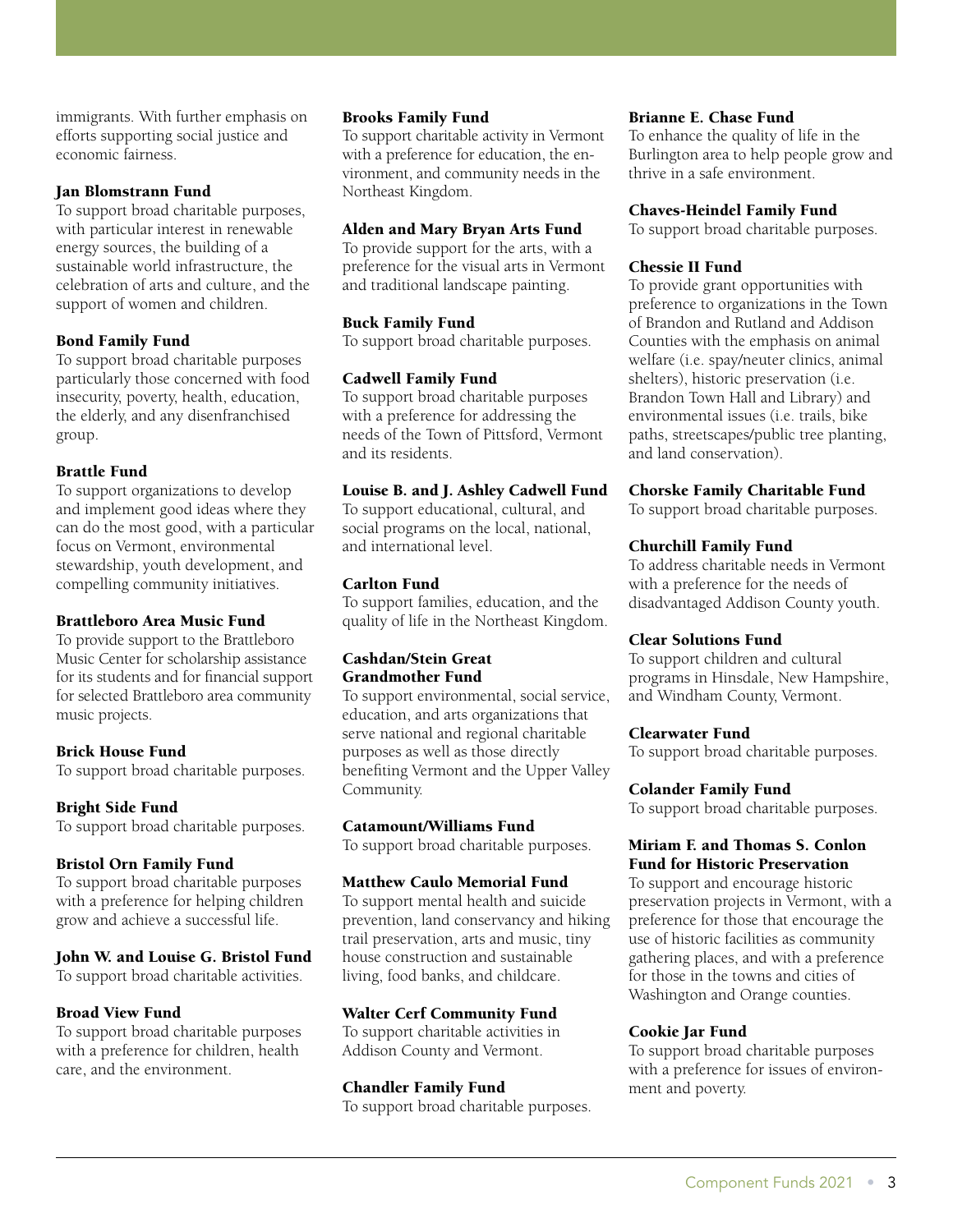#### Cornwall Family Fund

To provide scholarships and to serve educational purposes in southern Vermont.

# Corpus Christi Memorial Fund

To support broad charitable purposes with a preference for promoting social justice, alleviating the root causes of poverty in such areas as: addressing the social and behavioral determinates of health (housing, education, job training, health care, environmental issues, etc.); assisting programs which encourage tolerance between different ethnic and religious groups; supporting prisoners of conscience; reforming the criminal justice system; and lending support to various advocacy groups which speak out against all forms of social injustice.

# Corso and Morgan Charitable Fund

To support charitable activities without restriction.

# Country Haven Fund

To support Christian causes and to help our local Public Safety Services during times of difficulty due to tightened budgets.

#### Countryside Fund

To support the conservation and stewardship of tangible and intangible natural and cultural heritage including the promotion of historical literacy and the humanities.

#### Craftsbury Community Fund

To support broad charitable purposes with an emphasis on supporting Craftsbury area organizations and other enterprises that strengthen Craftsbury community life, reflect a sense of place, and respect and conserve the natural world and working landscape.

# Creative Connections Arts Fund

To support programs which seek to inspire creative expression in people of all ages, abilities and income by connecting them with artists and artistic activities.

#### Cressman-Riggs Fund

To support broad charitable purposes with a special interest in education, social justice, the arts, and sustainability and conservation in Vermont and beyond.

#### Crook Family Fund

To support broad charitable activities without restriction.

#### Crosby-Gannett Fund

To support endeavors that contribute to the betterment and vitality of the Brattleboro area.

#### Donald R. and Felicia W. Cuming Fund

To support the environment, education and social services in Vermont and nationally, with special attention to the citizens of Rockingham.

# Dalrymple Family Fund

To provide charitable support with preference for projects providing basic human services and environmental concerns for the Upper Valley and Vermont.

# Dana Fund

To help create a more just, compassionate, and equitable world that respects the natural environment, artistic expression, education, and neighborliness.

#### Danforth Pewterers Fund

To support charitable activities in Vermont.

# Will and Laurie Danforth Charitable Fund

To support broad charitable purposes with a preference for environmental issues.

#### Pauline Davenport Children's Fund

To support programs for children and families which promote the flowering of imagination and exchange of artistic gifts across generations.

#### John Dawson Vermont Fund To support broad charitable purposes.

#### Howard Dean Fund

To support broad charitable purposes, with a preference for Vermont institutions, and a preference for education, health care and land conservation.

#### Deerfield River Enhancement Fund

To fulfill the intent and requirements of section IV.C of the Deerfield Settlement, to wit: support watershed conservation, development of low impact recreational and educational projects and facilities, and planning, design, maintenance and monitoring of such projects and facilities in the Deerfield River Watershed in Vermont and Massachusetts.

#### Deerfield Valley Fund

To support and address charitable and educational activities which benefit the residents of the Deerfield Valley of Vermont.

#### Design for Earth Fund

To define and promote sustainability, to increase the visibility and dissemination of renewable energy resources, to move toward sustainable living in ergonomic (sustainable) housing, and to further design, develop and demonstrate so-called "Green" products and living practices.

#### DLM Fund

To support broad charitable purposes.

#### Doug Fund

To support broad charitable activities.

#### Douglas Fir Fund

To support broad charitable purposes.

#### Dunham-Mason Fund

To support broad charitable purposes with a preference for Brattleboro and Windham County, Vermont.

#### Duquette Family Fund

To support arts and education in Vermont, with a preference for programs that support disadvantaged populations.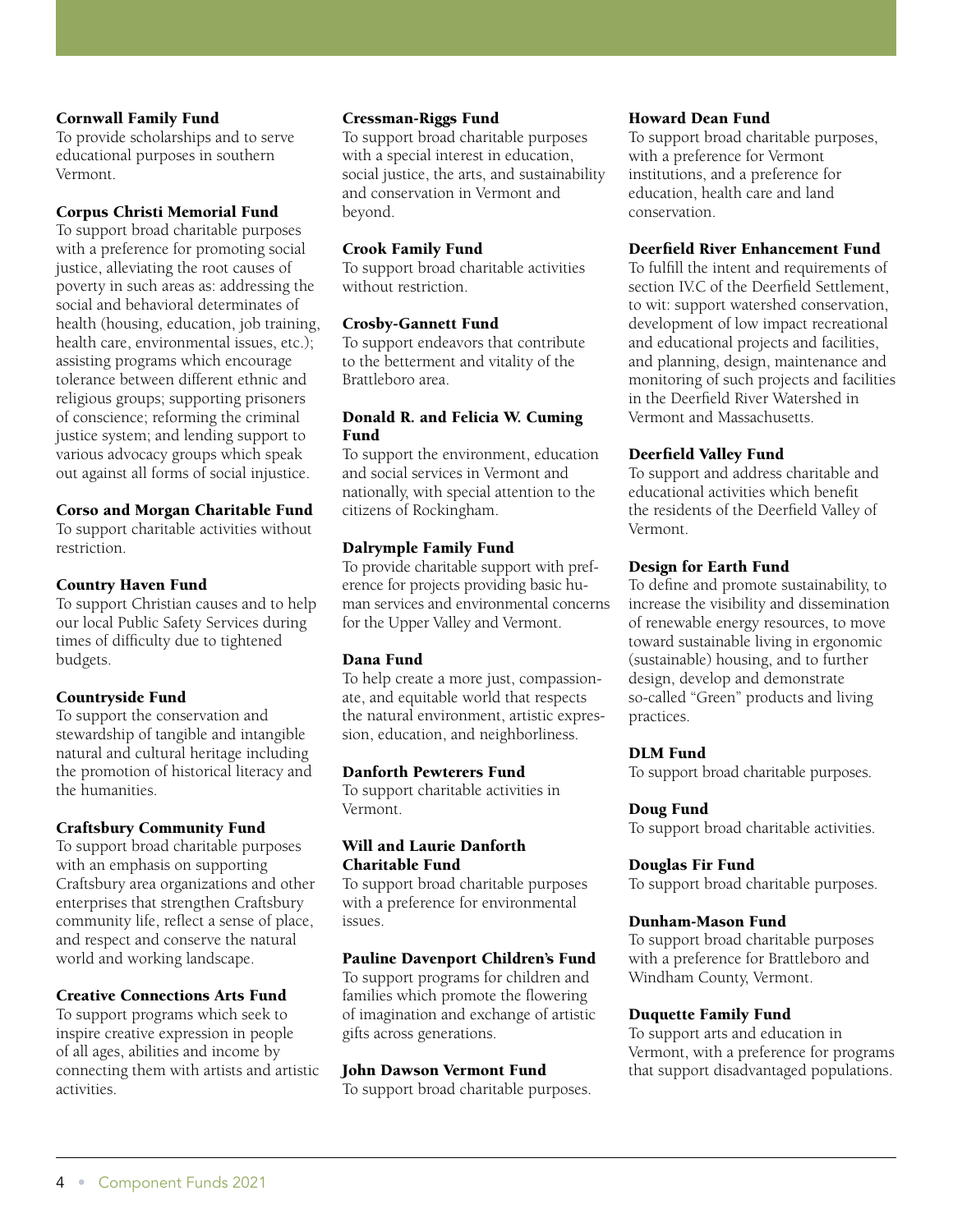# Dussault Charitable Fund

To support education, recreation, stewardship, scholarship, and palliative and end-of-life care in the St. Johnsbury, Vermont area.

# E & N Fund

To support broad charitable purposes.

#### Elska Fund

To support strengthening families and communities.

#### EPA Lawson Fund

To support broad charitable purposes.

# End Racism Fund

To support grantmaking that advances racial justice.

# #EqualPay Fund

To support gender equality in Vermont.

Euonymus Fund

To support general charitable purposes.

# Richard and Elizabeth Fanus Fund

To support broad charitable purposes with a preference for local needs.

# Farafield Farm Fund

For broad charitable purposes with a preference for supporting the well-being of all animals and our natural world.

#### Five-Twenty-Five Foundation Fund

To support broad charitable purposes with a preference for educational institutions, and nonprofits and community organizations with educational and community development missions.

# Flat Rock Fund

Committed to developing the full potential of individuals and their communities.

Floeckher Family Fund

To support broad charitable purposes.

#### Flying Birch Fund

To support charitable organizations and activities.

#### Patricia J. Follett Fund

To benefit the young people of Springfield and nearby towns.

# Food for the Soul - Fund for the Arts and Humanities

To support broad charitable purposes in Vermont and nationally with a preference for the arts, humanities, the environment, women, children, and families.

# Food Justice and Self Reliance Fund

To support broad charitable purposes with a strong preference for issues and organizations related to food justice, herbal education, and community access.

# Forget Me Not Fund

To support the advancement of women's equality, protection of our environment, and to support community through a variety of avenues.

# Jeff Fothergill and Candace Beardsley Fund

To support broad charitable purposes.

# Fountain Fund

To support broad charitable purposes, with a preference for issues of social justice, the arts, healing modalities, and the environment.

#### Four Angels Fund

To support broad charitable purposes.

#### Four Pines Fund

To support broad charitable purposes with a preference for improving the health and welfare of individuals, communities and the environment.

#### Free Range Fund

To support broad charitable purposes with a preference for issues of sustainability and equality.

#### Further Fund

To support charitable activities in Vermont.

#### Valerie Gardner CVU Student Trust

To support the activities, projects and programs at Champlain Valley Union High School commmunity.

#### Generations Fund

To support broad charitable purposes.

#### Margot J. George Fund for Art

To support broad charitable purposes with a preference for the arts.

#### Gish Family Fund

To support broad charitable purposes with a preference for issues of the environment, climate change mitigation and adaption, social justice, and education.

#### Good Works Fund

To support charitable activities and organizations in and outside Vermont.

#### Graham Family Fund

To support broad charitable purposes in and outside of Vermont.

#### Wayne and Deborah Granquist Fund

To support broad charitable purposes.

#### Sara Grayson Fund

To support the Champlain Valley Union High School Music Department (Sara Grayson Memorial Award), the Shelburne Farms Children's Farmbarn Program, and other educational and environmental programs in Vermont.

# Green Mountain Fund

To support charitable activities inside and outside Vermont with special interest in education, children, and families of Lamoille County.

#### Green New Fund

To support a broad range of charitable purposes, with an emphasis on sustainability and climate change solutions that benefit all, especially lower-income communities.

#### Leonard M. Greene Fund

To support broad charitable purposes.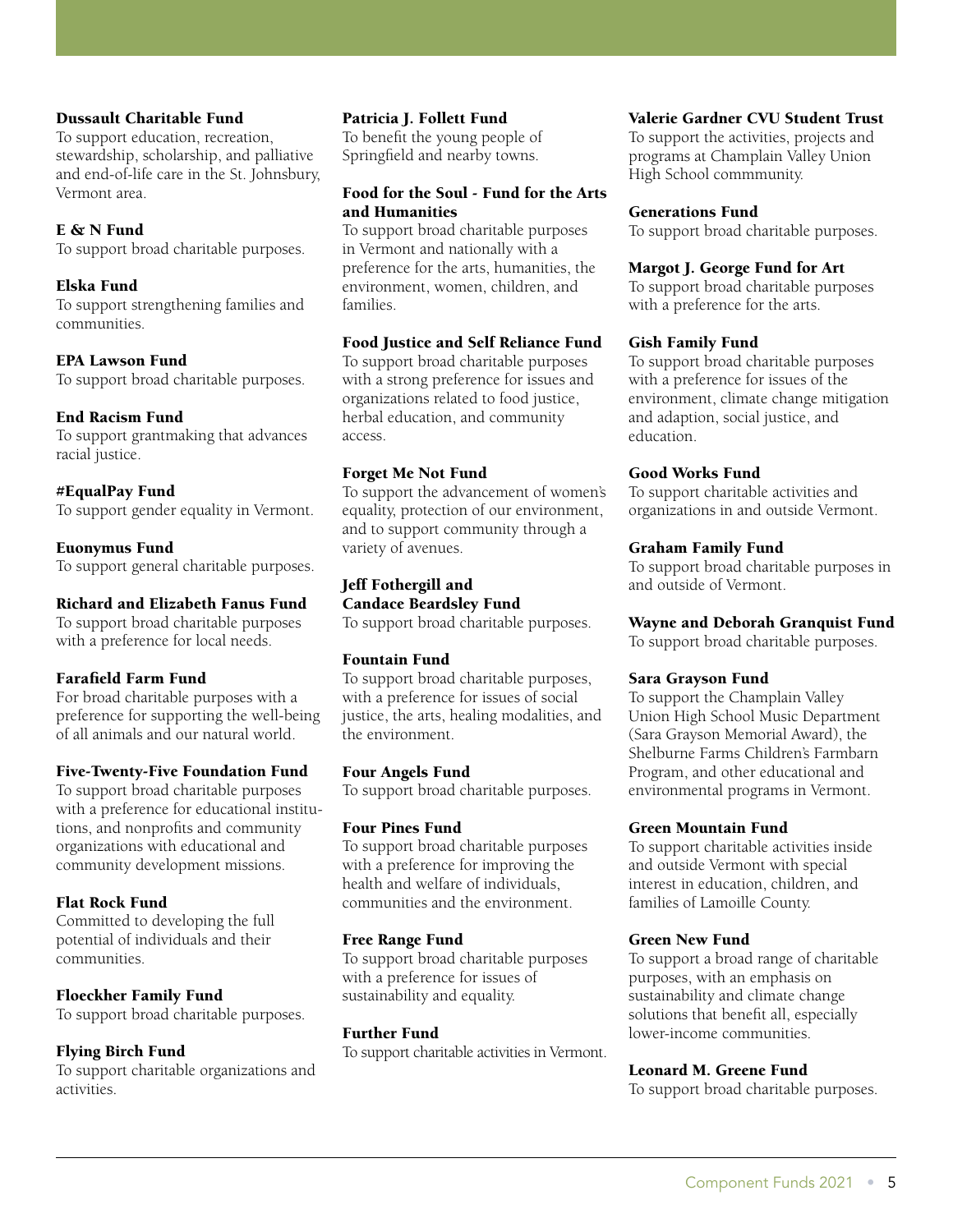# Denise and Adam Gutstein Family Fund

To support broad charitable purposes.

# Hambaloney Fund

To engage our family in community life, to preserve the landscape and to encourage economic justice for others in the communities we live in.

# Hardy Family Fund

To support broad charitable purposes with a preference for issues related to the environment, education, social justice and poverty.

# Ben and Rosalie Harris Community Fund

To support the better understanding and relationships between the Jewish and non-Jewish communities in the Northeast Kingdom region of Vermont, with preference for support of Congregation Beth El in St. Johnsbury, Vermont.

# Hartland Fund

During the Advisory Committee members' lifetimes, the purpose of the Fund is to support broad charitable purposes. Upon the death or resignation of the last Advisory Committee member, the Fund will become a Vermont Community Foundation discretionary fund and its purpose will be to support charities that offer community-based services that support and protect animals and land conservation, with a preference for, in the area of animal welfare, the care of retired and rescued animals (especially horses), wildlife conservation and the preservation of rare breeds and threatened species of animals; and, in the area of land conservation, conservation education and study, as well as the preservation of land and corridors for equestrian pursuits and wildlife.

# Harvest Fund

For broad charitable purposes with a preference for the greater Stratton Mountain and Manchester communities.

# Hazel Fund

For broad charitable purposes including social justice, education, and environment.

Heilemann Family Fund To support broad charitable purposes.

# John W. Heisse Fund for Historic Preservation

To support historic preservation.

Robert and Katharine Hession Fund To support broad charitable purposes.

# The HF Fund

To strengthen the fabric of Vermont communities, to encourage conservation and the productive use of land and to support the arts, education, health care, and other social causes essential to strong communities.

# Hills and Hollows Fund

To promote educational opportunities, to support children and families, and to foster the future sustainability in the community of Poultney and its adjacent communities.

# Hudson Holland IV Memorial Fund

To support programs and projects that enhance family enjoyment and recreation.

# Margaret C. and Hudson Holland, Jr. Fund

To support Vermont and Arizona organizations dedicated to improving the quality and vitality of life for their residents. It should be understood, however, that occasional grant requests may be made for purposes or institutions (tax-exempt) outside the primary mission of the Fund.

# James Holley Memorial Fund

To honor James Holley and to celebrate his life and all he loved. Preference will be given to organizations that help young people pursue their hopes, dreams, and aspirations.

# Honey Pot Fund

To support charitable organizations in and outside Vermont.

# Horan Family Fund

To support broad charitable goals with a preference for programs that support social, educational, and judicial equity for all; for the rights of all children to learn, thrive, to be respected and safe from prejudice and harm, and able to realize their full potential; and finally, for environmental programs designed to promote stewardship and mitigate the existential threat to our world due to crises of climate change and conflict.

# Douglas C. Howe and Frank E. Shivers Memorial Fund

To support lesbian, gay, bisexual, and transgender organizations and projects with a preference for those that assist young gay and lesbian people to lead healthy, productive lives and that encourage young gay and lesbian people to be open and proud of their sexual orientation.

# Hummingbird Fund

To support the ecological systems that support life on planet Earth, and the social systems that contribute to the quality of human life and our endeavors.

# Arthur L. and Frances P. Hyde Fund

To support local nonprofit organizations that benefit Bradford residents, with a preference for organizations and programs located in Bradford, Newbury, Corinth, Fairlee, and West Fairlee.

# Hypotenuse Fund

To support charitable activities and organizations in and outside Vermont, including, but not limited to, protection of the environment, land and water conservation and outdoor education.

# David and Eleanor Ignat Fund

To support broad charitable purposes without restriction.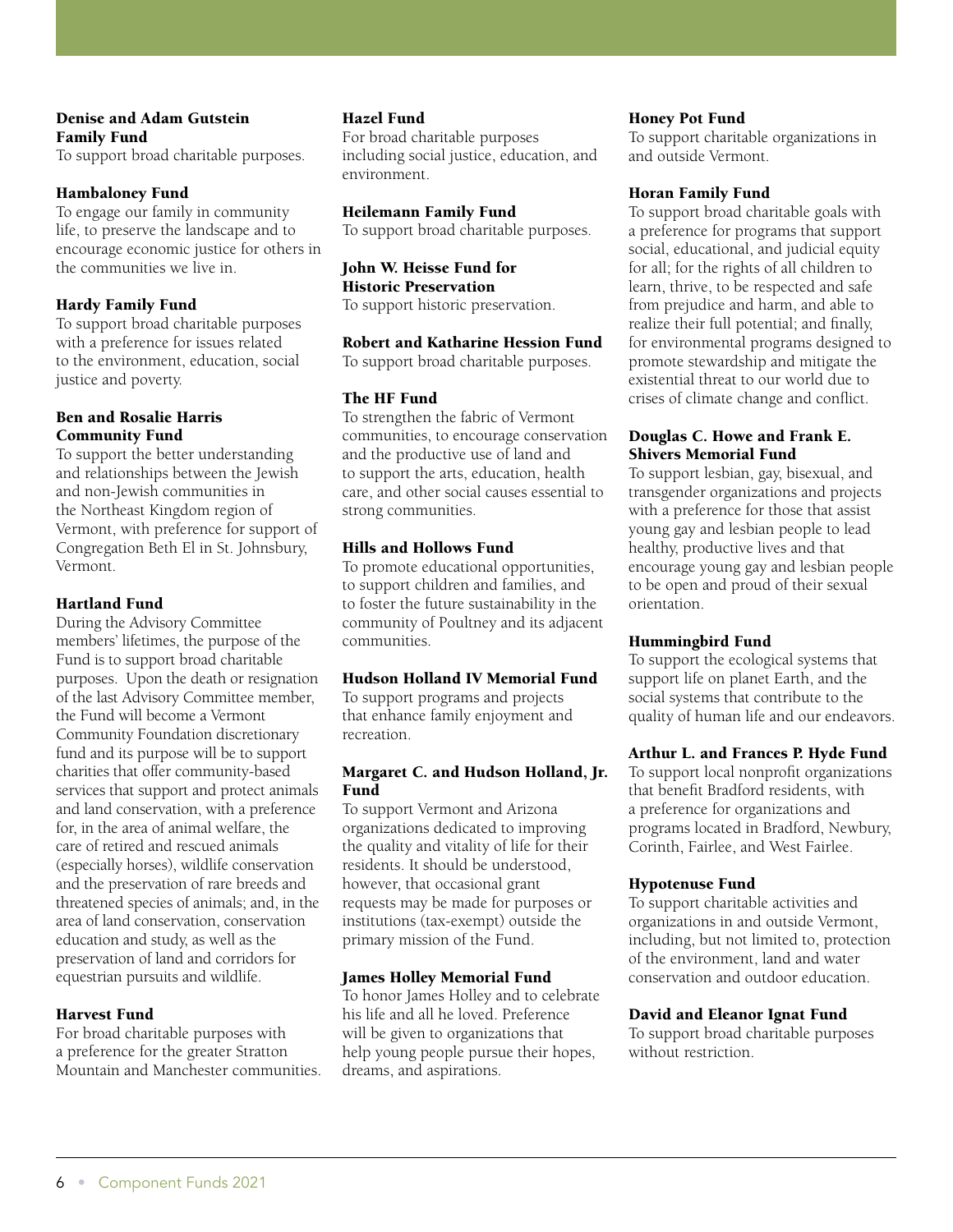#### Indian Tree Charitable Fund

To support broad charitable purposes with a preference for Vermont organizations.

# JIBVERMAT Fund

To support charitable activities in and outside Vermont.

# JMM Fund

To support broad charitable purposes with a preference for nature conservation, the environment, poverty alleviation, and education.

# Johnson Family Foundation Fund

To promote individual and community health by addressing environmental issues.

# Joyful Living Fund

For broad charitable purposes, with a preference for environmental projects and art projects, with a further preference for those art projects that focus on the importance of art experience and those that bring arts to populations who are in life-challenging situations, such as the homeless, those in recovery, seniors in need, and working families.

# Kachmar Fund

To support charitable activities in and outside Vermont.

# Jamie Kanzler Memorial Fund

To support broad charitable purposes with a preference for issues that Jamie Kanzler cared about, such as supporting literature and reading for children, the Alvar Branch Library in the Ninth Ward in New Orleans, and the Vermont Food Bank.

#### Ira and Anne Kaplan Fund

To support broad charitable purposes with a preference for Bennington County.

#### Karuna Fund

To support charitable activities without restriction.

#### Ezekiel L. Kassel Memorial Fund

To support broad charitable purposes, with a preference for youth programs and activities.

# Killington Play it Forever Fund

For broad charitable purposes, with a particular interest in the Killington community.

# Claudia and Peter Kinder Charitable Fund

To support broad charitable purposes.

# Nicola Tatiana King Memorial Fund

To promote the health and well-being and the artistic development of young women in Vermont with a preference for residents of the Northeast Kingdom.

# Madeleine C. Kinzel Fund

To support arts, cultural, health, educational, and sports activities in Vermont.

# Klifa Club Fund

To support the wellbeing and advancement of women and children living in the state of Vermont through grants to Vermont-based organizations serving the economic needs, education, housing, health, and social welfare of these women and their families.

#### Knuth-Otto Fund

To support broad charitable interests both in and outside of Vermont, with an emphasis on encouraging homeownership and education on all levels.

#### Kokoro Fund

To support broad charitable activities without restriction.

#### Krusi-Harris Family Fund

To support broad charitable purposes with a preference for issues of hunger, families, the arts, social justice, and the environment.

#### Lady Elaine's Fund

Named after the eccentric Director of the Museum-Go-Round in Mr. Roger's Neighborhood, this fund supports

(occasionally off-beat) programs and activities for at-risk children in Addison County and Vermont…and anything else that captures the eccentric Director's imagination.

#### Lambert Family Charitable Trust Fund

To support broad charitable purposes with a preference for refugee issues, water quality, and poverty.

#### Landmann Family Fund

To support charitable activities in the Town of Windsor, the Upper Valley, the State of Vermont, and American and international communities where good work is being done in the arts, the environment, education, peace, and health.

#### Landon Fund at the Vermont Community Foundation

To fund broad charitable purposes.

# Last Chance Fund

To support charitable activities, both in and outside of Vermont.

# Lea's Gift to the Community Fund

For community benefit in Johnson, Vermont, especially projects that benefit children and/or outdoor recreation.

#### Lena Fund

For broad charitable purposes with an emphasis on strengthening the well-being of the local community by supporting its arts, traditions, health and communications.

#### Liepmann Family Fund

To support broad charitable interests with a definite preference for safeguarding, first, the earth's natural resources and its plant and animal wildlife and their habitats, and, second, children.

#### Linton Family Fund

To support broad charitable activities in Vermont with a preference for those in the Northeast Kingdom.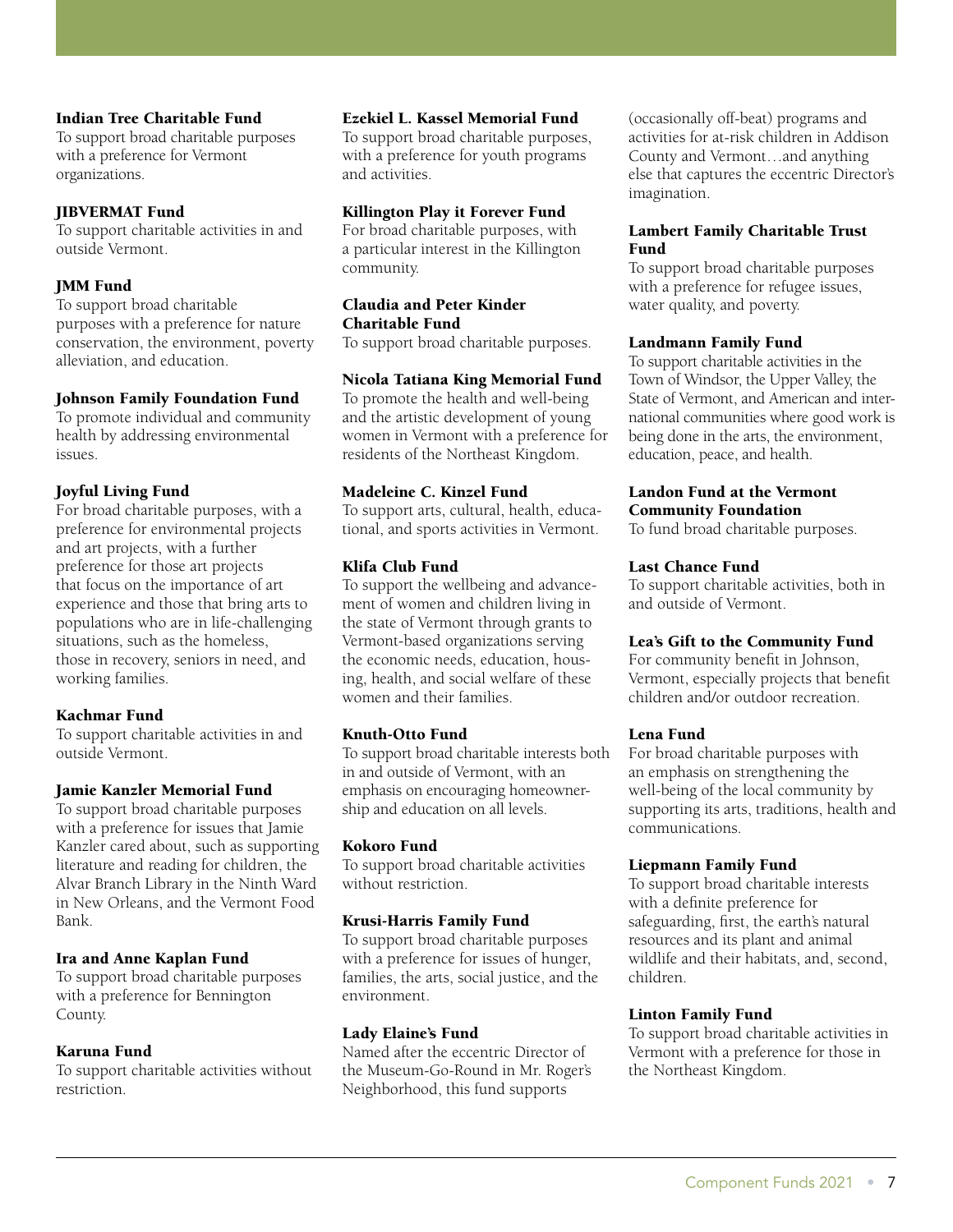#### Linville Family Fund

To support broad charitable purposes.

# Lippert Family Fund

To support broad charitable activities without restriction

#### Little River Farm Fund

To support broad charitable purposes.

#### Little Village Fund

To support broad charitable purposes with a preference for issues supporting decent housing, food access, and nonprofit capacity building.

#### Sam Lloyd and Jesse Lapham Education and Technology Fund

To support broad charitable purposes.

#### Localhost Fund

To support opportunities for the betterment of people's lives and the betterment of the world.

#### Long View Fund

To benefit the people, culture and ecology of Vermont and the world.

# Bettina Garthwaite Lowerre Fund

To support charitable organizations engaged in medical research and the cause of the sick, as well as charitable organizations which support the fine and performing arts.

#### Lucky You Fund

To support broad charitable purposes.

# Edwin and Helen Lynch Fund

To support charitable purposes without restriction, especially economically disadvantaged children.

#### Lynn Fund

To support charitable organizations and activities without restriction.

#### Maggie McLeod Macdonald Fund

For broad charitable purposes in support of the community in and around Lamoille County, Vermont.

#### Vera MacDonald Fund

To address charitable needs in Vermont.

# Douglas Mackenzie Memorial Fund

To support broad charitable purposes in memory of Douglas Mackenzie, with a preference given to supporting the operation of the Castleton State College Men's Lacrosse Team.

#### M & D Fund

For broad charitable purposes with a preference for elementary and high school education and enrichment.

#### Magus Fund

To support charitable organizations engaged in redressing social and economic disparities among Vermonters, with a preference for those which mitigate the challenges of early childhood and enhance end-of-life care.

# Vicki B. Maitre Charitable Fund

To support charitable and educational purposes, without restriction.

#### Maitri Fund

To support the health and wellbeing of our community in Vermont.

# Kristine Anastasio Manning Memorial Fund

To support broad charitable purposes.

#### Maple Hill Fund

To contribute to creating a climate for world peace and justice and, to where possible, alleviate poverty or such other areas as is determined would be keeping with the spirit of Juliana Centner's intended goals with the establishment of this fund.

#### Masks4Missions Fund

To broadly support Vermont nonprofits who have been affected by the COVID-19 pandemic.

#### McClure Motivation Fund

To support charitable purposes with a preference for those in Vermont.

#### Merkle Family Fund

To support broad charitable purposes.

#### Donald and Miriam Meyer Fund

To support broad charitable purposes with particular interest in early childhood education and Vermont environmental causes.

#### Michael's Fund

To support broad charitable purposes.

#### Milk and Honey Fund

To support nonprofit organizations and projects benefiting Addison County and the larger Vermont community.

#### Hinda and Joel Miller Fund

To support charitable activities.

#### Holly and Bob Miller Charitable Fund

To support broad charitable purposes including but not limed to disadvantaged women, children and families; palliative, respite and hospice care; community-based health care solutions; emergency response to unexpected pandemics, natural disasters and other unexpected catastrophic events, and economic development.

#### Harriet and Harry Mitiguy Fund

To support projects concerned with Vermont's environment with a preference for, but not limited to, those involving land preservation, forestry, agriculture, birds, horticulture, and wildflowers. The fund will also support projects that promote the textile arts (education, facilities, and preservation of historic textiles) and higher education.

#### Modesty Is My Best Quality Fund

For broad charitable purposes focusing on Mother Earth, children and the families they need to thrive, and the Arts aka Creativity. Reproductive health and Choice, Art which opens minds, Communities which are supportive and maintain equality for all. Support for healthy, respectful and creative solutions to our food, energy, housing, transportation and communication needs. Working with Nature.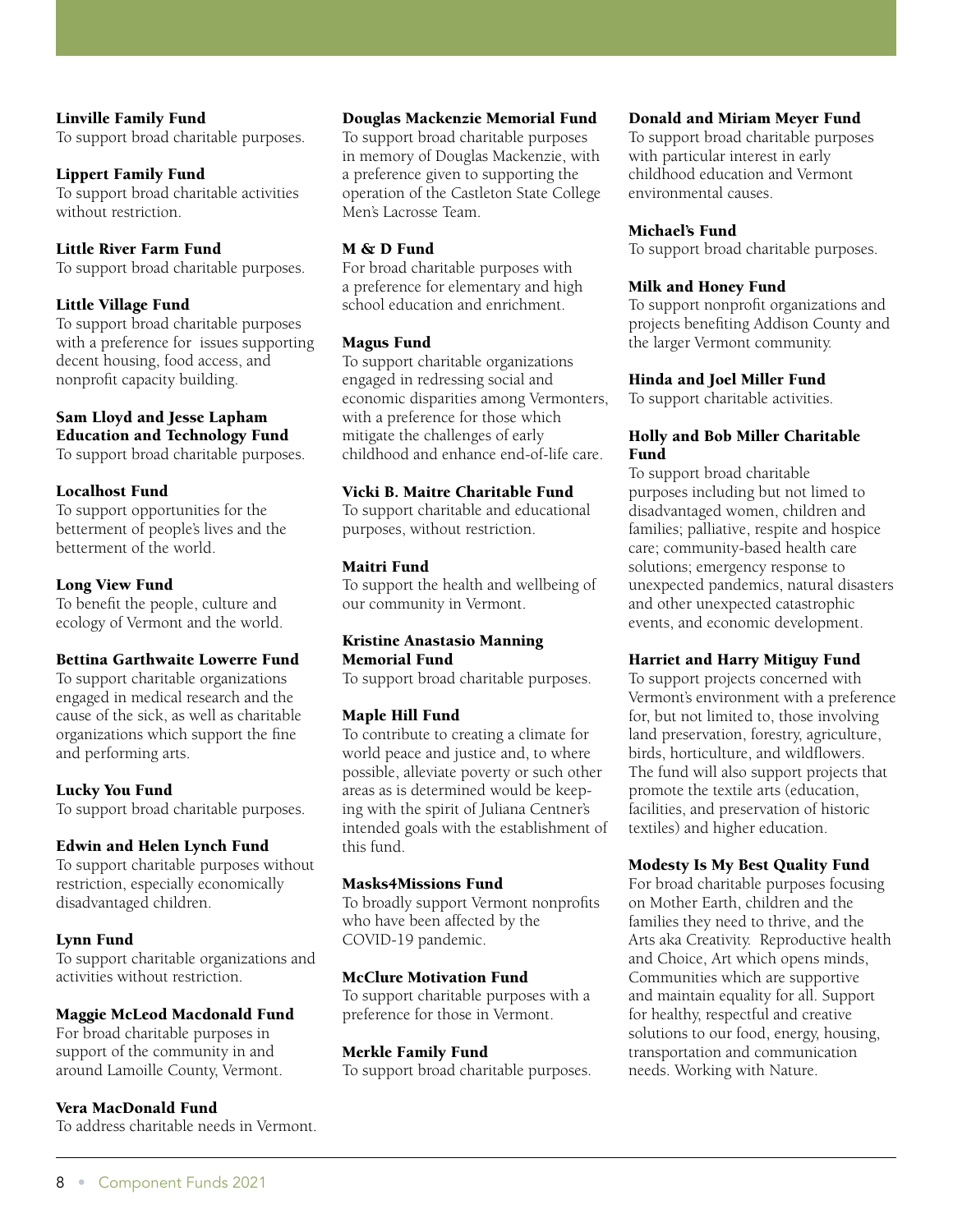# Morse Hill Foundation Vermont Donor Advised Fund

To support broad charitable purposes.

# L. Moskowitz Fund

To support broad charitable purposes.

# Jennifer Murphy Memorial Fund

To encourage and support the intellectual, artistic, and physical development of Vermont teenage women. The Fund is established in memory of Jennifer Murphy, 1976-1992.

# New Century Farm Innovation Fund

To support broad charitable purposes in agriculture and manufacturing agriculture.

# Niebling Family Fund

To engage Vermonters in community life, to preserve Vermont landscape and to encourage economic justice for Vermonters.

# Nightingale Fund

To support broad charitable purposes.

# Northern Peace/Kenny Lindner Memorial Fund

To support broad charitable purposes.

# Norsaga Fund

To support broad charitable purposes.

# Northshire Community Fund

To enrich the quality of life and support charitable activity in the Northshire Community.

# Nowak Family Fund

To support broad charitable activities without restriction.

# Oak Tree Fund

To support broad charitable purposes.

# Oaks and Acorns Fund

To support broad charitable purposes.

# Octot Fund

To support broad charitable activities that benefit the Upper Valley communities, and elsewhere.

# Adam F. Oertly Fund

To provide yearly charitable contributions to charitable organizations.

# Lyman Orton Fund

To support charitable organizations in and outside Vermont.

# Ourmont Fund

To support broad charitable purposes with a preference for those in northern Vermont.

Palmer Family Fund To support broad charitable purposes.

# Frank and Carolyn Parrish Charitable Foundation Fund

To expand the opportunities and healthy development of young underprivileged peoples through education, health and wellness, and/or experiences to new environments not otherwise accessible to their circumstances.

# Pay It Forward Fund

To support broad charitable purposes with an emphasis on the environment, social justice, and community building.

# Paynt Fund

To support charitable activities and organizations in and outside Vermont.

# Peacham Farm Support Fund

To support agriculture and the working landscape in Peacham, whether through farm tax abatement, or through other careful and creative programs.

# Peterson Fund

To support broad charitable purposes.

# Anne Peyton Fund

To support broad charitable purposes with an interest in Vermont and the Upper Valley.

# Phaeton Fund

To support the arts, the built and natural environment, human rights, and human needs.

# Vicky Phillips Fund

To improve life.

# Adele E. Pierce Fund

To support charitable and educational activities in Vermont.

# Pine Level Fund

To support charitable activities in Vermont.

# PineApple Hill Fund

For broad charitable purposes with a preference for organizations serving the greater Woodstock region.

# Pittsford Community Fund

To help preserve the physical assets of the Town of Pittsford including, but not limited to, farmland, forests, and buildings in order to promote citizen interaction, recreation, and community esteem.

# A. Pizzagalli Family Farm Fund

To support broad charitable purposes in Vermont and beyond.

# Poplar Fund

To support charitable organizations.

# Porter Family Fund

For broad charitable purposes with a preference for support of local nonprofit organizations which support a harmonious and just community in Addison County.

# Paul Post Fund

To provide funds to libraries for acquisition of books for young adults and to support reading and other enrichment programs.

# Molly Power Fund

To support broad charitable purposes with an emphasis on assisting disadvantaged Vermonters – especially women and children.

# Chris Pratt Opportunity Fund

To provide (by means of financial assistance) educational opportunities to children, especially younger children, who are underserved and disadvantaged; to improve their basic reading and writing skills; to awaken and sustain their intellectual curiosity; to open for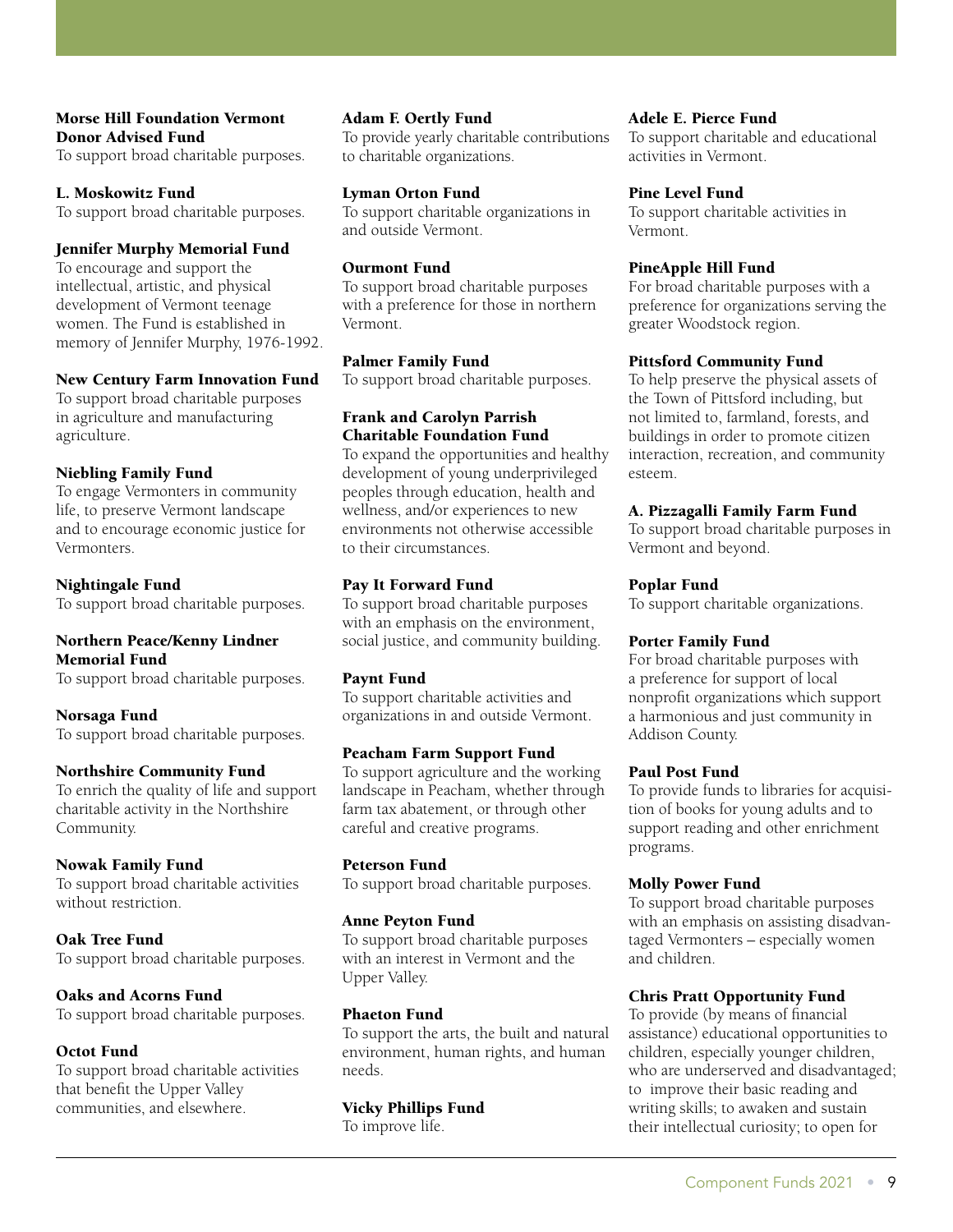such children doors to other educational programs and opportunities; to enhance participants' self-confidence and selfesteem; to foster in them a greater appreciation for the natural world; and to inspire a concern for others as well as for self.

#### Proutt Family Fund

To support broad charitable purposes.

# Putnam Family Fund

To address charitable needs in Vermont.

#### Quinta Carolina Fund

To provide tuition support for students enrolled in an MFA program at a major university or art school with a first preference to Columbia University's School of the Arts.

#### Raap Family Fund

To support broad charitable purposes for issues of environmental protection, climate change mitigation, healthy food systems, sustainable community development, and education.

#### Radical Developers Fund

To support broad charitable purposes.

#### Rainbow Fund

To support broad charitable activities with special interest in Randolph community issues.

#### Random Acts of Kindness Fund

To support broad charitable purposes in and outside of Vermont with a preference for education and the environment.

#### Raven Ridge Fund

To support a wide array of charitable causes, emphasizing education, science, environmental conservation, and sustainable societal systems.

#### Red House Fund

To support broad charitable purposes.

#### Reiner Charitable Fund

To support broad charitable purposes while looking through a gender lens. Specific interests include, but are not limited to, hunger, music, racial justice, economic self-sufficiency, and financial literacy.

# Richards Weaver Family Fund

To support broad charitable purposes.

# Rick Family Fund

To support charitable activities in and outside Vermont.

#### River-bankers Fund

To support education, the arts, and other charitable activities in and outside Vermont.

#### Pat Robins and Lisa Schamberg Fund

To support broad charitable purposes with a preference for issues of the environment, the arts, young people's well-being, meeting the needs of those in poverty, education, and healthcare facilities and research.

#### Rock Creek Renaissance Fund

To support broad charitable purposes with a preference for issues of the environment, including conservation, education, climate change, and water quality.

#### Laurance and Mary Rockefeller/ Woodstock Foundation Fund

To preserve and to enhance the physical, cultural, spiritual, and wellness environment of the people of the State of Vermont, with preference given to the needs of the Town of Woodstock and the area comprising the watershed of the Ottauquechee Valley.

#### Roosting Raven Fund

To support broad charitable purposes.

#### Rowell Family Fund

To support charitable activities both in and outside of Vermont.

#### Samara Fund

To support and strengthen Vermont's lesbian, gay, bisexual, transgender, and queer (LGBTQ+) communities.

#### Sarah Emily June Empowerment Fund

To support Vermont women in pioneering and leadership endeavors through women's studies, actions, and programs.

#### Saunders-Wise Fund

To support charitable and educational activities with a preference for environmental needs.

#### Schuyler Fund

To support broad charitable purposes with a focus on the needs of southern Vermont.

#### SEE Fund

To support broad charitable purposes with a preference for issues of improving health care for people with limited access, education, alleviation of poverty, local nonprofits in Lincoln, and preservation and conservation of the Vermont landscape.

#### Anne S. Segal Fund

To support broad charitable purposes with particular interest in those organizations serving the Upper Valley communities of Vermont and New Hampshire.

#### Seven Below Fund

To support broad charitable activities and organizations in and outside of Vermont.

#### Dave Silberman and Eilat Glikman Charitable Giving Fund

To support broad charitable purposes in Vermont and nationally.

#### Simmonds Family Fund

To support charitable agencies in Vermont with a preference for those which enhance the lives of Addison County children.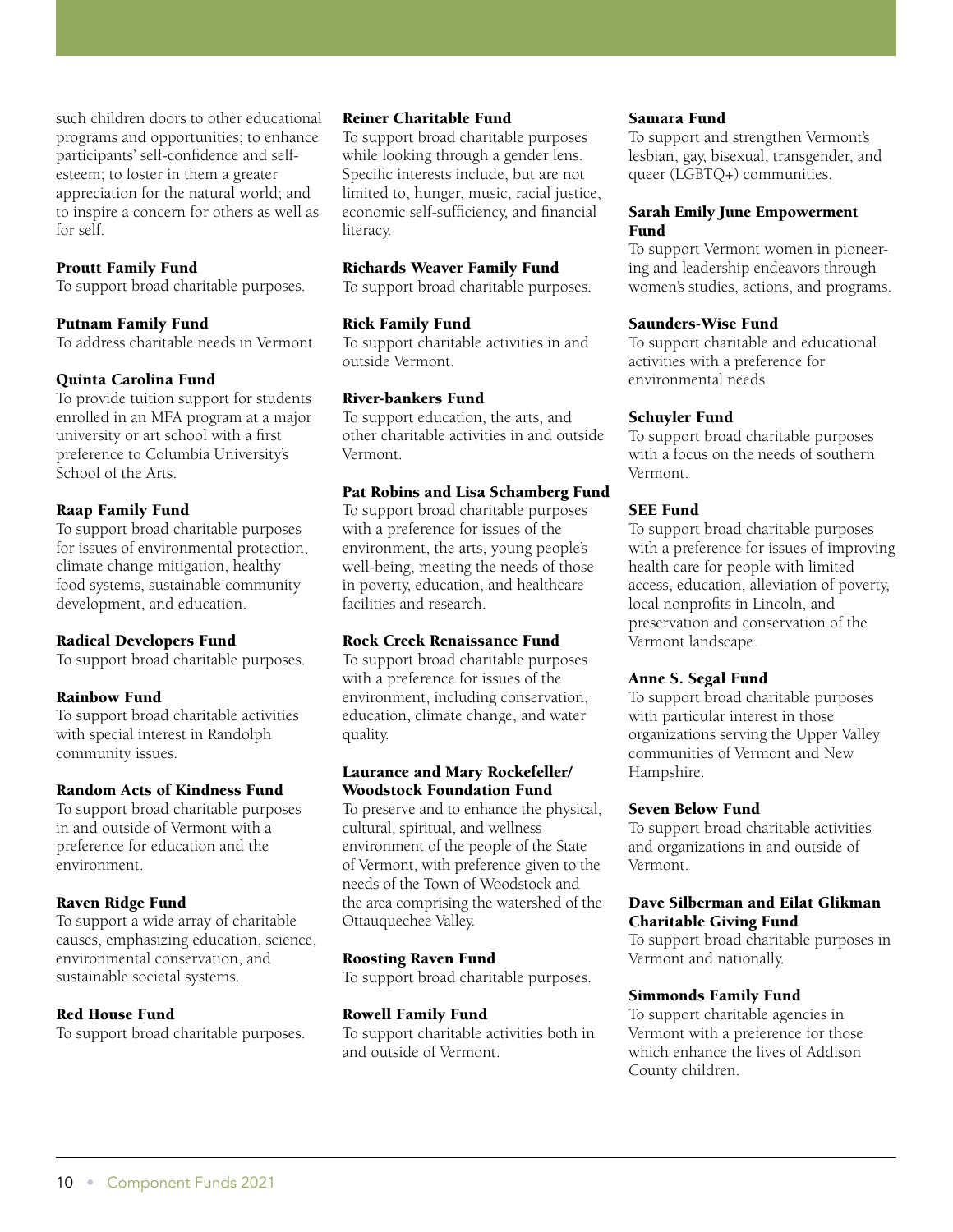# Ann and Frank Smallwood Incentive Fund

To support charitable activities in Vermont, with a preference for encouraging and supporting Vermont's charitable organizations to become self-sufficient by improving their asset development capacities and the administrative and managerial skills of their board and staff members.

# Hank Smith Fund

To provide support, through grants to area nonprofit organizations on behalf of Bridgewater, Vermont families and young adults seeking cradle-to-career enrichment opportunities that they may not have access to otherwise.

# SMT Charitable Fund

To support broad charitable purposes emphasizing families and children experiencing generational poverty, addiction, mental health issues, aging issues including memory care, affordable housing, and food scarcity. Also, to support unexpected health, environmental and other factors impacting quality of life for Vermonters in addition to helping with economic development.

# Snyder Family Foundation Fund

To support broad charitable purposes.

# Snyder Johnson Foundation Fund

To support broad charitable purposes with a preference for issues of homelessness, veterans' affairs, and children.

# South Lake Champlain Fund

To promote the quality, advancement, and scientific knowledge of the environment of South Lake Champlain, that area defined as the area of Lake Champlain located south of the Crown Point Bridge.

# Spruce Lane Foundation Fund

To support broad charitable purposes with a preference for youth programs and foodbanks.

# Staige and Sarah's Fund

For broad charitable purposes. To support the causes and communities that resonate with our experiences.

# Virginia Steele Fund

To support charitable, educational, and other nonprofit organizations, primarily in the Upper Valley.

# Gilbert and Cynthia Steil Fund

To support broad charitable purposes, including but not limited to charities that advance the common good and charities that support the humanities.

# Steward Ownership Fund

To support steward/generative ownership, mission investment, sustainable agriculture, social equity, and rural development.

# Alexander Stewart Fund

To support broad charitable purposes with a preference for literacy, youth development and empowerment of women and girls.

# Dolly Stone Fund

To support broad charitable purposes, primarily in Vermont.

# Sturman Family Fund

To support environmental, educational, social service, and other organizations that serve national and regional charitable purposes as well as those directly benefiting Vermont and the Upper Valley communities.

# Sunny Side Fund

To support broad charitable purposes in Vermont and elsewhere.

# Sunwater Fund

To support broad charitable purposes.

# R. Day Surles Fund

To support charitable and educational activities both in and outside Vermont.

# Sustainable Future Fund

To support organizations and communities across Vermont that are striving for a more caring, just, sustainable, resilient society, with a preference for environmental conservation and education, stronger local food systems, innovative higher education, and support for children as well as disadvantaged communities and populations.

# Sweetwater Hill Fund

To address charitable needs in the Town of Strafford, and in Vermont.

# Symba Fund

To support broad charitable purposes.

# Taigh Fund

To support charitable and educational purposes in Vermont with a preference for, but not limited to, those benefiting Caledonia, Essex and Orleans Counties.

# Takoradi Fund

To support general charitable purposes in the Upper Valley area with particular emphasis on concerns of health and the arts.

# Tamarack Fund

To support education, the arts, environmental quality, and other charitable objectives in Vermont, especially in the northern part of the state.

# Tane Family Fund

To support broad charitable purposes.

# Martha Elizabeth Taylor Fund

To support charitable organizations in the Upper Valley Region of Vermont and New Hampshire.

# TBD Fund

To contribute to the health of Vermont.

# Team Mastermind Fund

To support broad charitable purposes with a special interest in pediatric health and well-being, and community wellness.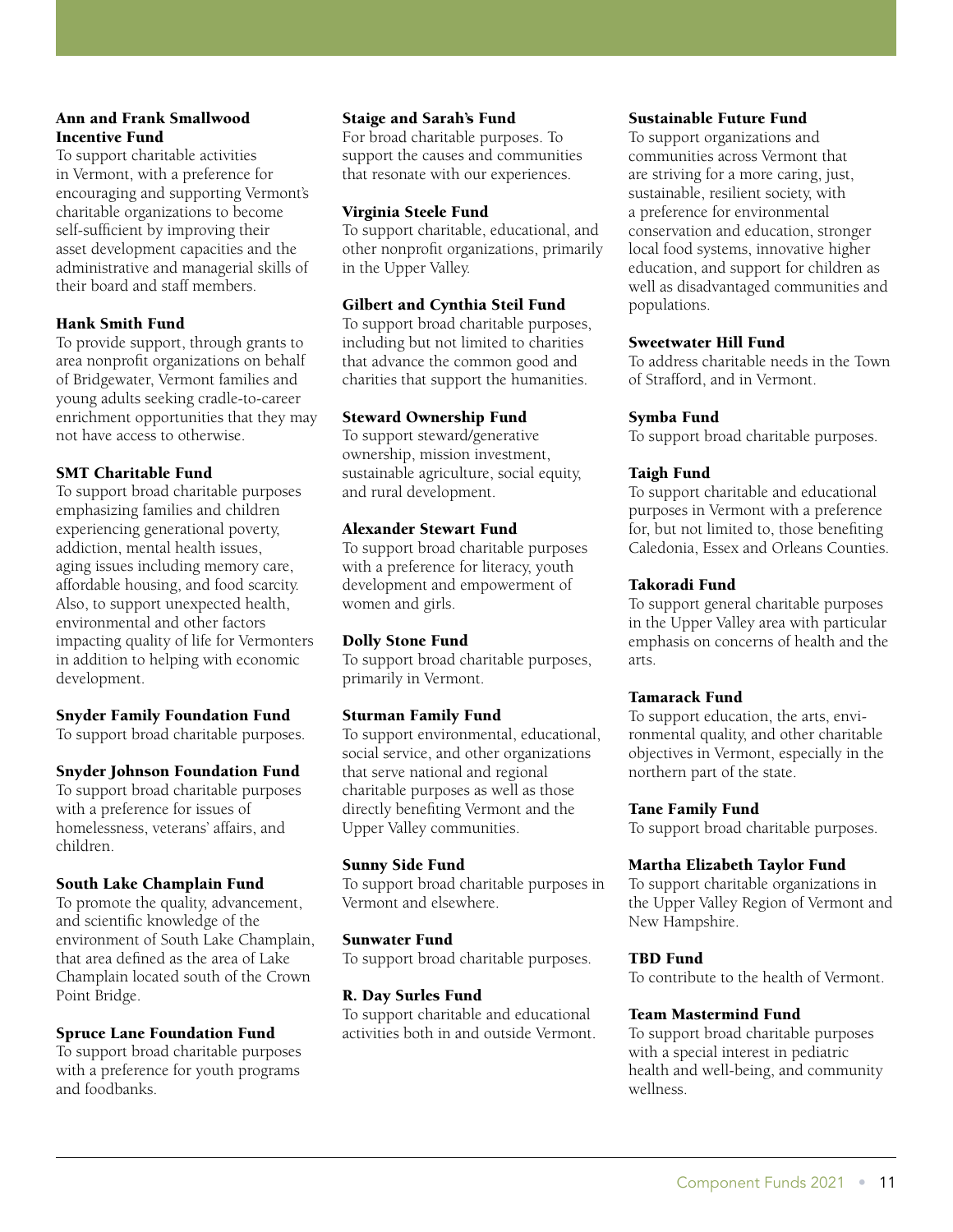# Teepeejay Fund

To support broad charitable purposes with a preference for promoting educational opportunities, supporting children and families, and fostering sustainability in the community of Poultney and its adjacent communities.

# Mary Thompson and Beatrice Colby Fund

To support charitable activities in Addison County especially those focusing on historic preservation, the environment, and education.

# Thongand Wissel Community Support Fund

To provide philanthropic support for a safe and robust environment in which humans and nature, alike, can thrive.

# Thrall Family Fund

To support broad charitable purposes.

# 3972 Fund

To support charitable and educational activities and institutions without restriction.

#### J.W. Titcomb Fund

To support broad charitable purposes with special interest in environment, education, and water quality issues in the Connecticut River Watershed.

#### Josh and Kate Traeger Fund

To support charitable organizations.

#### Trail Magic Fund

To support broad charitable purposes.

#### Tree House Fund

To support broad charitable purposes with a preference for girls' education in central Asia and community development in Vermont.

#### Trillium Fund

To support charitable activities and organizations without restriction in and outside of Vermont.

#### Two Sisters Fund

To support broad charitable purposes with an emphasis on underprivileged children specializing in educational and outdoor recreational opportunities.

# Ted Tyler Northern Lake Champlain Fund

To promote scholarly and real-world environmental programs and research concerning Northern Lake Champlain, including science and policy.

#### Union Mutual Charitable Fund

To provide charitable support within the communities where our agents, employees and business partners live and do business.

#### Vacanza Fund

To support broad charitable purposes.

#### Valentine Fund

To support charitable activities in and outside Vermont.

#### VC-NEK Fund

To support broad charitable purposes with a preference for supporting the Northeast Kingdom.

#### VEIC Founders Fund

To support innovations in energy efficiency and social justice.

# Bruce T. and Lillian H. Venner Fund

To support broad charitable purposes.

Verdant Acres Fund To support broad charitable purposes.

# Vermont Conservation Commissions Fund

To build effectiveness of conservation commissions to sustain their communities' natural and cultural resources.

#### Vermont Gift and Grant Fund

To support the charitable activities of Vermont-based organizations.

#### Vermont Women's Fund

To support the advancement, selfsufficiency, and economic and social equality of Vermont women and girls.

#### Vogel-Music Fund

For broad charitable purposes.

#### VT Nutshells Fund

To support broad charitable purposes with a preference for programs and organizations that build community strength and social capital.

#### VT Seedling Fund

To support broad charitable purposes.

#### Wakan Fund

To support broad charitable initiatives, primarily in Central Vermont. Initial emphasis will placed on sustainable childhood nutrition programs in the Rochester area.

#### Walden Fund

To support broad charitable purposes with a preference for animal welfare, social justice and women's issues.

#### Doug Walker Fund

To provide support for the North Branch School in Ripton, with a preference for tuition support.

#### Watson Family Deerfield Valley Fund

For broad charitable purposes.

#### Wandering Hounds Fund

To support charitable objectives in and outside Vermont, without restriction.

#### White Heather Fund

To support broad charitable purposes with an emphasis on environment, culture and health in Vermont.

#### Whittington-McLendon Fund

To support charitable organizations and activities in and outside Vermont.

#### Wicopee Hill Fund

To support broad charitable purposes.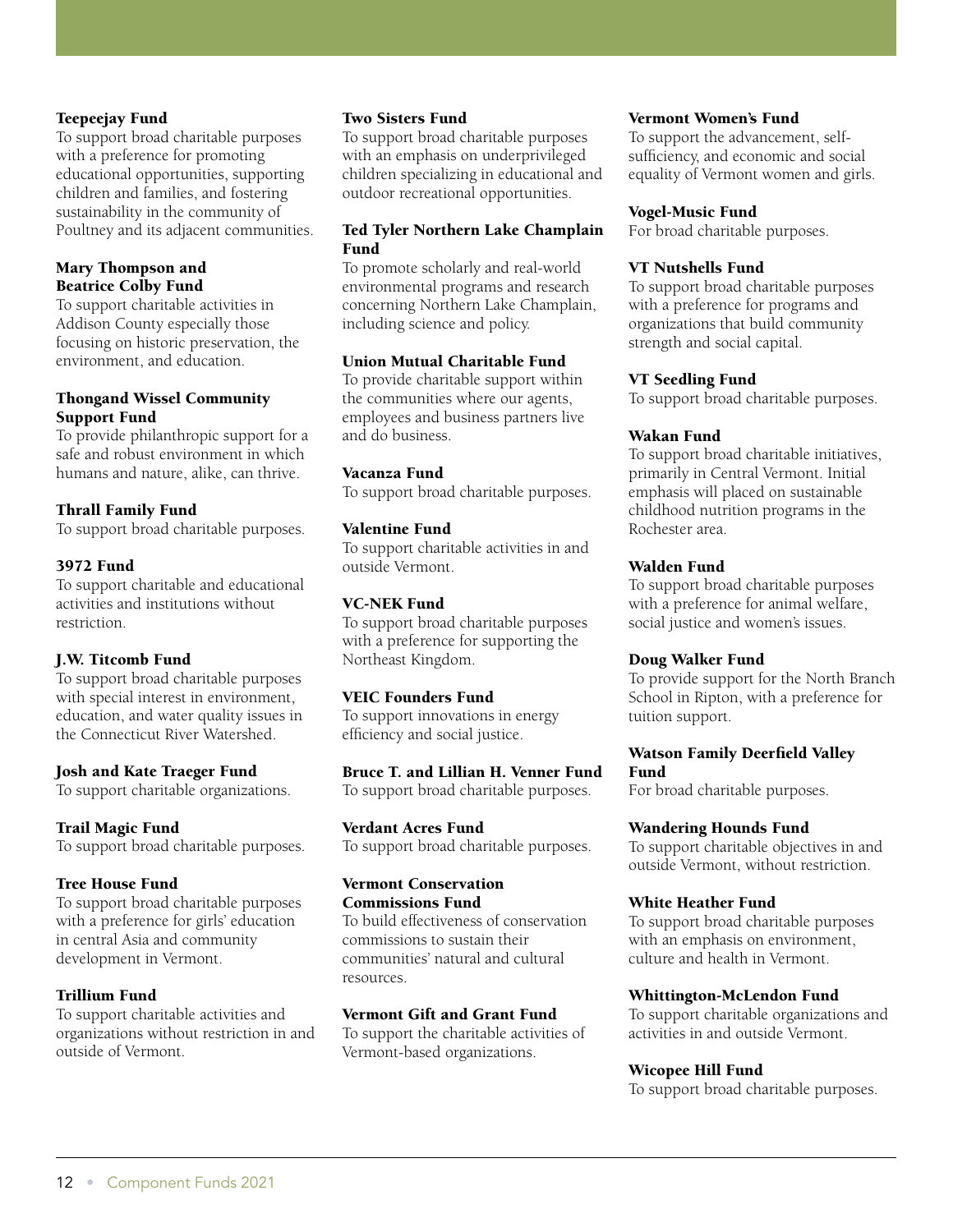#### Dee Williams Fund

To benefit young, promising skiers who need financial assistance to travel and compete at the national and international level.

# Willow Hill Fund

To support broad charitable purposes with an emphasis on food and agriculture, environmental causes, conservation and health and humanitarian issues.

#### Withington Fund

To support charitable purposes and organizations in the Town of Brattleboro.

#### Woodbury Fund

To enhance, improve, and enrich life in the Woodbury area.

#### Woodstock Area Fund

To support charitable organizations in Vermont with a preference for those serving communities in the Windsor Union Supervisory School District.

#### Young Family Fund

To support Addison County social service nonprofit entities.

#### Your Song Fund

To support the use and development of music therapy with pediatric patients.

#### Victoria and Robert Young Fund

To support charitable organizations and activities with a preference for those in Vermont.

#### Ziter Family Fund

To support charitable organizations that are in need of support.

#### Zoot Fund

To support charitable activities without restriction.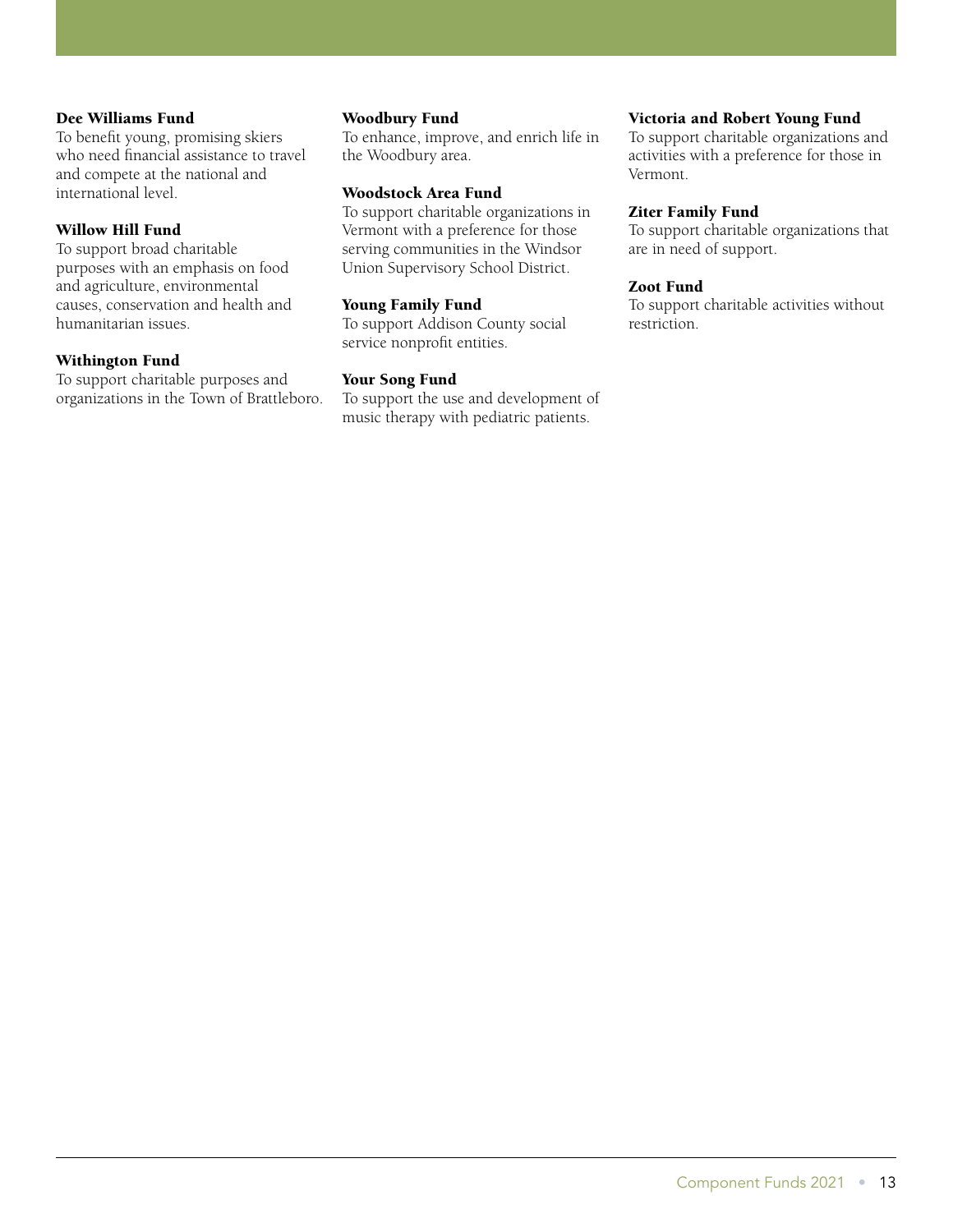# **DISCRETIONARY FUNDS**

*Donors who want to leave annual grantmaking decisions to the Foundation and provide resources to meet emerging community needs establish discretionary funds. These funds can either serve broad charitable interests or be focused on an issue or community specified by the donor.* 

# Access to Higher Education Fund

To provide philanthropists the opportunity to support innovative and model programs. Programs will be chosen that remove cost barriers, provide guidance, and prepare Vermont students for higher education.

#### Greater Addison County Sports Fund

To support physical fitness in the greater Addison County area through various sports opportunities, with tennis as a priority.

# Alexander Family Fund

To support broad charitable and educational purposes in the Upper Valley and Vermont with a preference for, but not limited to, projects in Randolph.

#### Arborvitae Fund

To support charitable organizations whose primary objectives include protection or improvement of the health and welfare of those with mental illness.

#### Arts Recovery Fund

To support response and recovery efforts for Vermont artists and arts organizations directly impacted by the COVID-19 pandemic.

#### Better Places Fund

To improve the vitality of communities with specific focus on adaption of public spaces to accelerate economic and community recovery during and post pandemic.

# Betty B. Fund

To support agencies and programs which will benefit, assist, and promote the humane care and treatment of animals.

#### Blue Ridge Fund

To support charitable activities in Vermont with a preference for programs and projects that will make a difference in the lives of children.

# Colby Hill Fund

To support Tibetan refugees and their culture; and to support initiatives in Vermont for maintaining or improving the biological integrity of natural ecosystems.

# Community and Economic Vitality Fund

To support resources, programming and technical assistance needed to create place-based solutions, enabling the Foundation to work with local thought partners to develop solutoins that encourage long-term viability and community involvement.

# Concert Artists Fund

To provide and subsidize quality classical music presentations in the greater Burlington, Vermont area and to present or assist in the presentation of internationally recognized instrumental artists, groups or organizations (including major city orchestras) performing Western classical music.

#### Crosby Enright Family Fund

To support children, youth, families and the environment within Vermont.

# Daybreak Fund for Climate and Community Resilience

To promote vibrant communities and a healthy natural environment while encouraging long term economic vitality in Vermont.

# Ray and Mary Doyle Orange County, Vermont, Fund

To help disadvantaged children and elderly adults in Orange County, Vermont.

# Eagleridge Fund

To support the work of the Vermont Community Foundation to build healthy and vital Vermont communities including support for those in need, especially children and families, education, the environment, historic preservation, and the promotion of small businesses, farms, and humane animal management.

# Early Care and Education Fund

To expand access to affordable, highquality child care and preschool for all Vermont families; to support the professional development and training of Vermont's early care and education providers; and to help our state's workforce and economy prosper.

# Economic Stimulus for Equity Fund

To provide economic impact payments to those who are excluded from receiving federal impact payments because of immigration status.

# Terry Ehrich Fund

To address charitable needs in Vermont with a preference for, but not limited to, environmental concerns.

#### Evergreen Fund

To support business expansion and job creation in Vermont.

#### Fayerweather Fund

To support education, with a preference for environmental education.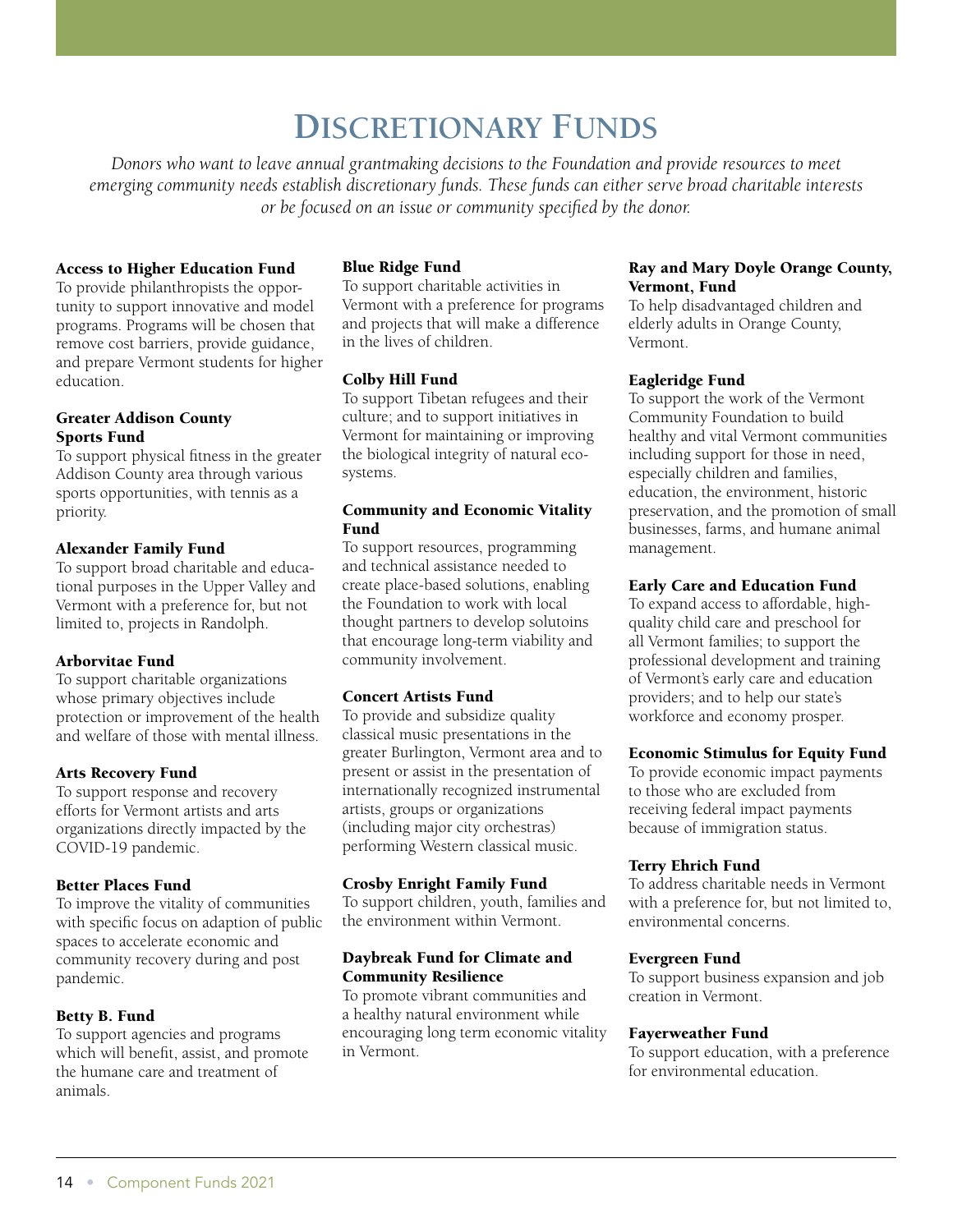#### Fox Donahue Family Fund

To support the environment and forest management in Vermont.

#### Fund for Racial Equality

To provide infrastructure and capacity to subgrantee organizations administering Economic Stimulus for Equity grants.

#### James E. Gaseau Memorial Fund

To support services and organizations within Vermont that benefit developmentally challenged individuals.

#### Nicholas and Victoria George Fund

To provide general charitable and educational assistance for Windham County, Vermont, residents with a preference for those in the Towns of Brattleboro and Vernon.

#### Gillette French Fund

To support educational and charitable purposes in Vermont.

#### Global Village Fund

To support charitable activities in Vermont with a preference for, but not limited to, those which improve the lives of women and the environment.

#### Thomas and Alison Hannan Fund

To explore and expand cultural, humanitarian, and esthetic opportunities, primarily across Vermont, with an interest in Windham County, and to honor Genevieve Y. Hannan through support of medical research, with an emphasis on Alzheimer's disease.

#### Hartland Discretionary Fund

To support broad charitable purposes.

#### Hermit Thrush Mission Investment Fund

Through mission investing, to promote vibrant communities and a healthy natural environment while encouraging long term economic vitality in Vermont.

#### Edward and Elinor Janeway Fund

To support the arts, education, the environment, and family health in Vermont, and to support the operations of the Vermont Community Foundation.

#### Keep it Simple Fund

To support broad charitable purposes without restriction.

#### Killington Play it Forward Business Relief Fund

To provide grants to Killington area business that have experienced demonstrative negative impacts as a result of the COVID-19 pandemic, and whose decline or closure will contribute to "community deterioration," in alignment with IRS regulations concerning grants to businesses.

#### Edwin M. and Elsa W. Kistler Charitable Memorial Fund

To support charitable activities in Vermont.

# Main Street Business Relief Fund for Arlington, Dorset and Manchester

To provide grants to Main Street business in the towns of Arlington, East Arlington, Dorset, East Dorset, Manchester, and Manchester Center that have experienced demonstrative negative impacts as a result of the COVID-19 pandemic, and whose decline or closure will contribute to "community deterioration," in alignment with IRS regulations concerning grants to businesses.

# Ben McCormack Memorial Fund

To support broad charitable purposes with a preference for the Northeast Kingdom for issues of youth mental health and education, the outdoors and recreation, the arts, and suicide prevention and support.

#### McClure Motivation Fund

To support charitable purposes with a preference for those in Vermont.

#### Jean E. Miller Fund

To support charitable activities in Vermont.

#### New Beginnings Fund

To support advocacy and assistance for battered women and their families and domestic assault prevention.

#### Nichols Fund

To support services for children and families in Washington County.

#### Nonprofit Organizational Development and Capacity-Building Fund

To support the organizational development and capacity-building work of and among nonprofits serving Vermont to increase effectiveness, strengthen their leadership, and increase impact.

#### O'Bryan Fund for Vermont Children

Established by Howard Z. and Lorene P. O'Bryan, who were lifelong Brattleboro residents, to support appropriate health care, education, and well being of Vermont children.

#### Opportunity Fund

To support issues that help more Vermonters have access to affordable, high quality early care and learning; affordable pathways to college and career training; strong resources to support families; and communities that offer hope, connection, and meaning.

# Opportunity Fund for Southshire **Youth**

To fund creative and effective initiatives that support, educate and empower Bennington area youth, particularly low-income and disadvantaged youth, to become engaged and successful in school, work, community, and life.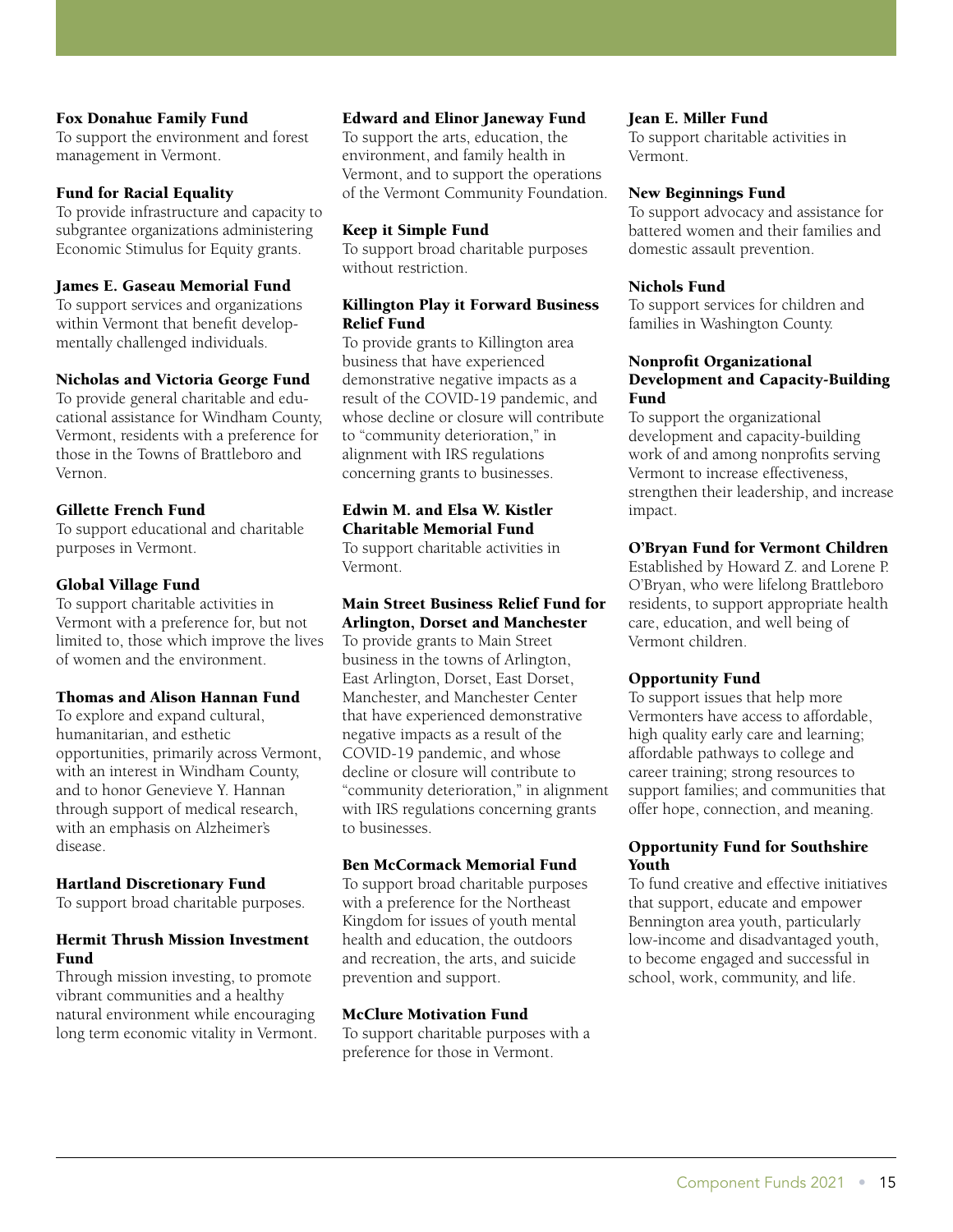# Samuel A. and Elizabeth M. Parsons Fund

To provide grants to meet basic human needs in Rutland County, with preference to organizations serving the Hubbardton/Castleton area, including, without limitation, supporting emergency food shelves and emergency housing programs.

# Penny Street Fund

To benefit children and animals at risk in Caledonia, Orleans, and Essex Counties.

# Pfister Fund for Vermont Education

To support education in Vermont without restriction.

# Marjorie A. Pierce Fund

To support the general purposes of the Foundation as its governing body shall determine from time to time.

# Rhodebeck Fund

To support programs which address the needs of Vermont's hungry, homeless, and needy.

# Antionetta M. Stafford Fund for Vermont Education

To support education in Vermont.

#### Charlotte M. Stetson

Fund for the Life of Vermont

To support charitable activities in Vermont.

# Supporting Youth and Families Fund

To support programs that provide basic human needs such as housing, food, security, transportation, and healthcare.

#### Tomasi Family Fund

To support activities in the fivetown area of the Addison Northeast Supervisory Union (Monkton, Lincoln, Starksboro, New Haven, and Bristol), with a preference for, but not limited to, those that benefit youth, in the areas of recreation and education.

# Vahlteich-DeLaney Fund

To support charitable activities in Craftsbury and Albany, Vermont.

# David and Eunice Van Vleck Fund

To support charitable organizations oriented toward environmental and population-related issues.

# Vermont Arts Endowment Fund

To support small and emerging arts groups and artists in Vermont with a preference for community-based activities and organizations which present, produce, or sponsor programs for communities with limited access to arts programming and activity.

# Vermont Children with Disabilities Fund

To provide medical services, equipment purchases, and programs to Vermont children with disabilities.

#### Vermont Northeast Kingdom Fund

To support broad charitable purposes serving the Northeast Kingdom, including Caledonia, Essex and Orleans Counties and border communities in Lamoille and Franklin Counties of Vermont.

#### Vermont Veterans with Disabilities Fund

To provide support and athletic and training opportunities for Vermont veterans with disabilities.

#### Vermonters with Cancer Fund

To provide programs and services to Vermont cancer patients and their families.

# VT COVID-19 Response Fund

For broad charitable purposes related to pandemic preparation, response, and recovery.

# West Bradford Fund

For broad charitable purposes with an emphasis on issues around peace and justice, land and historic preservation, libraries, the arts, children and family welfare, bicycling advocacy with an emphasis on Eastern Orange County.

# Polly Williams Fund

For broad charitable purposes in support of the community in and around Woodstock, Vermont.

# Wynne and Joan Wister Fund

To preserve Vermont's cherished environment and to encourage the health and welfare of children.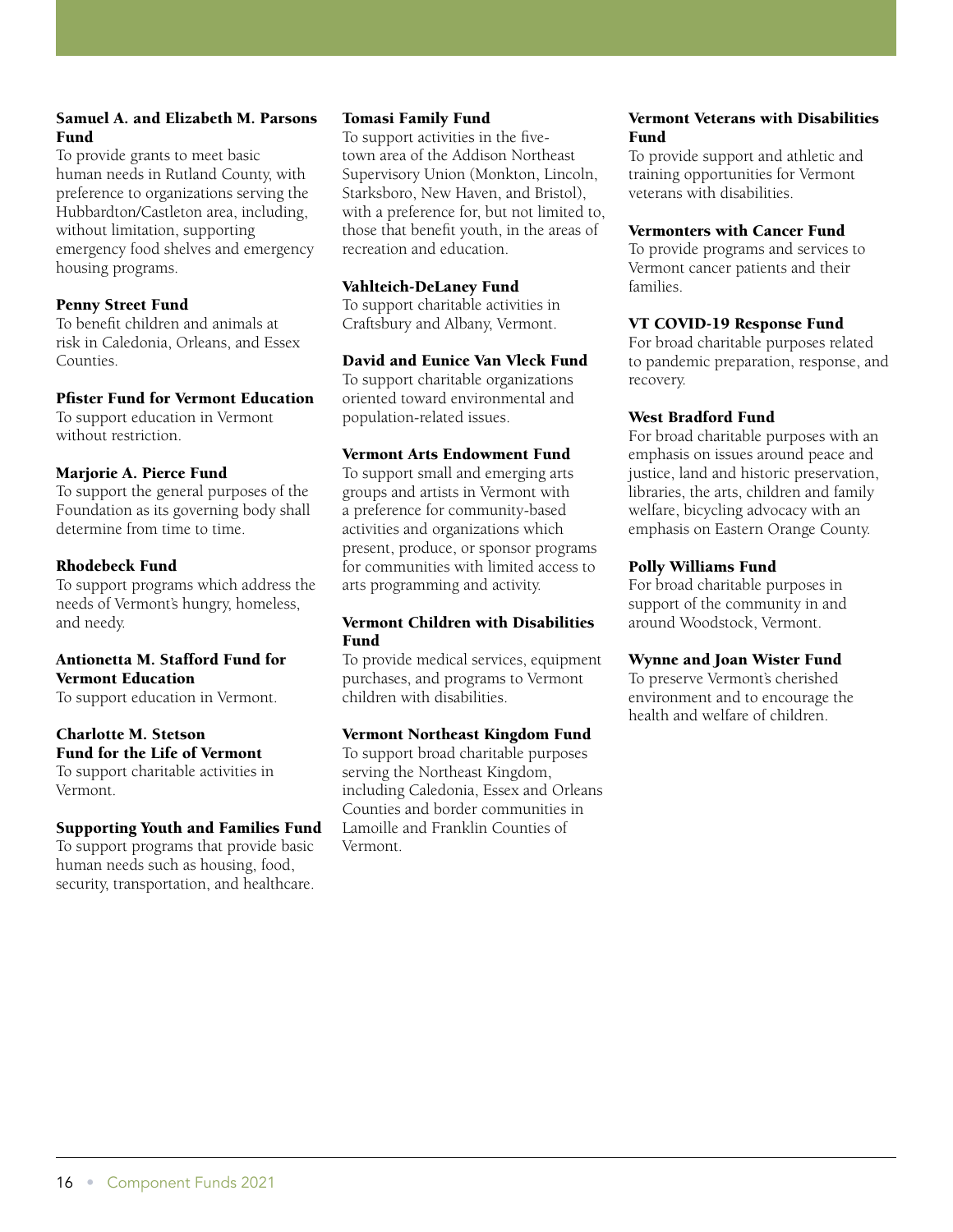# **Scholarship funds**

*These funds provide support for Vermont students to help them realize a variety of educational goals.* 

*Please note: The Vermont Community Foundation no longer sets up new scholarship funds, but we can help you establish other fund types to honor or memorialize someone.*

# William G. Allen College Scholarship Fund

To provide college scholarships for Vergennes Union High School graduates.

# Reginald L. Blair Scholarship Fund

To provide one or more scholarship awards in the minimum amount of \$1,000 each to Sharon citizens who are currently graduating from high school, have lived in the Town of Sharon for minimum of four years, who currently reside with their parents in the Town of Sharon, who plan to further their education in an accredited institution, and are enrolled in a program of at least two years.

# Ceres Continuous Harvest Scholarship Fund

To provide tuition assistance for training or education to Addison County high school graduates who plan to demonstrate their commitment to protecting Vermont's landscape and way of life by pursuing careers in farming, forestry, or other form of sustainable environmental or agricultural practice.

# Edwards and Douglas Family Scholarship Fund

To provide scholarships to graduates of Green Mountain Union High School in Chester.

# Faught Memorial Scholarship Fund

For the benefit of students attending Bellows Falls Union High School who qualify for advanced education.

# Thomas J. "Bruno" Gallagher Scholarship Fund

To provide college scholarships for graduates of Bellows Falls Union High School.

# Allison Worthington Green Fund

To provide educational opportunities in the fine arts for students and graduates of Middlebury Union High School.

# Arthur and Eleanor Kingsland Memorial Scholarship Fund

To provide scholarship assistance to graduates of Mount Abraham Union High School who are residents of the Town of Bristol.

# Amy Lowenstein Scholarship Fund

To provide college scholarship support for graduates of Addison County high schools.

# Gardner Manosh Memorial Scholarship Fund

To provide scholarship assistance to graduating seniors of Peoples Academy, Stowe High School and Lamoille Union High School.

# Mieder World Language Scholarship Fund

To provide scholarships to Milton High School graduating seniors, with preference given to students who plan to continue studying foreign languages or a related field.

# Milton Community Scholarship Fund

To provide support for graduates of Milton Junior/Senior High School pursuing educational opportunities of any kind beyond secondary school.

# Northwest Vermont Accounting Scholarship Fund

To provide one-time scholarships to help defray the costs of higher education with a preference for those demonstrating an interest in accounting.

# Saul and Sally Sockol Scholarship Fund

To support post-secondary study at an accredited institution for graduates of North Country Union High School of Newport.

#### Vermont Dental Hygiene Education Fund Honoring Dr. H. Charles and Susan M. Hill

To support dental hygiene higher education in Vermont, with a preference for awarding scholarships to dental hygiene students.

#### Vermont Retail and Grocers Association Scholarship Fund

To provide scholarship assistance for post-secondary education of members and employees of the VRGA and their children.

# Vershire Scholarship Endowment Fund

To provide scholarship and related support for the residents of Vershire.

# Claire R. Whitcomb Scholarship Fund

To provide college scholarships for graduates of Bellows Falls Union High School.

# Frank W. Whitcomb Memorial Scholarship Fund

To provide college scholarships for graduates of Bellows Falls Union High School.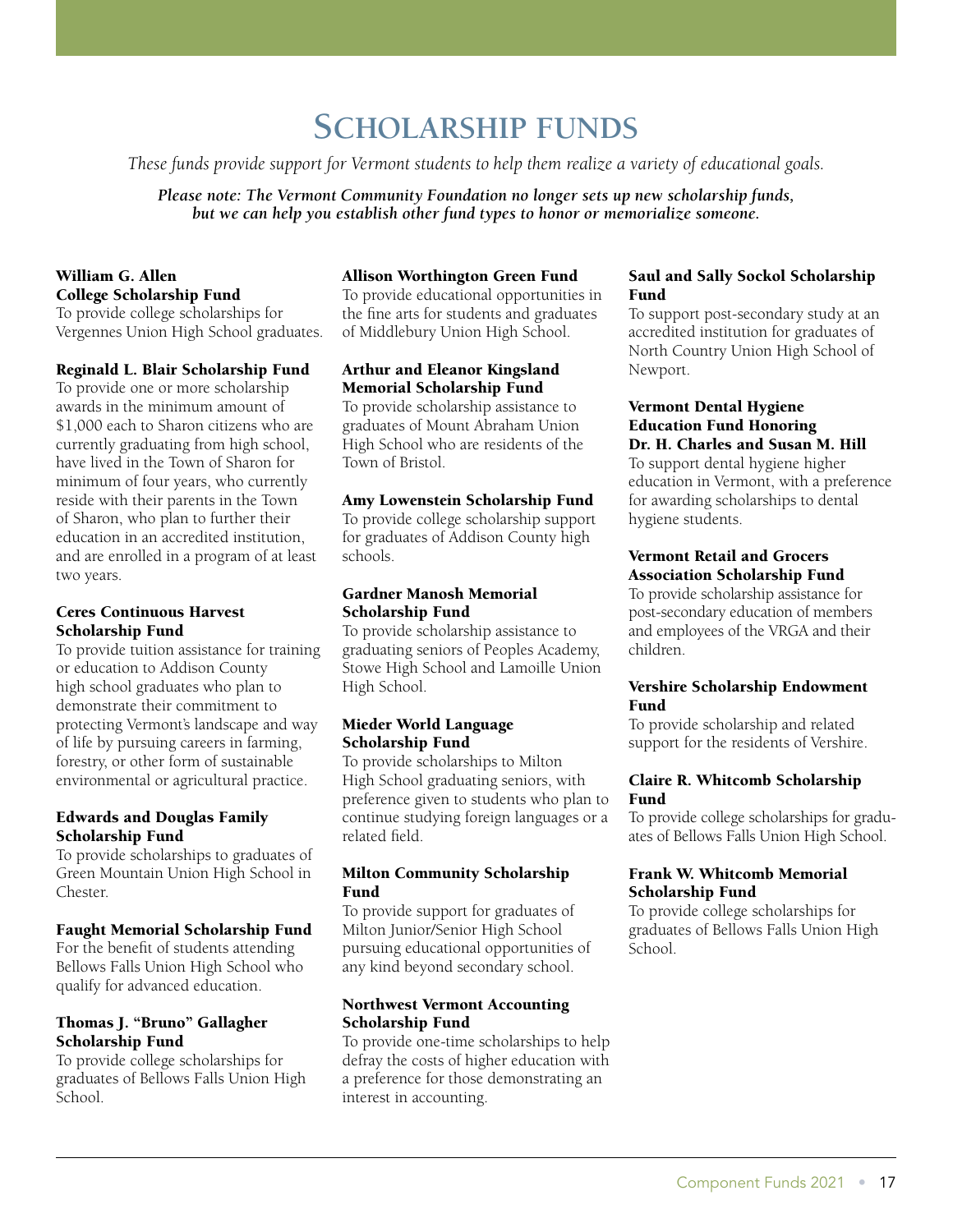# **Designated Funds**

*A donor may wish to support a specific organization or a group of organizations. In this case, a designated fund can be established, specifying that the annual distribution amount from a fund be sent to the named charity(ies).*

# Access to Higher Education Planned Giving Fund

To provide annual support to the Access to Higher Education Fund at the Vermont Community Foundation.

# AMHA Registry Trust Fund

To support the programs and operations of the American Morgan Horse Educational Charitable Trust as it pertains to the maintenance and preservation of and special projects related to the AMHA Registry.

# Aurelia Fund

To support the teaching of foreign language and a foreign language program at the Tinmouth School.

# Bailey Fund

To provide support, in equal amounts, to the Vermont Land Trust, the Vermont Institute of Natural Science for education, the Preservation Trust of Vermont, Shelburne Farms, the Vermont Community Foundation for discretionary grantmaking, and the Mohonk Preserve to support research at the Daniel Smiley Research Center.

# Aretinolio Barbarossa Fund

To provide annual support for the Samara Fund of the Vermont Community Foundation, the Bennington County Humane Society, and the Dartmouth Hitchcock Medical Center.

# Birds of Vermont Museum Fund

To support the work of the Birds of Vermont Museum in Huntington without restriction.

# Reginald L. Blair Fund for Sharon Elementary School

To support enrichment in the arts in the Sharon Elementary School community.

# Charles W. Boren Fund

To support the programs and operations of West Central Services, Inc., d/b/a West Central Behavioral Health.

# Boyle Fund

To support the William E. Boyle Jr., MD Community Pediatrics Program at the Children's Hospital at Dartmouth for family centered care projects related to the well-being of families with children with chronic conditions, to help them deal with related medical, emotional and psychological challenges.

# Brewster Uplands Conservation Fund

To provide annual support to the Vermont Land Trust for the purpose of conserving and managing the Windridge Farms Property.

# Jonathan Brownell Fellowship Fund

To provide tuition support for Vermont residents of the Upper Valley to attend the Vermont Leadership Institute, a program of the Snelling Center for Government.

# Margery Laub Bunker Memorial Fund

To support the programs and operations at the Winston L. Prouty Center for Child Development.

#### Button Up Vermont Fund

To provide annual distributions to the State of Vermont Office of Economic Opportunity, which will then make further distributions to support lowincome weatherization programs, addressing needs not covered by other funding sources.

#### John and Mary Cadwell Fund for the Pittsford Congregational Church

To provide annual support to the Pittsford Congregational Church.

# John and Mary Cadwell Fund for the Pittsford Maclure Library

To provide annual support to the Pittsford Maclure Library.

# Canaan Alumni Association Scholarship Fund

To provide annual distributions to the Canaan Memorial High School for the purpose of making one or more annual scholarships to current students or alumni of the Canaan Schools.

# John and Connie Carpenter Fund

To provide annual support to the following organizations: the College Street Congregational Church of Burlington, Fletcher Allen Health Care, the United Way of Chittenden County, the Flynn Center for the Performing Arts, the Lund Family Center, the Greater Burlington YMCA, the Boys and Girls Club of Burlington, and the Vermont Community Foundation for discretionary grantmaking.

# Catamount Arts Planned Giving Fund

To provide annual support to the Catamount Film and Arts Company.

# Cathedral Church of St. Paul Planned Giving Fund

To provide annual support to the Cathedral Church of St. Paul.

# Champlain College Fund

To provide unrestricted support for Champlain College in Burlington.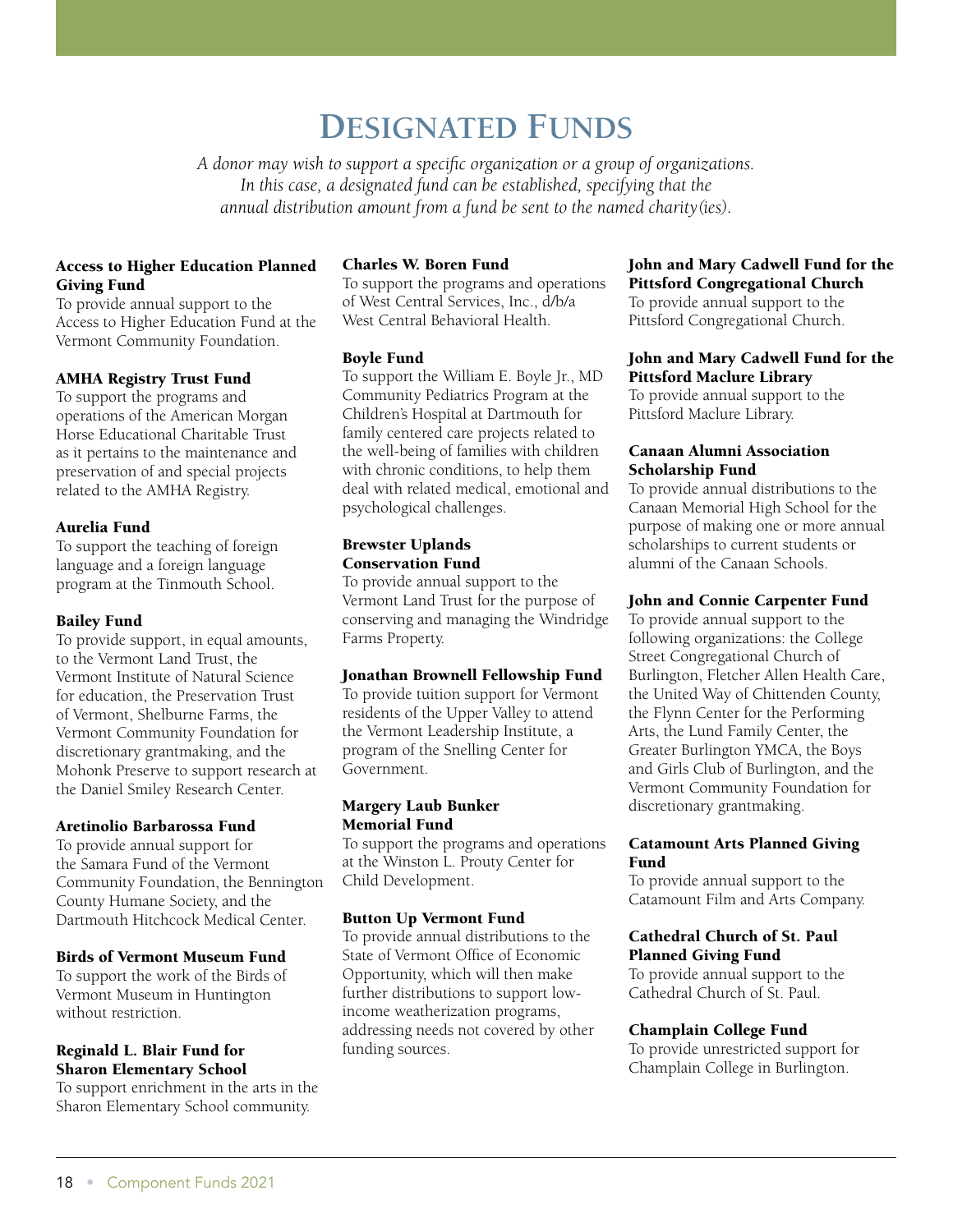# Chipman Masonic Scholarship Fund

To make annual distributions to the Town of Wallingford for the purpose of awarding educational scholarships to graduates of Mill River High School as well as community adults pursuing education in trade and/or alternative courses.

# Gertrude Fishman Coen & William B. Coen Memorial Fund

To provide annual support to Vergennes Union High School for the Gertrude Fishman Coen Memorial Scholarship, the Sarah and Benjamin Gould Scholarship, and two Max Fishman Prizes.

# Colby Hill Fund III

To support the Vermont Family Forests Foundation's Colby Hill Ecological Project and the work of Vermont Family Forests Foundation as fee holder and steward of land in Lincoln and Bristol.

#### J. Conant Fund for the Union Church of Proctor

To support the operations of the Union Church of Proctor.

#### Connor Cook Scholarship Fund

To provide scholarship support to Thetford Academy students.

#### Adele Godchaux Dawson Fund

To support the Jaquith Public Library in Marshfield.

#### Lillian Riddell Dempsey Fund

To provide scholarships for graduates of Spaulding High School in Barre, Vermont.

# Dustin Fund

To provide annual scholarship assistance of at least \$1,000.00 to graduates of the Randolph Area Vocational Center.

# William Eddy Lecture Series Fund

To support the William Eddy Lecture Series at the Fairbanks Museum and Planetarium.

#### Frank Eisendrath Fund for Goddard College

To support the programs and operations of Goddard College.

#### Ann B. Emery Memorial Fund

To support the programs and operations of the Lake Champlain Chamber Music Festival.

#### Cynthia Elaine Epperson Fund

To support the programs and operations of the American Morgan Horse Educational Charitable Trust.

#### End of Life Services Fund

To provide annual support to Porter Medical Center for the purposes of supporting end of life services in the greater Addison County region.

# Fairbanks Museum Planned Giving Fund

To provide annual support to the Fairbanks Museum.

#### Fifty-Two Year Fund II

To provide annual support to the Tunbridge Congregational Church, the Barre Congregational Church, the Tunbridge Public Library, the White River Valley High School – Royalton campus, and the Aldrich Public Library in Barre.

#### First Years Fund

To support the operations of the Vermont Community Foundation and to provide support for charitable and community strengthening activities in Vermont without restriction.

# Flynn Center for the Performing Arts Planned Giving Fund

To support the programs and operations of the Flynn Center for the Performing Arts.

# Foley Cancer Center Planned Giving Fund

To support the programs and operations of the Foley Cancer Center at the Rutland Regional Medical Center.

#### Foxtrot Fund

To provide annual support for quality of life enhancing items or experiences for individual consumers served by the Upper Valley Services, Moretown, Vermont office that are not otherwise supported by the agency's regular funding from the State of Vermont.

#### Milton Frye Fund for Experiential Education

To support experiential education programs and opportunities at the Norwich Elementary School.

#### Edwin B. and Genevieve P. Gage Fund for Various Charitable **Organizations**

To provide annual support to the Goodrich Memorial Library of Newport, the United Christian Academy of Newport, the North Country Union High School for its scholarship programs, the Methodist Church of Newport Center, and the Orleans County Historical Society/Old Stone House Museum of Brownington.

# Grace Cottage Foundation Planned Giving Fund

To support the programs and operations of the Grace Cottage Foundation.

#### Charles Montgomery Gray Book Fund

For the annual purchase of adult classics and reference books for the St. Johnsbury Athenaeum.

#### Greater Burlington YMCA Planned Giving Fund

To support the charitable purposes, programs and operations of the Greater Burlington YMCA.

#### Rozanna Green Charitable Fund

To support the Rutland Mental Health Services Community Access Program to serve children born in Vermont with multiple handicaps.

# Green Mountain Club Planned Giving Fund

To support the charitable purposes, programs and operations of the Green Mountain Club.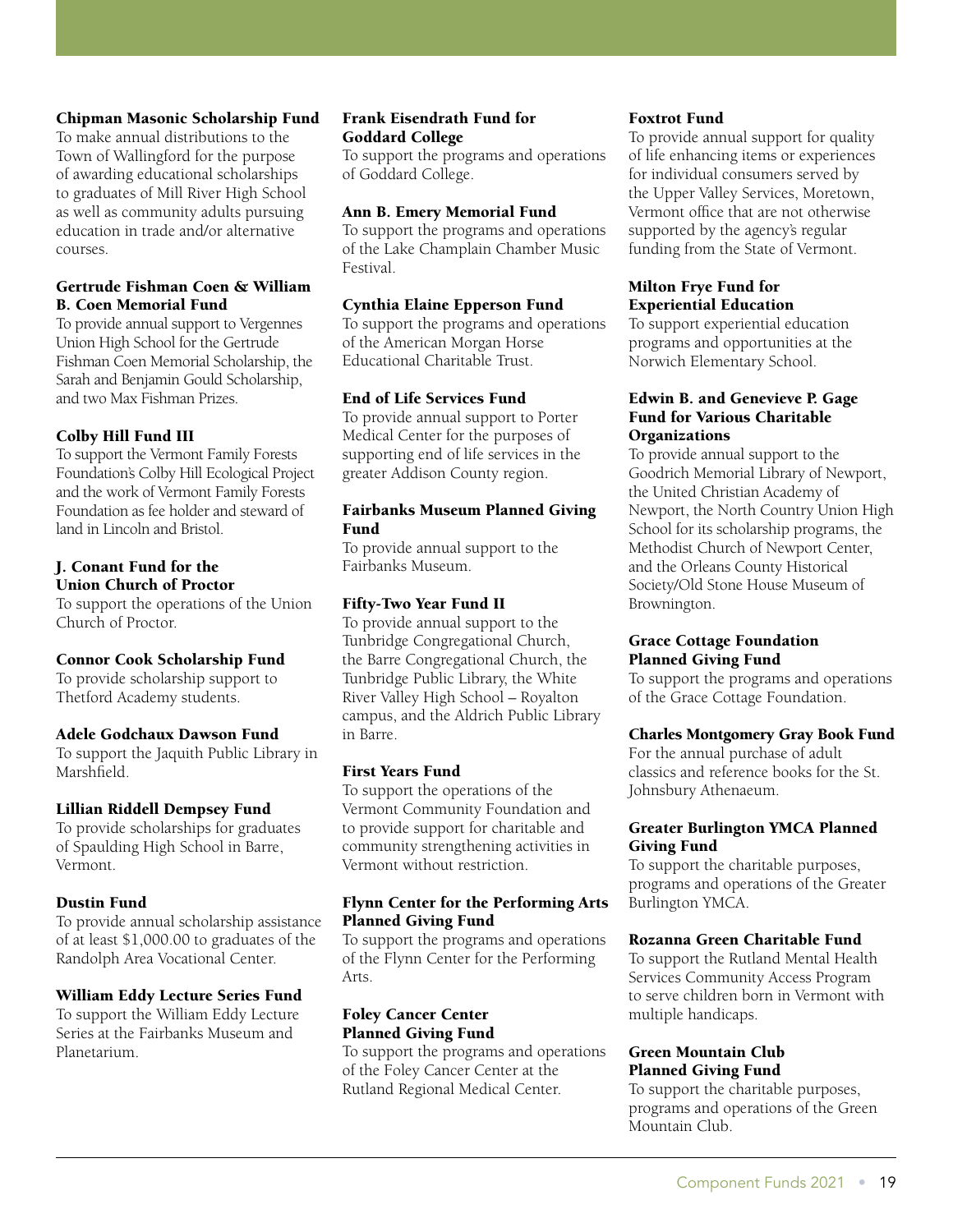# Groundworks Collaborative/ Brattleboro Area Drop-In Center Fund

To support the Brattleboro Area Drop-In Center programs at Groundworks Collaborative.

# Hartford Educational Endowment Fund

To support enrichment programs in the arts and humanities in the schools of the Hartford Supervisory District.

# Nancy Hathaway and Barbara Ambrose Fund

To provide tuition support for financially needy participants at Camp Thorpe in Goshen, with a preference for participants from Pittsford and surrounding areas.

# Ralph and Norma Hathaway Fund

To provide annual support to the Foley Cancer Center at the Rutland Regional Medical Center and to Camp Thorpe.

# R and M Heilemann Fund

To provide annual support to The Nature Conservancy - Vermont Chapter.

# John W. Heisse, Jr. Fund

To provide annual support as indicated to the following organizations: Johns Hopkins University Library, John W. Heisse Jr. Endowment Fund, Champlain College, John W. Heisse Jr. Endowment Fund, University of Maryland School of Medicine/Department of Otolaryngology, Friends School of Baltimore, Saint Michael's College, Rabbi Wall Chair, Vermont Youth Orchestra, and Ethan Allen Homestead, or successor organization responsible for managing the Homestead.

# High Horses Fund

To support the High Horses Therapeutic Riding Program in Norwich.

# Hildene Planned Giving Fund

To support the programs and operations of Hildene.

# Homestead Fund

To provide annual support to Homestead, Inc. of Woodstock.

# Husk Family Fund

To provide \$1,500 in annual support to Vergennes Union High School for the following: \$500 for the Elson and Anna Husk Award, \$500 for the VUHS Music Scholarship Award, and \$500 for the Mark Husk Memorial Scholarship Award.

# Klinefelter Family Memorial Scholarship Fund

To provide annual distributions to the Canaan Memorial High School for the purpose of making an annual scholarship to a current student or alumnus of the Canaan Schools.

# Henrik Kruse Fund

To support the programs and operation of Vermont Coverts, Inc.

# Lawrence Family Fund

To support the operations of the Vermont Community Foundation.

# Lena Fund for Vermont Public Co.

To provide annual support for Vermont Public Co.

# Lena Fund for Central Vermont Council on Aging

To provide annual support for Central Vermont Council on Aging.

# Lena Fund for Downstreet Housing

To support the charitable purposes, programs and operations of Downstreet Housing and Community Development.

# Lena Fund for Old Labor Hall

To provide annual support for the Barre Historical Society, specifically to support the Old Labor Hall.

# Lena Fund for Planned Parenthood Federation of America

To support the charitable purposes, programs, and operations of Planned Parenthood Federation of America, Inc.

# Susan McIntosh Lloyd Memorial Scholarship Fund

To provide annual support to the Town of Tinmouth for the purpose of awarding scholarships to people from Tinmouth. The scholarships shall be awarded by the Tinmouth Community Fund, with a preference given to applicants seeking post-high school education in music, agriculture or forestry.

# Patrick J. Long Fund

To support the St. Augustine's Seminary for educating two men of African descent for the Roman Catholic priesthood.

# Denton and Ann Lyon Fund

To provide operational support in equal amounts to the Lake Champlain Committee, the Vermont Land Trust, and the Vermont Chapter of the Nature Conservancy.

# Maclure Children's Library Fund

To promote literacy and an interest in education to children served by the Maclure Library in Pittsford.

# Sandra and Everett McLaughlin Field Work Conservation Fund

To provide annual support for on-theground conservation work at The Nature Conservancy.

# Medicine Wheel Fund

To support the programs and services of WomenSafe, Inc.

# Marjorie Libby Monteith Memorial Fund

To support teacher education and other activities that encourage educational services at the Rutland County Parent Child Center at Brandon.

# Sally Atwood Morse Memorial Fund

To provide income for the physical maintenance of the church buildings, with preference given to church steeple clocks and bells, of Thetford Center, Thetford Hill, Post Mills, West Fairlee Center (on Middlebrook Road), and North Thetford on an annual rotating basis.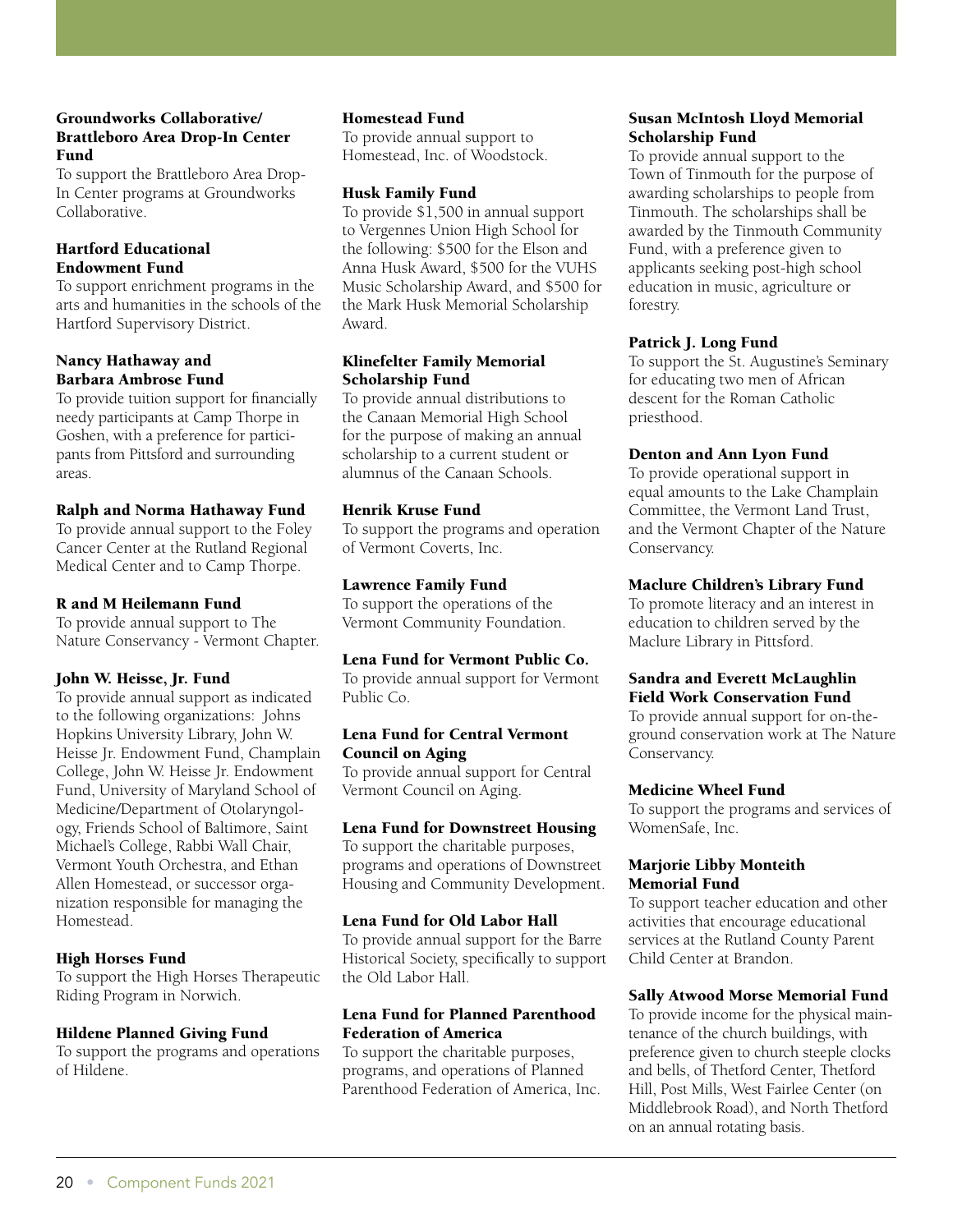# National Museum of the Morgan Horse Fund

To support the programs and operations of the National Museum of the Morgan Horse.

# Neighborworks Alliance of Vermont

To support the work of the Homeownership Centers of Vermont in educating and supporting low and moderate income homebuyers in Vermont.

# North Hero Community Hall Fund

To provide support, as available based on the Foundation's annual spending policy, for the capital improvements and capital repairs of the historic North Hero Community Hall (the "Hall"), currently owned by the North Hero Historical Society.

# Nouvelle Fund for the benefit of NOFA-VT

To support the purposes of Northeast Organic Farming Association of Vermont and its certified organic farming efforts in Vermont.

# O'Bryan Fund for the Winston L. Prouty Center

To support the programs and operations of the Winston L. Prouty Center for Child Development, Inc.

# Otter Creek Audubon Endowment Fund

To support the programs and operations of the Otter Creek Audubon Society.

#### Partridge Family Fund for the benefit of the Union Church of Proctor

To provide additions to the Union Church's Heritage Preservation Fund established for maintenance of the church buildings.

# Sarah Partridge Community Center Fund

To provide support to the Sarah Partridge Community Center in East Middlebury.

# Kate Marie Perkins Fund

To provide annual support to the Union Memorial School in Colchester. The support will be used by the school as follows: 50% for bringing story tellers to the school, 25% for supplies for the EEE classroom, and 25% to the school library.

# Pierce's Store Fund

To distribute the income from the Fund to or for the benefit of the Preservation Trust of Vermont to support the management, repair, maintenance, and preservation of the Pierce Property, including Pierce's Store.

# Polk Family Fund

To support the Kinhaven Music School in Weston.

# Polk Family Fund II

To support the programs of the Vermont Arts Council.

# Doris Polk Memorial Fund

To support the programs and operations of The Bement School, Inc. in Deerfield, Massachusetts.

# Prevent Child Abuse VT Fund

To provide support for child abuse prevention training to childcare providers throughout Vermont.

# Jessie S. Rawson Endowment Fund

#### To benefit the Deborah Rawson Memorial Library in Jericho.

# Rawson Family Fund

To provide an annual distribution to the Winnie Bell Learned Fund at the Vermont Public Library Foundation to make modest (in the range of \$2,500) grants to libraries in Vermont, with a preference for smaller libraries and for programs and projects that support children and diversity.

# Charles L. Semprebon Fund

To benefit the City of Barre and its residents, with a preference for, but not limited to, improvements to infrastructure such as public roads, bridges, and buildings.

# Roland Q. Seward Fund

To provide annual distributions to Mill River Union High School for the purpose of awarding two scholarship awards to graduating seniors, one to a female student and one to a male student.

# Rutland Regional Medical Center Planned Giving Fund

To support the programs and operations of the Rutland Regional Medical Center.

# Peter Smith Fund

To support the Community College of Vermont for high priority needs (not ongoing operations), that are not satisfactorily funded from other sources.

# Sockol-Segal Family Fund

To support the education and health of children and women in Orleans and Windsor counties in Vermont, and in Grafton and Sullivan counties of New Hampshire.

# Edna Howley Stoiber Camp Fund

To provide summer tuition for one or more physically challenged children to attend Camp Thorpe in Goshen.

#### Edna Howley Stoiber Children's Book Fund

To purchase children's books and other media items for the Marion Cross Elementary School in Norwich.

# Stranahan Memorial Fund

To provide annual support for youth programs at the St. Albans Recreational Department, the St. Albans Museum, and the St. Albans Free Library.

# Freda Fishman Stroh Memorial Fund

To support the Freda Fishman Stroh Cultural Event Series at the Bixby Memorial Library in Vergennes.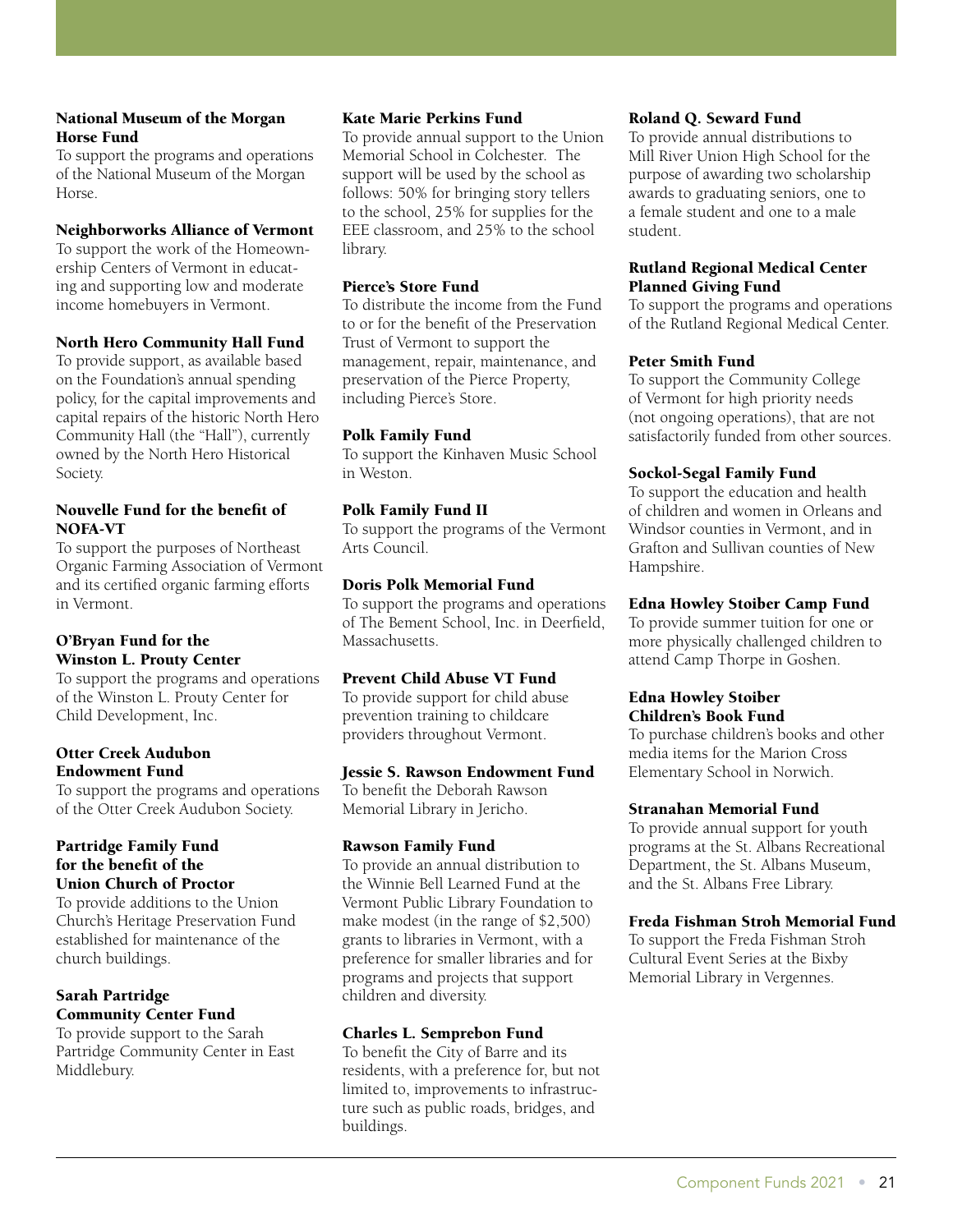# Thetford Historical Library Fund

To provide annual support to the Thetford Library Federation, Inc. as long as it provides a free home in its Bicentennial Building for the library/ archives of the Thetford Historical Society. If this condition is not met, the purpose of the Fund is to provide annual support to the Thetford Historical Society to support its library/ archives.

#### Tuberville Farm Fund

To assist Tuberville, Inc. in the provision of food to neighbors in need.

#### Vermont Family Forests Fund

To support the programs and operations of Vermont Family Forests.

#### Vermont Insight Meditation Center Endowment Fund

To support the Vermont Insight Meditation Center.

#### Vermont Public Co. Planned Giving Fund

To provide annual support for Vermont Public Co.

#### Vermont Symphony Orchestra Planned Giving Fund

To support the programs and operations of the Vermont Symphony Orchestra.

#### Vermont Working Communities Challenge Fund

To support community development, affordable housing, health and welfare, education, and job creation in lowincome Vermont communities.

# Vilandrie Fairbanks Museum Endowment Fund

To support the programs and operations of the Fairbanks Museum and Planetarium.

#### Village School Fund

To provide annual support for The Village School of North Bennington, Inc.

# VNA & Hospice of the Southwest Region Planned Giving Fund

To support the programs and operations of the VNA & Hospice of the Southwestern Region.

#### Williamstown Endowment Fund

To promote further education of qualified students from Williamstown Middle/High School through the awarding of scholarships.

#### Norman Winde Residents' Fund

To provide funds to Wake Robin Corporation to enable provision of financial assistance in connection with monthly fees due from Wake Robin, such residents having demonstrated financial need.

#### Windham Foundation Grants Fund

To support the continuation of the grant making purposes and intentions previously supported by the Bunbury Company, Inc. in cooperation with the Windham Foundation, Inc.

#### Wright-Stetson Scholarship Fund

To provide scholarship assistance to Richford residents up to age 25 years who are pursuing post-secondary education or training at an accredited institution.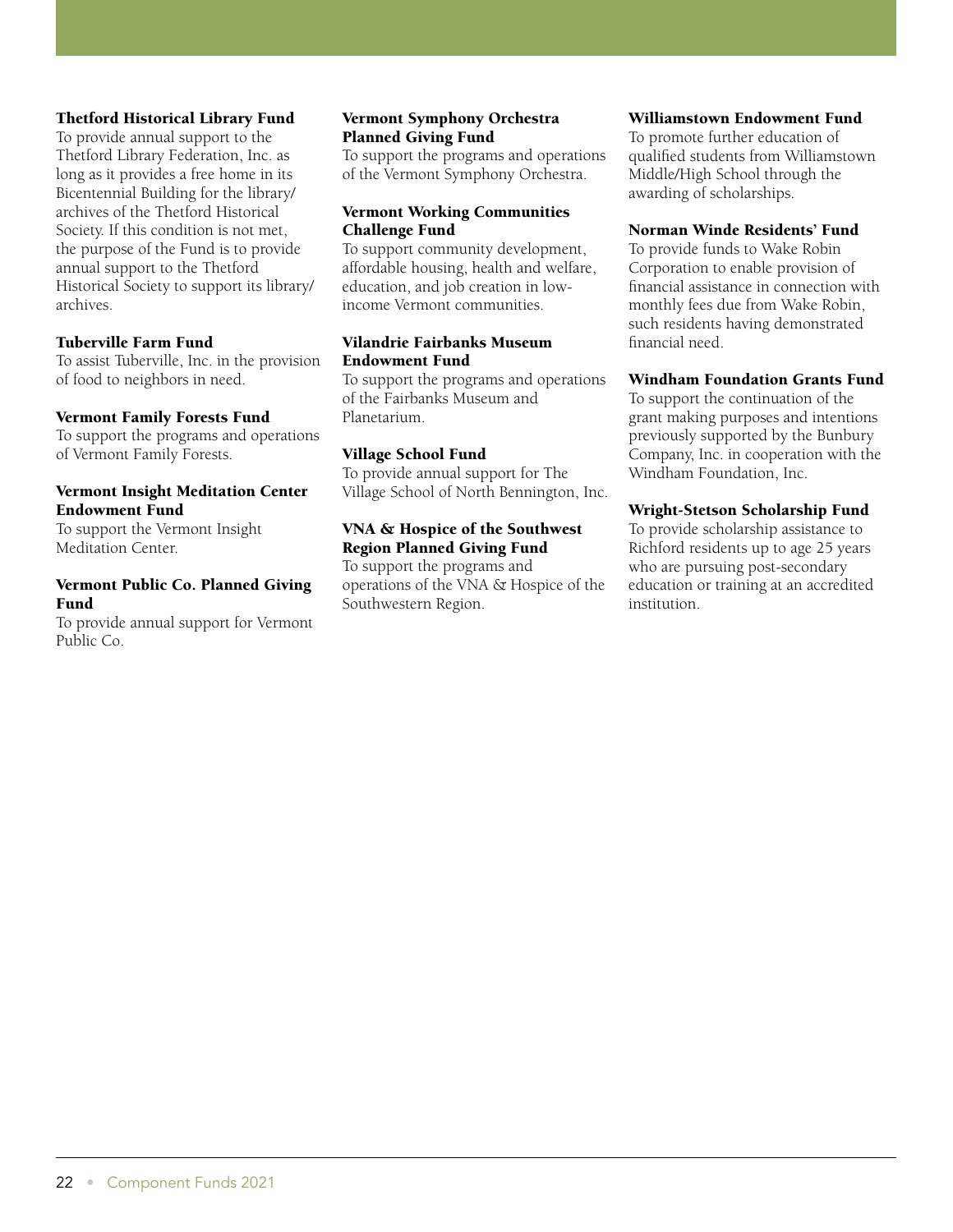# **Nonprofit Funds**

*These funds have been established directly by Vermont 501(c)(3) charitable organizations and municipal entities to provide ongoing annual support for their programs and operations. There are two types of nonprofit funds at the Foundation: an Endowment Fund designed for nonprofit organizations that want to protect medium- to long-term assets while receiving relatively even annual distributions, and a Reserve Fund designed for organizations that want the same qualities as an Endowment Fund, but also desire the flexibility of access to the full balance of the fund. There are many advantages to having the Foundation steward a nonprofit fund, such as professional investment management, administrative support, and financial record keeping.*

# **Nonprofit Endowment Funds**

# Mildred Abelson Scholarship Fund

To support Addison County Home Health and Hospice in awarding scholarship grants to staff members to pursue professional development and educational opportunities.

# Addison Central Educational Endowment Fund

To support enrichment programs in the schools of Addison Central School District.

# Addison County Humane Society Fund

To support the charitable purposes, programs and operations of the Addison County Humane Society.

# Age Well Fund

To support the programs and activities of Age Well.

# Dorothy Alling Memorial Fund

To support and enhance the purposes of the Dorothy Alling Memorial Library in Williston.

# American Precision Museum Fund

To support the programming and general operations of the American Precision Museum, Inc.

#### Doug and Debby Anderson Endowment for Town Hall Theater

To support the charitable purposes, programs and operations of the Town Hall Theater, Inc.

# APSV Endowment Fund

To support the charitable purposes, programs and operations of the AIDS Project of Southern Vermont.

# George W. Barnes Trust Fund

To be used for the maintenance of the library in North Thetford, including the purchase of books for the library.

# Barre Opera House Fund

To support the charitable purposes, programs and operations of the Barre Opera House.

# Bates, Dunn and Clayton Memorial Library Fund

To support the charitable purposes, programs, and operations of the Solomon Wright Public Library.

# Bennington Free Library Fund

To provide for the purchase of books and other library materials for the Bennington Free Library.

# Bingham Memorial School Gilligan Fund

To provide enrichment programs for the students and faculty of the Cornwall School.

# BMAFL Fund

To support the charitable purposes, programs and operations of Black Mountain Assisted Family Living, Inc.

# Boys and Girls Club of Rutland County Fund

To support the programs and operations of the Boys & Girls Club of Rutland County.

# Bradford Public Library Fund

To support the charitable purposes, programs and operations of the Bradford Public Library.

# Brattleboro Area Affordable Housing Fund

To support the programs and operations of the Brattleboro Area Affordable Housing Corporation.

# Brattleboro Historical Society Fund

To support the charitable purposes, programs and operations of the Brattleboro Historical Society.

# Bridge School Scholarship Endowment Fund

To provide scholarship assistance for children attending the Bridge School, awarded according to prevailing financial aid policies at the school.

# Bristol Trail Fund

To maintain, improve, expand, and protect the Bristol Trail Network, trails in the Town of Bristol, and trails connecting Bristol to surrounding communities.

#### Bryan Memorial Gallery Foundation Fund

To support and encourage the work of the Bryan Foundation.

# Burlington Dismas House Fund

To support the charitable purposes, programs and operations of Burlington Dismas House.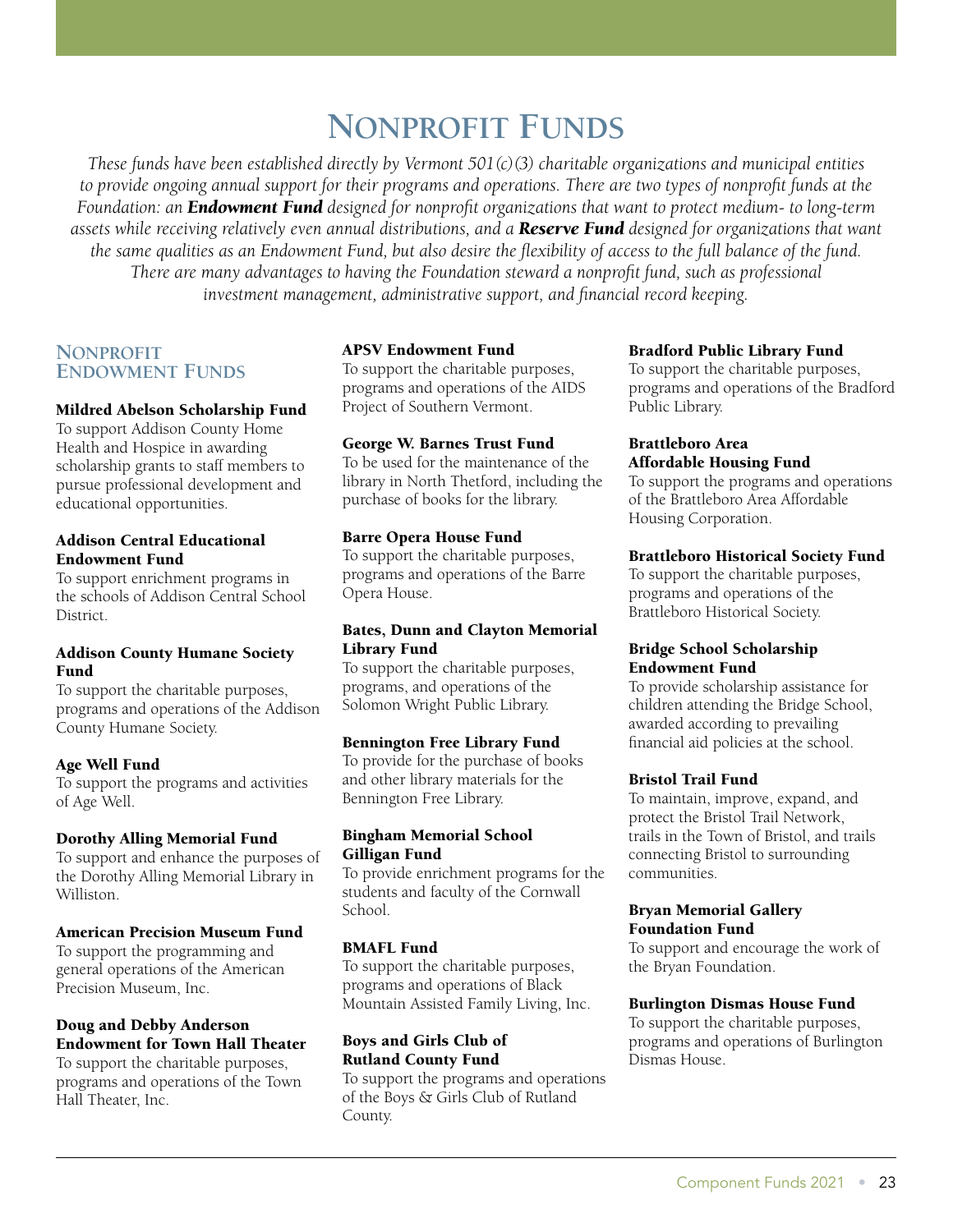#### Burnham Memorial Library Endowment Fund

To support and enhance the purposes of the library in the Town of Colchester.

# Rose Buswell Fund for Windsor County Mentors

To support the programs and operations of Windsor County Mentors' youth mentoring program.

# Carpenter-Carse Library Fund

To support the programs and operations of the Carpenter-Carse Library in Hinesburg.

# Carving Studio and Sculpture Center Legacy Circle Fund

To support the charitable purposes, programs and operations of the Carving Studio and Sculpture Center.

# Cavendish Community Fund

To support the charitable purposes, programs and operations of the Cavendish Community and Conservation Association, Inc.

# Central Vermont Adult Basic Education Fund

To support the programs and operations of Central Vermont Adult Basic Education, Inc.

# Champlain Valley Office of Economic Opportunity – Chittenden Emergency Food Shelf Fund

To meet the operating needs of the Chittenden Emergency Food Shelf.

# Chelsea Public Library Fund

To support the programs and operations of the Chelsea Public Library.

# Chelsea Recreation Association Perpetual Care Fund

To support the development and maintenance of the Town of Chelsea's parks and recreation areas.

# Marilyn C. Childs and Polly S. Quinn Memorial Scholarship Fund

To support the charitable purposes, programs and operations of the Morgan Horse Heritage Foundation.

# Vera Cline Endowment Fund

To support the charitable purposes, programs and operations of the Lawrence Memorial Library.

# Calvin Coolidge Presidential Foundation Fund

To inspire the public through educational initiatives to appreciate and study the legacy of President Coolidge —his personal life, values, and ideals, and his public career—in order to understand our nation's history and to forge a stronger society.

# Ann E. Cooper Fund for Artistic Leadership

To support the artistic leadership of the Vermont Symphony Orchestra.

# Counseling Service of Addison County Community Ventures Fund

To benefit the Counseling Service of Addison County, established in memory of Barbara Lowrie Gibb.

# Current Fund

To support the programs and operations of the The Current (formerly Helen Day Art Center) in Stowe.

# David's House Endowment Fund

To support the children and families receiving treatment at Dartmouth Hitchcock Medical Center at Children's Hospital at Dartmouth.

# Stephen A. Douglas Birthplace Fund

To support the programs and operations of the Stephen A. Douglas Birthplace.

# DREAM Alumni Organization Fund

To support the charitable purposes, programs and operations of Dream Program, Inc.

# ECHO/McClure Fund

At the sole discretion of the board of the ECHO Lake Aquarium and Science Center, the Fund will be used for operating support and/or special projects.

# Elderly Services Fund

To provide ongoing support for the mission and programs of Elderly Services, Inc.

#### Everybody Wins! Vermont Fund

To support the charitable purposes, programs and operations of Everybody Wins! Vermont.

# Fairbanks Museum Fund

To support the programs, services, activities, and stewardship responsibilities of The Fairbanks Museum and Planetarium.

# First Congregational Church of Cornwall Fund

To support the First Congregational Church of Cornwall.

# Fletcher Free Library Endowment Fund

To support the acquisition of books and materials for the collections of the Fletcher Free Library in Burlington, unless otherwise specifically designated by the donor.

# Flynn Center for the Performing Arts Endowment Fund

To support the operations and programs of the Flynn Center for the Performing Arts in Burlington.

# Green Mountain Montessori School Assistance Fund

To support the charitable purposes, programs and operations of the Green Mountain Montessori School.

# Groundworks Collaborative Endowment Fund

To support the programs and operations of Groundworks Collaborative, Inc.

# Health Center, Plainfield, Vermont Endowment Fund

To support the mission and operations of The Health Center.

# Betsy Herrick Endowment Fund

To support the general operations and/ or programs of the Norwich Nursery School.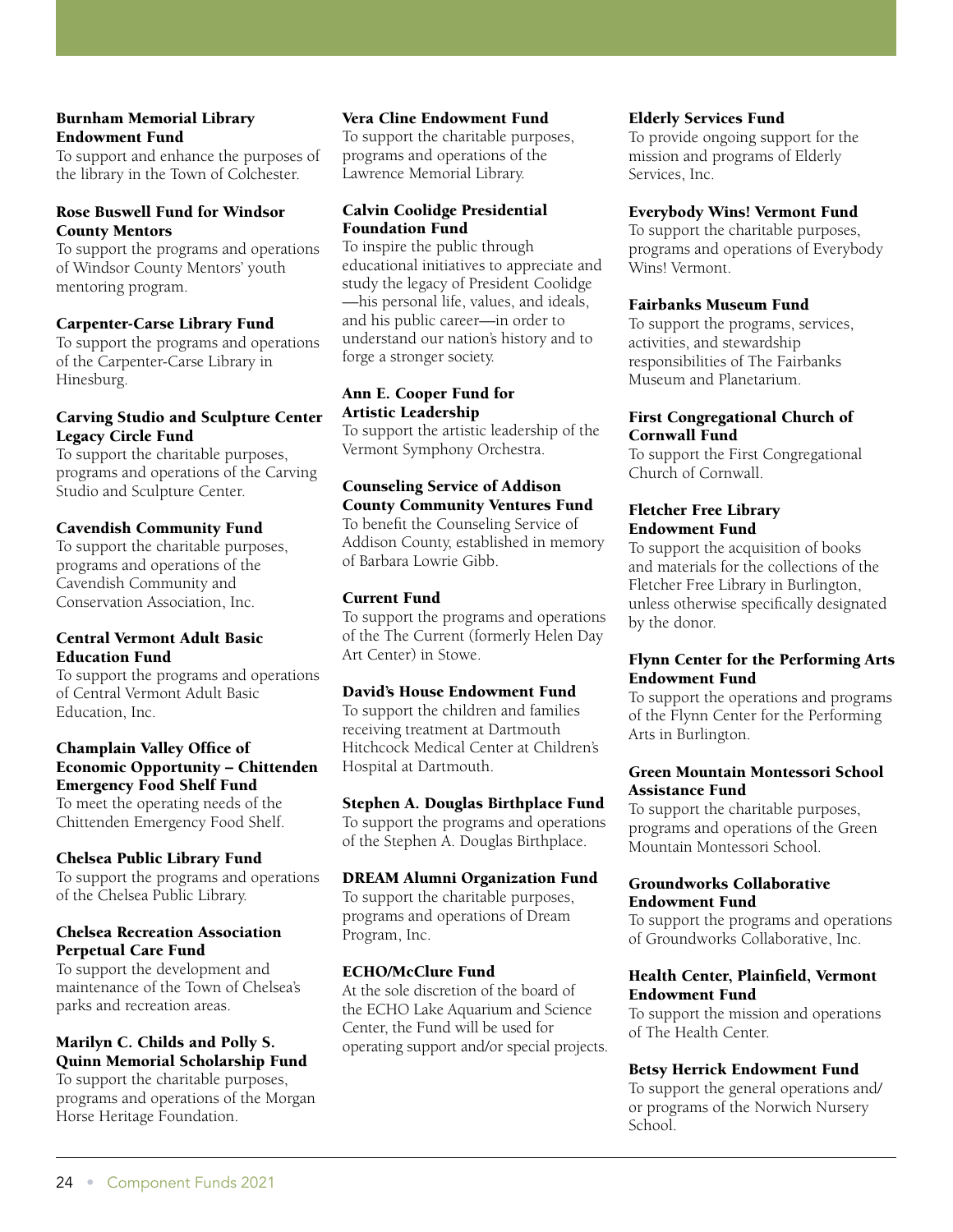# Hogback Mountain Endowment Fund

To support the charitable purposes, programs and operations of the Hogback Mountain Conservation Association.

# HomeShare Vermont Fund

To support the charitable purposes, programs and operations of HomeShare Vermont.

# HOPE for the Future Fund

To support the charitable purposes, programs and operations of Addison County Community Action Group (d/b/a HOPE - Helping Overcome Poverty's Effects).

# Frances P. Hyde Fund

To support the charitable purposes, programs and operations of the Bradford Public Library.

# Intervale Center Fund

To support the programs and operations of the Intervale Center.

# JCOGS Fund

To support the charitable purposes, programs and operations of the Jewish Community of Greater Stowe.

# Jericho Underhill Land Trust Fund

To seek, support, and hold land and land conservation easements within Vermont.

# Jeudevine Memorial Library Endowment Fund

To support the charitable purposes, programs and operations of the Jeudevine Memorial Library.

# Jeudevine Memorial Library Muriel Henson Fund

To support the purchase of books of interest for juvenile and young adult patrons.

# Karme Choling Endowment Fund

To support the charitable purposes, programs and operations of Karme Choling.

#### King Street Center Endowment Fund To support the mission and purpose of the King Street Center in Burlington.

# Kroka Scholarship Endowment Fund

To support the Vermont-based charitable purposes, programs and operations of Kroka Expeditions.

# Lake Champlain Committee Lake Restoration and Protection Fund

To support the programs and operations of the Lake Champlain Committee.

#### Lake Champlain Land Trust Fund To support the operations of the Lake

Champlain Land Trust.

# Lake Champlain Waldorf School Endowment Fund

To support the programs and operations of the Lake Champlain Waldorf School in Shelburne.

# Lake Fairlee Association Fund

To support the charitable purposes, programs and operations of the Lake Fairlee Association.

# Lincoln Library Fund

To support and enhance the purposes, programs, and operations of the Lincoln Library.

# Local Motion A.C.T.I.V.E. Fund

To support the programs of Local Motion and to fund initiatives that foster active transportation and recreation (walking, bicycling, running, crosscounty skiing, and other non-motorized modes) in Vermont.

# Mad River Watershed Fund

To support the charitable purposes, programs and operations of Friends of the Mad River.

# MALT Hurd Grassland Endowment Fund

To support the ownership, use, programming and management of the Hurd Grassland as defined in the Memo of Understanding between Otter Creek Audubon Society and Middlebury Area Land Trust.

# Maple Corner Community Center Fund

To first support the maintenance and operation of the Maple Corner Community Center, and second, support its programs.

# Merck Forest and Farmland Center Fund

To support the programs, activities, and capital needs of the Merck Forest Foundation, Inc., doing business as the Merck Forest and Farmland Center of Rupert.

# Middlebury Area Land Trust Stewardship Fund

To support the operation of Middlebury Area Land Trust's Conservation Stewardship Program, a program that monitors and enforces rights on perpetual conservation easements and fee-held conservation properties throughout the region.

# Morgan Horse Heritage Foundation Endowment Fund

To support the charitable purposes, programs and operations of the Morgan Horse Heritage Foundation.

# NAMI-VT Fund

To support the charitable purposes, programs and operations of NAMI-VT.

# Fund for North Bennington

To support charitable programs, projects, and activities in North Bennington.

#### Fund for North Bennington's Conservation and Stewardship Fund

To support the acquisition, maintenance, preservation, conservation, and public use of natural areas, open spaces, and historic properties in North Bennington and its environs.

# North Chapel Endowment Fund

To support the charitable purposes, programs and operations of the North Universalist Chapel Society.

# NOFA Vermont Endowment Fund

To support the charitable purposes, programs and operations of Northeast Organic Farming Association of Vermont.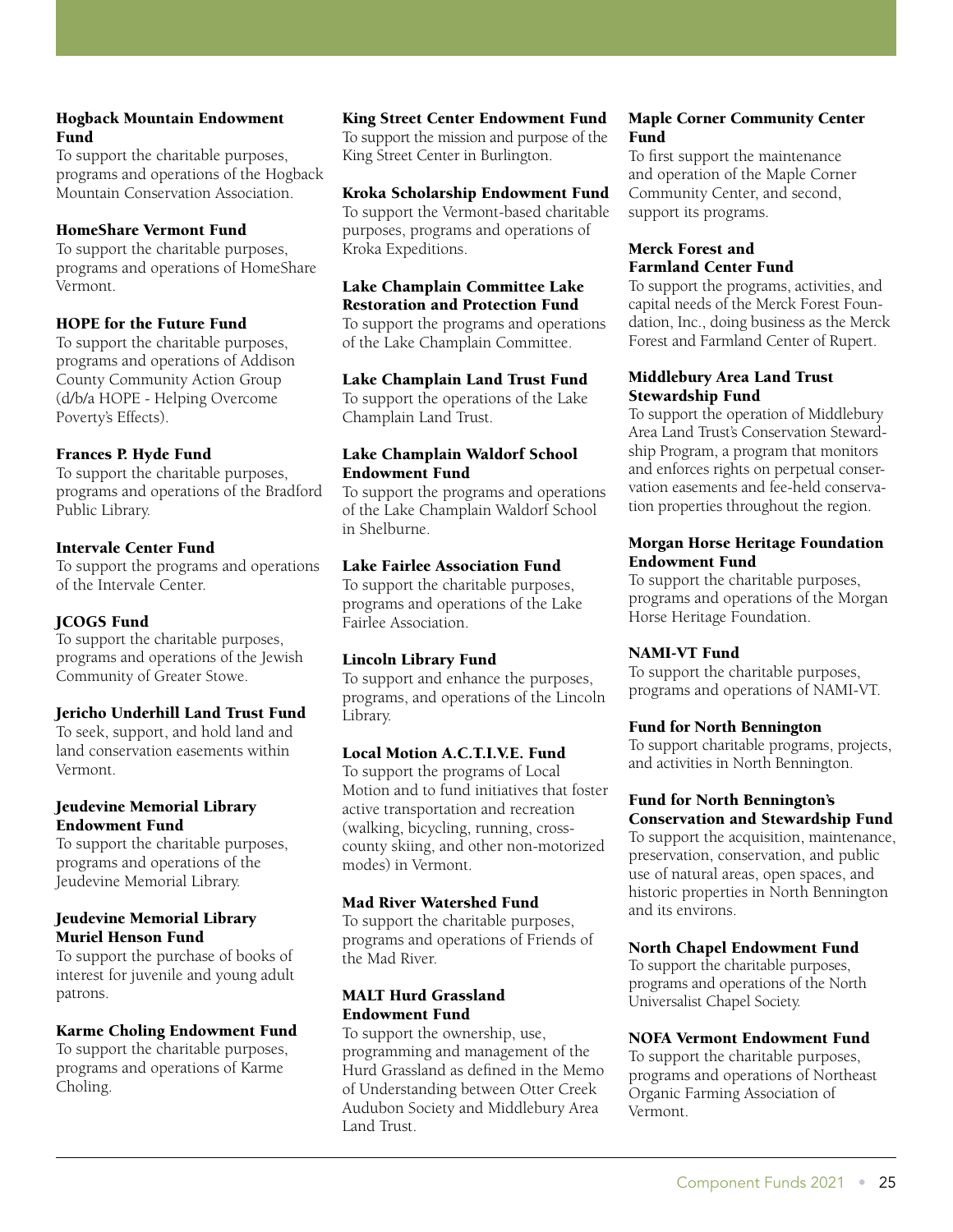#### Northeast Kingdom Council on Aging Fund

To help seniors and their families live with dignity and independence.

# NorthWoods Stewardship Center Fund

To support the programs and operations of the NorthWoods Stewardship Center.

# OCAS Hurd Grassland Endowment Fund

To support the ownership, use, programming and management of the Hurd Grassland as defined in the Memo of Understanding between Otter Creek Audubon Society and Middlebury Area Land Trust.

# Open Door Clinic Fund

To support the charitable purposes, programs and operations of the Open Door Clinic.

# Passumpsic Valley Land Trust Fund

To support stewardship and monitoring activities on Passumpsic Valley Land Trust properties.

# Pawlet Library Growth Fund

To expand the growth and development of the Pawlet Public Library.

# Pawlet Scholarship Fund

To support educational purposes for the residents of Pawlet.

# Pierson Library Fund

To support and enhance the purposes of the Pierson Library of Shelburne.

# Pinnacle Stewardship Endowment Fund - LT

To support the charitable purposes, programs and operations of the Windmill Hill Pinnacle Association.

# Pinnacle Stewardship Endowment Fund - SR

To support the charitable purposes, programs and operations of the Windmill Hill Pinnacle Association.

# Pittsford Historical Society Fund

To support the programs and operations of the Pittsford Historical Society.

# Pope Memorial Library Fund

To support and enhance the purposes of the Pope Memorial Library in Danville.

# Preservation Fund for the Peacham Congregational Church

To preserve, maintain, repair and improve the building and the organ owned and maintained by the Peacham Congregational Church located on Church Street in Peacham.

# Preservation Trust of Vermont Fund

To support the work of the Preservation Trust of Vermont.

# Putney Community Cares Fund

To support the programs and operations of Putney Community Cares.

# Putney Mountain Association Fund

To support the charitable purposes, programs, and operations of Putney Mountain Association, Inc.

# Quarry Hill School Fund

To support the programs and operations of the Quarry Hill School in Middlebury.

# Susan E. Quinn Fund for the Flynn Center for the Performing Arts

To support the youth programs of the Flynn Center for the Performing Arts in Burlington.

# Randolph Senior Center Endowment Fund

To support the programs and purposes of the Greater Randolph Senior Citizens Center.

# Rescue, Inc. Endowment Fund

To support the charitable purposes, programs and operations of Rescue, Inc.

# RFL Ogden Youth Fund

To support the purchase of books and e-books for adults and young people.

# Richmond Congregational Church Fund

To support the charitable purposes, programs and operations of the Richmond Congregational Church.

# Fund for River Arts

To support the charitable purposes, programs and operations of River Arts of Morrisville, Inc.

#### River Gallery School Endowment Fund

To support the charitable purposes, programs and operations of the River Gallery School, Inc.

# Royalton Memorial Library Association Endowment Fund

To support the charitable purposes, programs and operations of the Royalton Memorial Library Association.

# Rutland Regional Medical Center Fund

To support the programs and operations of the Rutland Regional Health Services Fund without restriction.

# St. Johnsbury Athenaeum Fund

To support the mission and purposes of the St. Johnsbury Athenaeum, a public library and art gallery.

# Senior Solutions Fund

To support the programs and operations of Senior Solutions.

# Shao Shan Temple - Priest and Temple Fund

To support the charitable purposes, programs and operations of the Shao Shan Temple, Inc.

# Shelburne Farms Endowment Fund

To support the programs and operations of Shelburne Farms.

#### Sara/Michael Silberberg Memorial Fund for Arts Education

To support programs in arts education and enrichment at Frog Hollow Craft Association, Inc.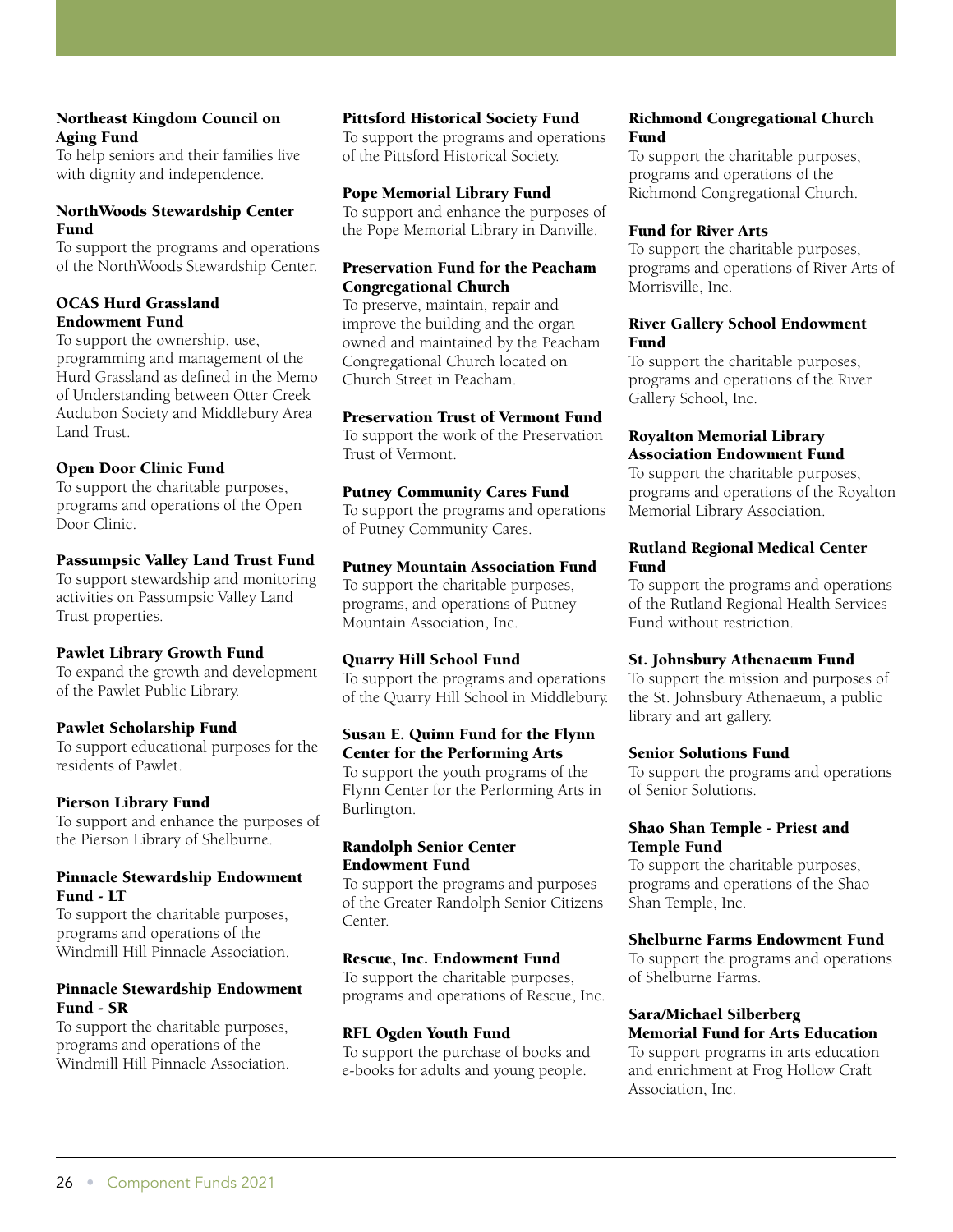#### Helen B. and Murry A. Snyder Fund for Rutland Dismas House

To support the programs and operations of Rutland Dismas House.

# Spectrum Youth and Family Services Fund

To support the programs and operations of Spectrum Youth and Family Services.

# Stark Mountain Fund

To support the charitable purposes, programs and operations of Stark Mountain Foundation, Inc.

# Stark Mountain Paradise Fund

To support the ongoing needs of the projects of the Preserve Our Paradise campaign as well as to sustain and support the winter skiing experience and recreational activities on General Stark Mountain.

# Stowe Rescue Squad Fund

To support the charitable purposes, programs and operations of the Stowe Rescue Squad, Inc.

#### Temple Sinai Endowment Fund

To support the programs and operations of the Congregation of Temple Sinai, Inc.

#### Tinmouth Community Continuing Education Fund

To support the Tinmouth Community Fund's continuing education scholarship awards.

#### Tinmouth Community Endowment Fund

To support the charitable purposes, programs and operations of the Tinmouth Community Fund.

#### Turtle Island Children's Center Fund

To support the programs and operations of the Turtle Island Children's Center in Montpelier.

# Tuttle-Japan Fund

To encourage youth exchange between Rutland area students and young people of the Far East, with a preference for the RISE program.

# Alexander Twilight Legacy Fund

To support the Orleans County Historical Society d/b/a Old Stone House Museum buildings, grounds and collections.

#### United Way of Addison County Endowment Fund

For general support of the United Way and its agencies.

# United Way of Northwest Vermont Endowment Fund

To support human service programs in Chittenden County.

#### Vergennes Opera House Endowment Fund

To support preservation, operation and programs of the Vergennes Opera House.

# Vermont Adaptive Ski and Sports Endowment Fund

To support the charitable purposes, programs and operations of Vermont Adaptive Ski and Sports.

#### Vermont Arts Council Fund

To support the operations of The Vermont Council on the Arts, Inc. D/B/A Vermont Arts Council.

# Vermont Arts Council Margot J. George Community Art Fund

To support the Vermont Arts Council's programming and/or events that serve the needs of central Vermont cultural organizations.

#### Vermont Audubon Council Wetland Fund

To support the monitoring and preservation of wetlands in Vermont and to further the work of Audubon Vermont.

# Vermont Commons School Fund

To provide support for the Vermont Commons School without restriction.

# Vermont Coverts Fund

To support the programs and operations of Vermont Coverts, Inc.

# Vermont Folklife Center Endowment Fund

To support the programming and general operations of the Vermont Folklife Center in Middlebury.

#### Vermont Humanities Council Fund

To support the programs and operations of the Vermont Humanities Council.

# Vermont Institute of Natural Science Fund

To protect Vermont's natural heritage through environmental education and research.

#### Vermont Land Trust Stewardship Endowment Fund

To support the operation of the Vermont Land Trust's Conservation Stewardship Program, a program which monitors and enforces perpetual conservation easements on properties throughout Vermont.

#### Vermont Land Trust/Vermont Housing Conservation Board Stewardship Endowment Fund

To support the operation of the Vermont Land Trust's Conservation Stewardship Program, a program which monitors and enforces perpetual conservation easements on properties throughout Vermont, the conservation of which has been funded in whole or in part by the Vermont Housing and Conservation Board.

#### Vermont Nature Conservancy Fund

To support the activities of The Nature Conservancy, Vermont Chapter.

# Vermont Public Interest Research and Education Fund

To support the programs and operations of the Vermont Public Interest Research and Education Fund.

# Vermont Rural Development Fund

To support the charitable work and programs of the Vermont Council on Rural Development.

#### Vermont State 4-H Foundation Fund

To support the programs of the Vermont State 4-H Foundation.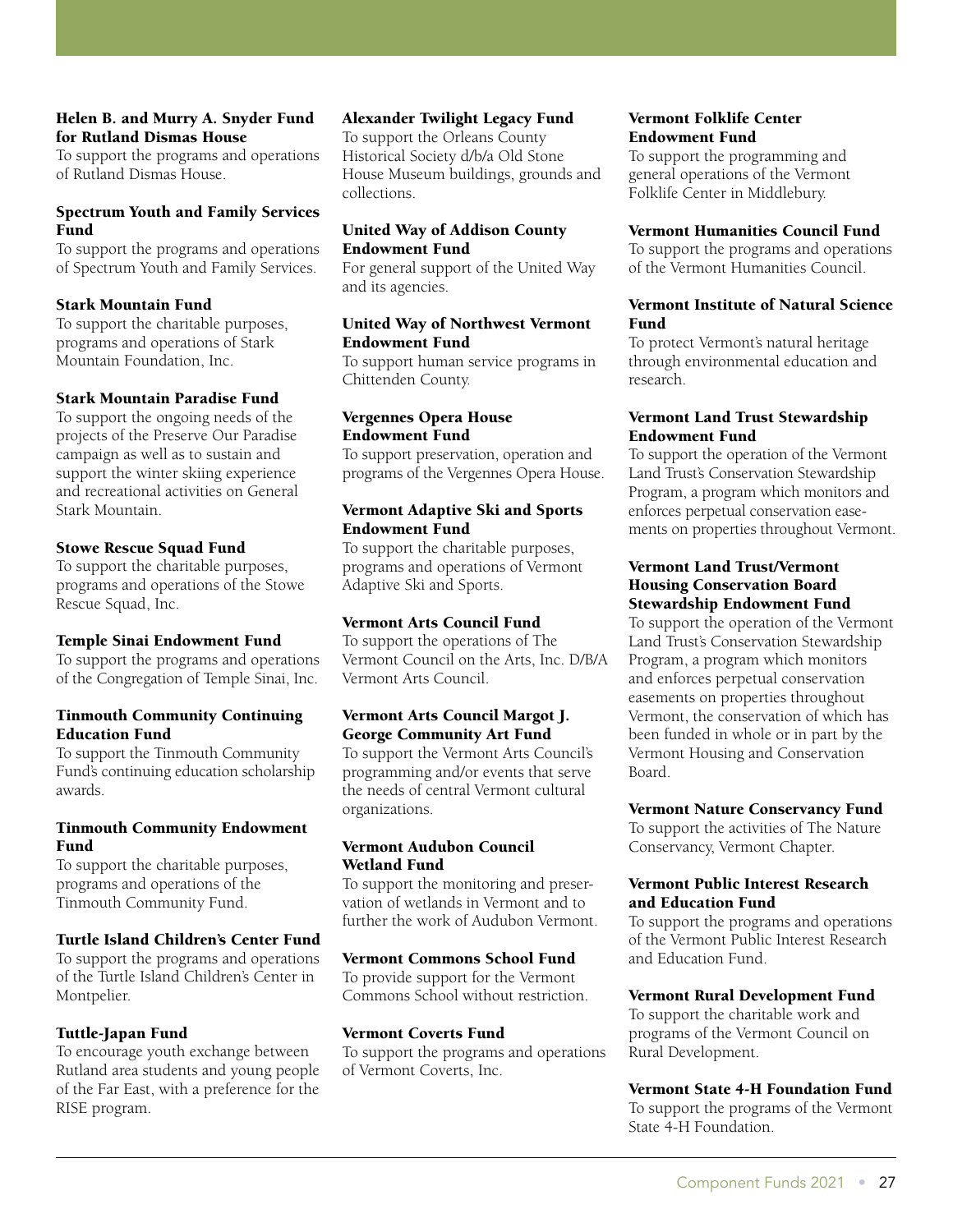# Vermont State 4-H Foundation Fund II

To support the programs and operations of Camp Ingalls.

# Vermont Studio Center Fund

To support the operations of the Vermont Studio Center in Johnson.

# Vermont Woodlands Association Fund

To support the programs and operations of Vermont Woodlands Association.

# Vermont Youth Conservation Corps Fund

To establish and support programs which promote conservation, education, and community services.

# Marion Ware Fund of the Richmond Congregational Church

To support the repairs and renovations to the Richmond Congregational Church building as it existed before the addition made in 1984.

# Waterbury Children's Library Fund

To support children's library services in Waterbury.

# Watershed Center Stewardship Fund

To support The Watershed Center and its mission, which is to promote stewardship of community resources and to conserve land that will remain open to the public for study and recreation.

# Wildlands Network Endowment Fund

To support the Vermont-based programs and operations of the Eastern Program Office of Wildlands Network.

# Windham County Reads Fund

To support the Bookmobile program at the Winston L. Prouty Center for Child Development.

# Women's Community Center Fund

To support the mission of the Women's Crisis Center in Brattleboro.

# Youth Services of Windham County Endowment Fund

To support the healthy development of young people.

# **Nonprofit Reserve Funds**

# Addison County Children's Literacy Fund

To support the charitable purposes, programs and operations of the United Way of Addison County.

# Addison County Home Health and Hospice Fund

To support the charitable purposes, programs and operations of Addison County Home Health and Hospice, Inc.

# Aldrich Memorial Association Fund

To support the charitable purposes, programs and operations of the Aldrich Memorial Association.

# Aloha Foundation Fund

To support the charitable purposes, programs and operations of the Aloha Foundation.

# APSV Reserve Fund

To support the charitable purposes, programs and operations of the AIDS Project of Southern Vermont.

# Ascutney Outdoors Legacy Fund

To support the charitable purposes, programs and operations of Mt. Ascutney Outdoors, Inc.

# Bennington Project Independence Garden Fund

To support development and/or creation of garden scape at the Bennington Project Independence.

# Boys & Girls Club of Rutland County Reserve Fund

To support the charitable purposes, programs and operations of the Boys and Girls Club of Rutland County.

# Bristol Recreation Reserve Fund

To support the charitable purposes, programs and operations of the Bristol Recreation Club.

# Burklyn Arts Council Fund

To support the charitable purposes, programs and operations of the Burklyn Arts Council.

# Burlington City Arts Reserve Fund

To support the charitable purposes, programs and operations of the Burlington City Arts Foundation.

# Burlington Schools Foundation Fund

To support the charitable purposes, program and operations of the Burlington Schools Foundation.

# George and Sue Cady Access and Production Fund

To support the charitable purposes, programs, and operations of the Town Hall Theater, Inc.

# Calais Community Fund

To support the charitable purposes, programs and operations of the Calais Community Fund, Inc.

# Camp Outright Fund

To support the charitable purposes, programs and operations of Outright Vermont.

# Carpenter-Carse Library Guarino Fund

To support the charitable purposes, programs, and operations of the Carpenter-Carse Library.

# Central Vermont Adult Basic Education Reserve Fund

To support the charitable purposes, programs, and operations of Central Vermont Adult Basic Education, Inc.

# Central Vermont Council on Aging Fund

To support the charitable purposes, programs and operations of the Central Vermont Council on Aging.

# Circle Fund

To support the charitable purposes, programs and operations of Circle, Inc.

# Anne Commire Fund for Women in the Humanities

To support projects at the Vermont Humanities Council created by, led by, or benefitting women writers and scholars.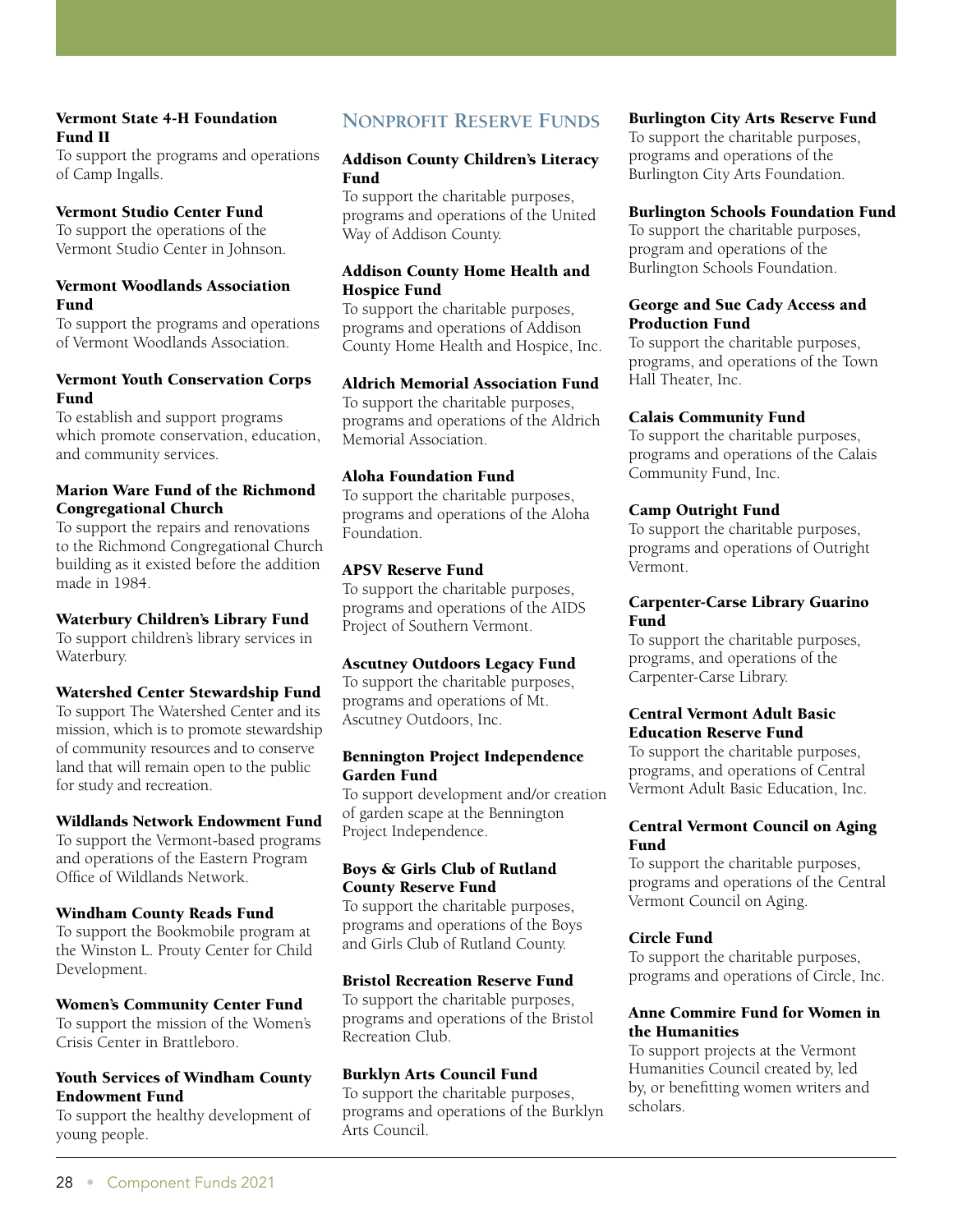# CVEDC Fund

To support the charitable purposes, programs and operations of the Champlain Valley Educator Development Center.

# Dover Free Library Fund

To support the charitable purposes, programs and operations of the Dover Free Library.

#### ECHO Restricted Endowment Fund

To support the charitable purposes, programs and operations of the Leahy Center for Lake Champlain, Inc.

#### ECHO Unrestricted Endowment Fund

To support the charitable purposes, programs and operations of the Leahy Center for Lake Champlain, Inc.

# Evergreen Preschool Reserve Fund

To support the charitable purposes, programs and operations of the Evergreen Preschool.

#### Friends of the Vermont State House Fund

To support the charitable purposes, programs and operations of the Friends of the Vermont State House, Inc.

# Margot J. George Fund

To support Vermont Humanities Council programming and/or events, with a preference for those held in Montpelier.

# Peter A. Gilbert Fund

To support Vermont Humanities Council programming and/or events.

# Glover Public Library Fund

To support the charitable purposes, programs, and operations of the Glover Public Library.

# GNAT Community Media Fund

To support the charitable purposes, programs and operations of Greater Northshire AccessTelevision, Inc.

#### Greater Randolph Senior Citizens Fund

To support the charitable purposes, programs and operations of the Greater Randolph Senior Citizens Center.

#### Green Mountain Farm-to-School Fund

To support the charitable purposes, programs and operations of Green Mountain Farm-to-School, Inc.

# Hiland Hall Garden Fund

To support the charitable purposes, programs and operations of the Friends of Hiland Hall Gardens, Inc.

# Hannah's House Fund

To support the charitable purposes, programs, and operations of Hannah's House, Inc.

#### Jantos Fund

For the discretionary use of the minister of the North Universalist Chapel Society in providing outreach and pastoral care to individuals and families in the Woodstock community and beyond, and to address needs aligned with the church's vision of social justice.

# KidSafe Collaborative Reserve Fund

To support the charitable purposes, programs and operations of KidSafe Collaborative.

# R.K. Kittay Library Fund

To support the charitable purposes, programs and operations of the R.K. Kittay Public Library.

# Lake Champlain Committee Reserve Fund - Long-Term

To support the charitable purposes, programs and operations of the Lake Champlain Committee.

# Lake Champlain Committee Reserve Fund - Mid-Term

To support the charitable purposes, programs and operations of the Lake Champlain Committee.

# Lake Fairlee Association Reserve Fund

To support the charitable purposes, programs and operations of the Lake Fairlee Association.

#### Lamoille Family Center Reserve Fund

To support the charitable purposes, programs and operations of the Lamoille Family Center, Inc.

#### Lawrence Lane Fund

To support the charitable purposes, programs and operations of the Lawrence Memorial Library.

# Laraway Youth & Family Services Reserve Fund

To support the charitable purposes, programs and operations of Laraway Youth & Family Services.

# Maclure Library Reserve Fund

To support the charitable purposes, programs and operations of the Maclure Library.

#### Marshall Fund

To benefit the youth of Hardwick, Walden, Woodbury, Wolcott, Craftsbury, and Greensboro, Vermont.

# Merck Forest and Farmland Center Reserve Fund

To support the charitable purposes, programs and operations of the Merck Forest and Farmland Center.

# Middlebury Community Music Center Fund

To support the charitable purposes, programs and operations of the Middlebury Community Music Center.

#### Middlebury Studio School Fund

To support the charitable purposes, programs and operations of the Middlebury Studio School.

#### Mosaic Fund

To support the charitable purposes, programs and operations of Mosaic Vermont, Inc.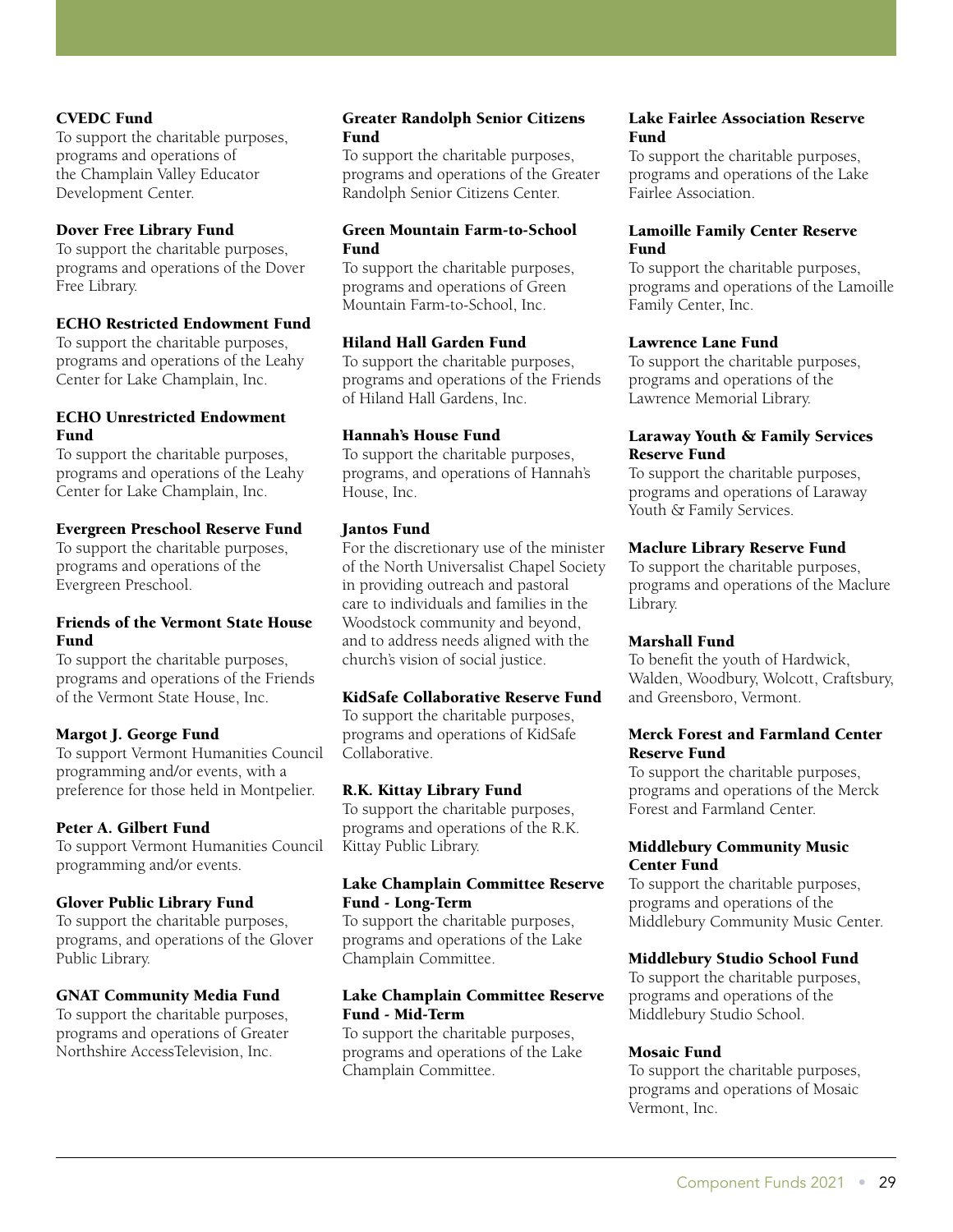# Mount Holly Historical Museum Fund

To support the charitable purposes, programs and operations of the Mount Holly Community Historical Museum.

# Mount Holly Town Library Fund

To support the charitable purposes, programs and operations of the Mount Holly Town Library.

# NOFA Vermont Reserve Fund

To support the charitable purposes, programs, and operations of Northeast Organic Farming Association, Inc.

# North Branch Nature Center Reserve Fund

To support the charitable purposes, programs and operations of the North Branch Nature Center.

# North Universalist Chapel Society Nonprofit Reserve Fund

To support the charitable purposes, programs, and operations of the North Universalist Chapel Society in Woodstock.

# Northeast Kingdom Council on Aging Reserve Fund

To support the charitable purposes, programs and operations of the Northeast Kingdom Council on Aging.

# Northeast Kingdom Youth Services Fund

To support the charitable purposes, programs and operations of the Northeast Kingdom Youth Services.

# Northern Forest Center Fund

To support the charitable purposes, programs and operations of the Northern Forest Center.

# Northern Rivers Land Trust Fund

To support long-term protection of lands under conservation easements.

# Northern Vermont AHEC Fund

To support the charitable purposes, programs and operations of the Northern Vermont Area Health Education Center.

# Oak Hill Children's Center Reserve Fund

To support the charitable purposes, programs and operations of the Oak Hill Children's Center.

# Ompompanoosic Community Trust Fund

To support the charitable purposes, programs and operations of the Ompompanoosic Community Trust, Inc.

# Ottauquechee Health Foundation Fund

To support the charitable purposes, programs and operations of the Ottauquechee Health Foundation.

# Parks Foundation of Burlington Opportunity Reserve Fund

To support the charitable purposes, programs and operations of the Parks Foundation of Burlington.

# Parks Foundation Donor Restricted Projects Fund

To support named projects at the Parks Foundation of Burlington.

# Pawlet Public Library Reserve Fund

To support the charitable purposes, programs and operations of the Pawlet Public Library.

# Pittsford Historical Society Reserve Fund

To support the programs and operations of the Pittsford Historical Society.

# PVLT Reserve Fund

To support the charitable purposes, programs and operations of the Passumpsic Valley Land Trust.

# Dr. Burnett Rawson Fund

To support the charitable purposes, programs and operations of the Deborah Rawson Memorial Library (a library within the Jericho Underhill Library District).

# Rescue, Inc. Investing in Our Communities Fund

To support the charitable purposes, programs and operations of Rescue, Inc.

# RFL Legacy Fund

To support the charitable purposes, programs and operations of the Rutland Free Library.

# RFL Programs and Materials Fund

To support the purchase of books and equipment; to support films, lectures and other programs of a cultural nature to allow for free admission; and to support a salary of a qualified person to plan and coordinate such programs as detailed in the Nellie Grimm Fox Trust Agreement.

# Richmond Historical Society Ware Fund

To support the charitable purposes, programs, and operations of the Richmond Historical Society.

# Richmond Land Trust Stewardship Fund

To support the charitable purposes, programs, and operations of the Richmond Land Trust.

# River Gallery School Reserve Fund

To support the charitable purposes, programs and operations of the River Gallery School.

# Kellen Sams Training Fund

To provide Vermont Adaptive Ski and Sports with scholarship funding for training and personal development.

# SEVCA Nonprofit Reserve Fund

To support the charitable purposes, programs and operations of Southeastern Vermont Community Action.

# Solomon Wright Public Library Fund

To support the charitable purposes, programs, and operations of the Solomon Wright Public Library in Pownal.

# St. Johnsbury History and Heritage Fund

To support the charitable purposes, programs and operations of the St. Johnsbury History and Heritage Center.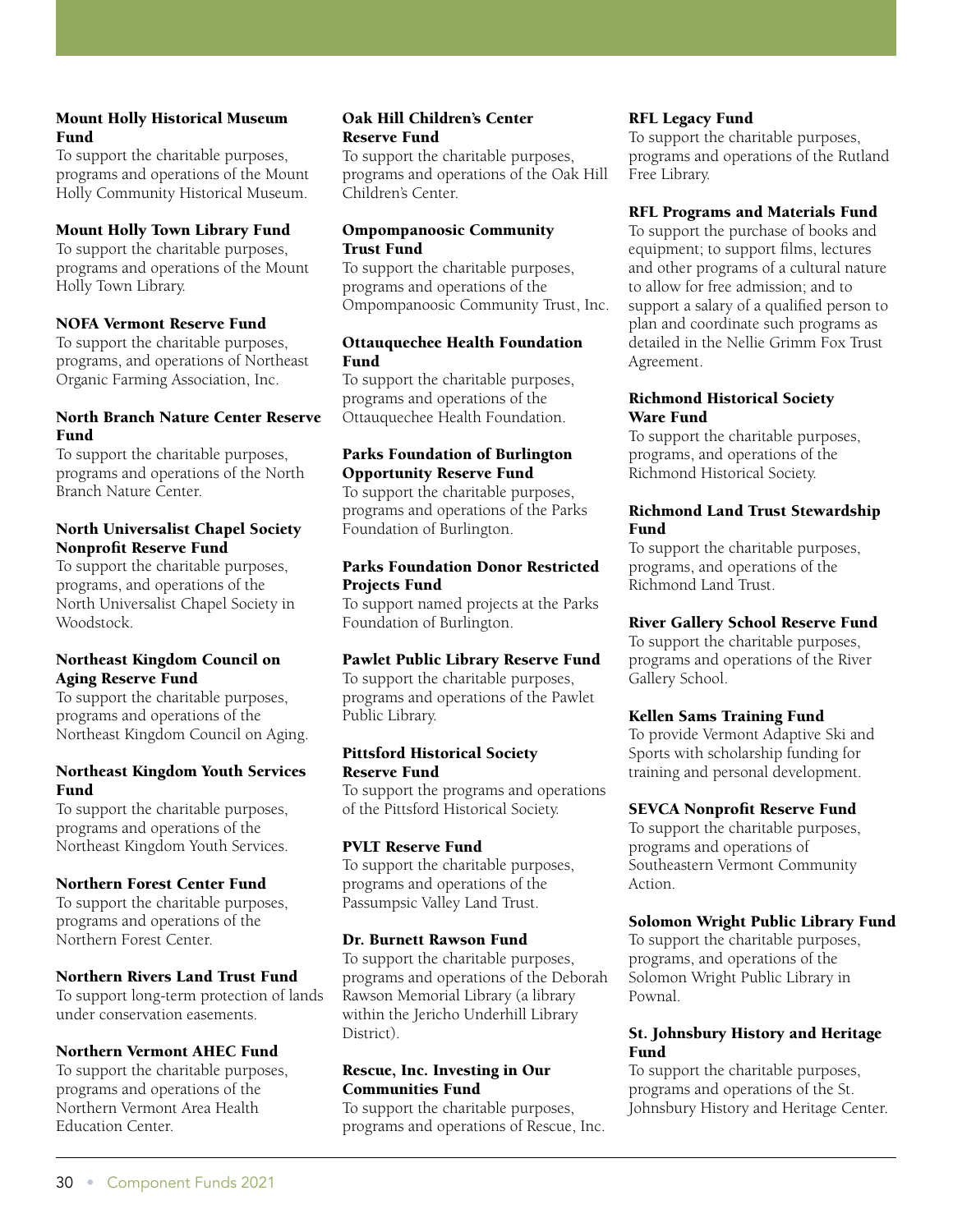#### Stowe Community Fund

To support the charitable purposes, programs and operations of Friends of Stowe Vibrancy, Inc.

#### Stowe Historical Society 2015 Fund

To support the charitable purposes, programs and operations of the Stowe Historical Society.

#### Victor R. Swenson Fund

To recognize an outstanding Vermont humanities educator in grades 6-12.

#### TAM Reserve Fund

To support the charitable purposes, programs and operations of the Middlebury Area Land Trust.

#### Tinmouth Community Reserve Fund

To support the charitable purposes, programs and operations of the Tinmouth Community Fund.

#### Town Meeting Television Sustainability Fund

To support the charitable purposes, programs and operations of the Chittenden County Government Access Channel Trust.

#### Townshend Library Growth Fund

To support the charitable purposes, programs and operations of the Townshend Public Library.

#### Underhill Historical Society Reserve Fund

To support the charitable purposes, programs and operations of the Underhill Historical Society.

#### Vermont Adaptive Ski and Sports Reserve Fund

To support the charitable purposes, programs and operations of Vermont Adaptive Ski and Sports.

#### Vermont Coverts Reserve Fund

To support the charitable purposes, programs and operations of Vermont Coverts: Woodlands for Wildlife, Inc.

#### Vermont Disaster Recovery Fund

To support the charitable purposes, programs and operations of the Vermont Long-Term Disaster Recovery Group, Inc.

# Vermont Humanities Reserve Fund

To support the charitable purposes, programs and operations of the Vermont Humanities Council.

#### Vermont Parks Forever Fund

To support the charitable purposes, programs and operations of Vermont Parks Forever.

#### Vermont Rural Development Fund

To support the work and programs of the Vermont Council on Rural Development.

#### Vermont Stage Arts Innovation Fund

To support Vermont Stage production expenses annually with Vermont Stage board approval.

#### Vermont Works for Women Fund

To support the charitable purposes, programs and operations of Vermont Works for Women.

#### VITA-Learn Fund

To support the charitable purposes, programs and operations of VITA-Learn.

#### VNA & Hospice of the Southwest Region Fund

To support the charitable purposes, programs and operations of the VNA & Hospice of the Southwest Region, Inc.

#### VPA Fund

To support the charitable purposes, programs and operations of the Vermont Principals' Association.

#### Bud Wolcott Scholarship Fund

To support the charitable purposes, programs and operations of Camp Thorpe, Inc.

#### WomenSafe Reserve Fund

To support the charitable purposes, programs and operations of WomenSafe, Inc.

#### Enid Wonnacott Fund

To support the charitable purposes, programs and operations of the Northeast Organic Farming Association of Vermont.

#### Dr. Mark N. Yorra Legacy Fund

To support the charitable purposes, programs and operations of the People's Health and Wellness Clinic.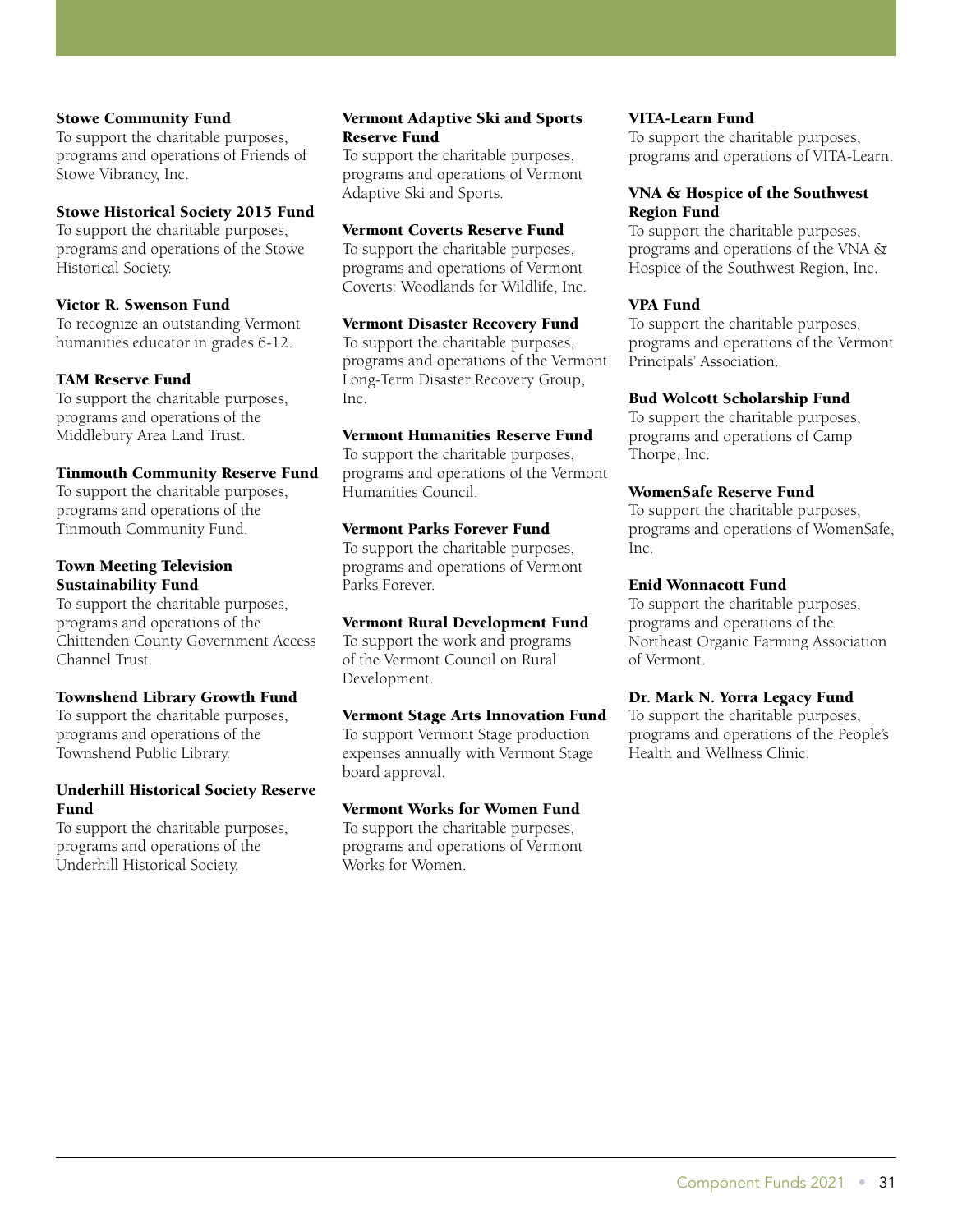# **Supporting Organizations**

*"Supporting Organizations," affiliated under special provisions of Section 509(a)(3) of the Internal Revenue Code, support charitable programs that advance the general mission of the "supported" public charity, in this case, the Vermont Community Foundation. We offer this form of charitable partnership as a cost-efficient and tax-wise alternative to private foundations for individuals and families seeking the feel of a private foundation but in partnership with the community foundation's expertise and community knowledge.* 

*Each Community Foundation-stewarded supporting organization retains its distinct identity, including separate legal status, governing boards, and investment management. Benefits include favorable tax treatment and exclusion from various restrictions placed on private foundations, access to Community Foundation staff services, and a greater governance role.*

> Addison Community Athletics Foundation Curtis Fund J. Warren and Lois McClure Foundation Let's Grow Kids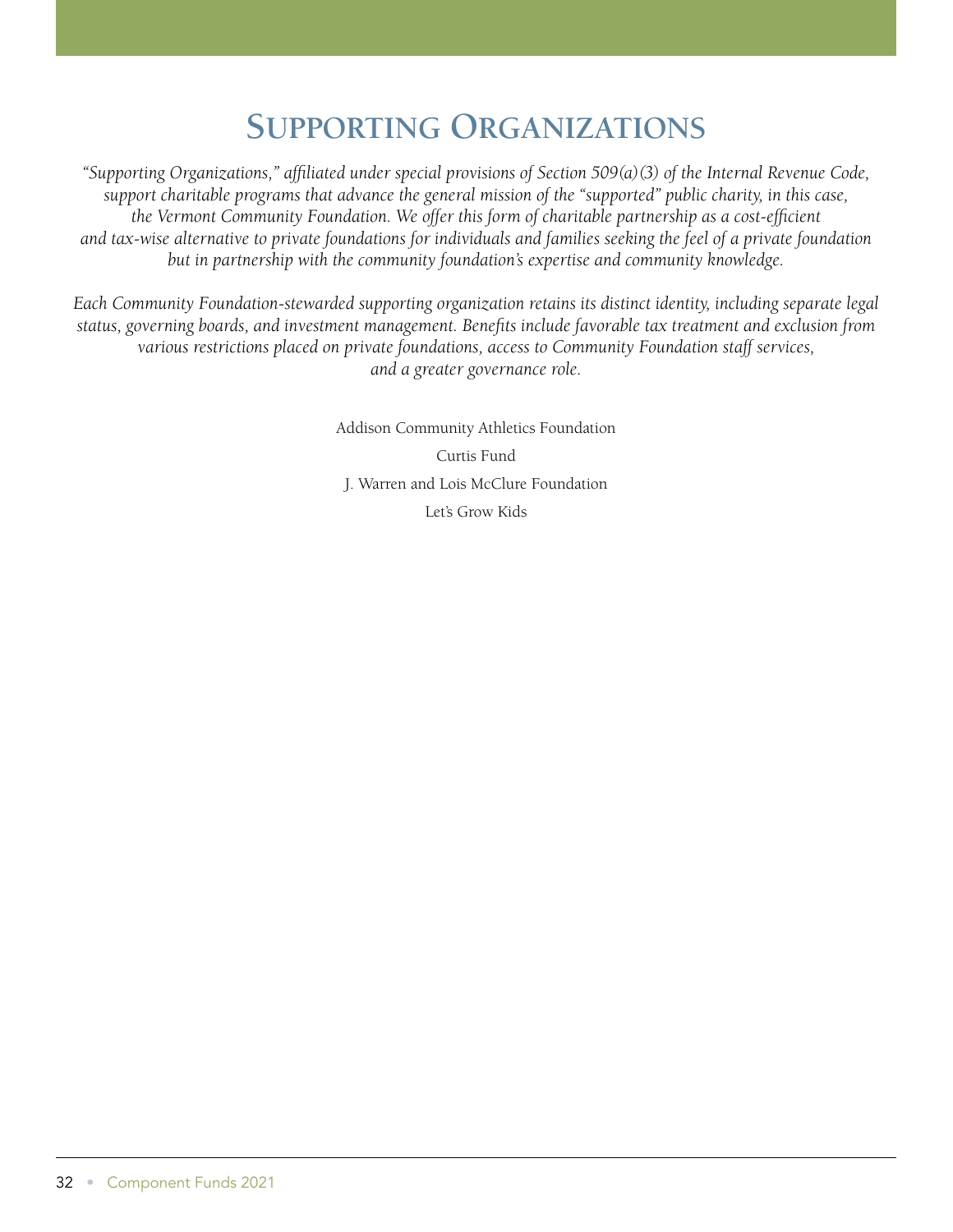# **EMERITUS FUNDS**

*Following is a list of funds that have been closed. The Vermont Community Foundation wishes to extend its deepest gratitude to fundholders for embracing the spirit of giving and making a lasting impact on Vermont communities.*

> *This same spirit guides us today as we strive to spark philanthropy, increase its effectiveness, and fuel its growth for the good of Vermont.*

John Abajian, Jr. - John E. Mazuzan, Jr. Anesthesia Fund Acorn Fund Amity Rebekah Lodge #7 Scholarship Fund Annenburg Foundation Fund Apis Fund Don and Peg Arnold Scholarship Fund Arnold-McKenna Fund Arnold-Tilton Fund Ascutney Mountain Audubon Scholarship Fund Joan and Jim Ashley Fund Autumn Harp Foundation Fund Baird Farm Fund Bardwell to Stillwater Trail Fund Barrett Fund Roland Batten Fund Mollie Beattie Internship Endowment Fund Better World Fund Birth to Three Fund Black Locust Fund Black River Tools for Technology Fund Bloomfield Family Fund Bluebird Fund Bodhi Fund Born to Read Fund Bread Loaf Corporation's Ronald Mainelli Scholarship Fund

Lincoln Brownell Fund Burton Trust Fund Byrne Teacher Award Fund Carnegie Starting Points Fund Carris Fund Catamount Arts Education Fund Cavanaugh Fund for End of Life Services Cave Family Fund Gray Gibson Cavanaugh Fund Champlain Housing Trust Legacy Fund Joanne L. Cheever Scholarship Fund Child Care Fund of Vermont Climate Action Fund Coming Together Fund Community Action Brattleboro Area Fund Community Services Center Fund Concept2 Fund Connecticut River Association Fund Jessie B. Cox Charitable Fund Johanna Darrow Fund Elizabeth J. Davis Scholarship Fund Robert and Dietra Davis Fund Lisa DeFrancis Cancer Fund Demont Difference Fund Demosthenes Fund Department of Education Fund Larry Diette Scholarship Fund Ditto Fund North

Drug Prevention and Safety Fund for Vermont Teens Dorothy Drunsic Community Project Fund Drumheller Charitable Fund East Hill Fund William and Beryl Eddy Fund Ecovillage Fund Edwards Child Care Scholarship Fund Equinox Preservation Trust Fund Ethan Allen Homestead Endowment Fund Ethan Allen Memorial Tower Fund Linda Louise Felch Memorial Scholarship Fund First Night Burlington Sustainability Fund Ford/MacArthur Challenge Fund Freeman Foundation Fund Fuel Buyer's Coop Fund Gailer School Fund Generations Child Care Center Endowment Fund Frog Hollow Middlebury Education Fund Charles Gamper Fund Geo-Bee Fund Nicholas and Victoria George Fund Getting Things Done for Vermonters Fund Goddard College Endowment Fund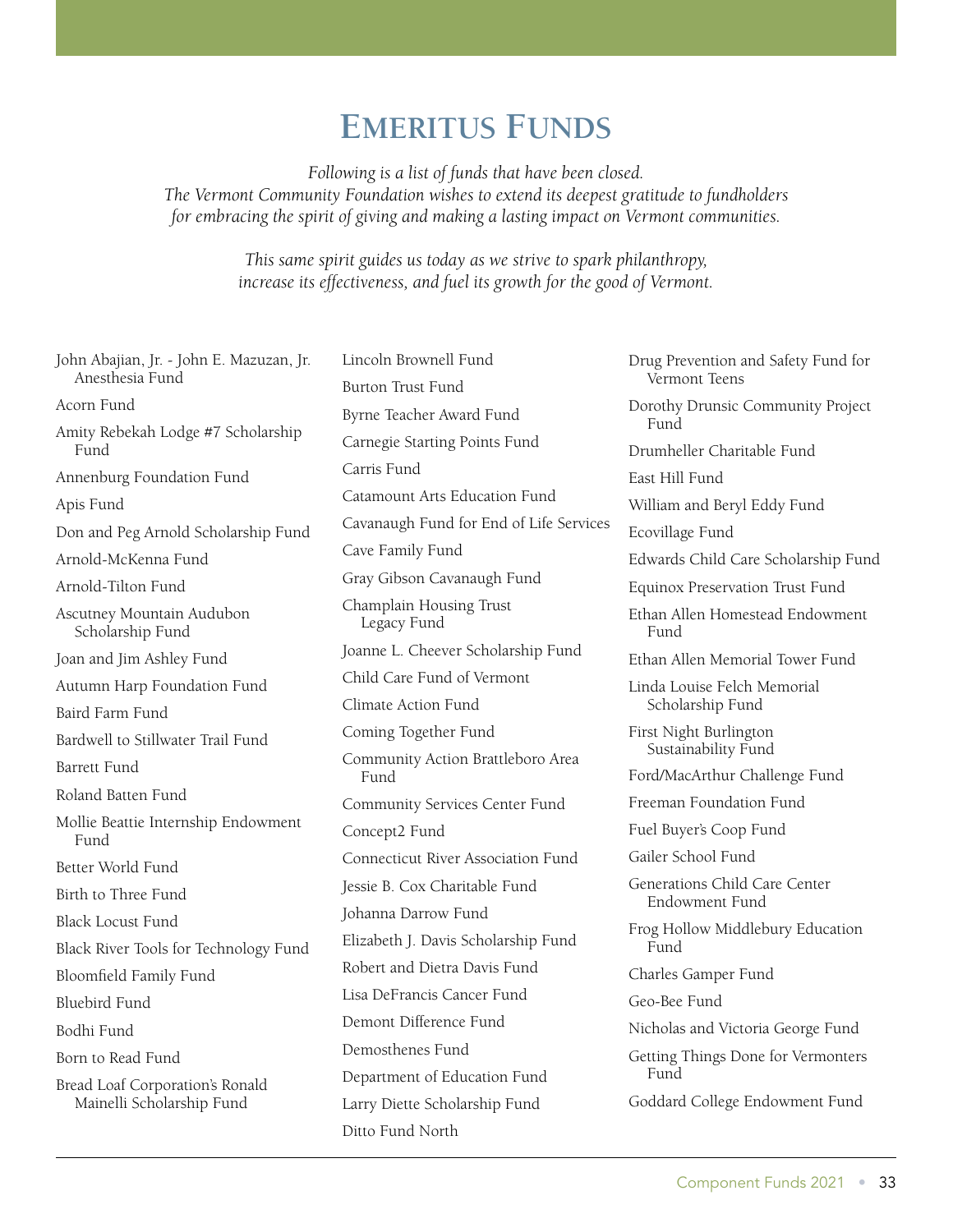Goldfinch Fund James Goldstone Memorial Fund Lorraine B. Good Fund Gordy and Gwen EMS Scholarship Fund Governor's Fund Green Mountain Dog Club Scholarship Fund Green Mountain High School Technology Fund Luther F. and Sally S. Hackett Fund Betty Heath Memorial Fund High Meadows General Gift Fund Hollender Fund Hubbard Fund Hundal Charitable Fund Hunger Free Vermont Fund Will Hutchinson Giving Fund IDX Employees Disaster Relief Fund IDX Fund Inspired Giving Fund Jenna's Fund Cynthia and Vincent Jones Fund Walter Edwin Jones, Jr. Fund Kane Family Fund Kannenstine Family Fund Kellogg-Hubbard Library Fund Kishin Fund Janusz Korczak Memorial Fund Max and Lois Kraus Charitable Fund Lake Champlain and Tributaries Restoration Fund Lake Champlain Basin Fund Diana Lawrence Music Memorial Fund Eleanor R. Liebman Fund for Adults with Serious Mental Illness Lilla Fund Ann C. Livingston Fund Local Nutrition Service Fund Lupine Fund

Bonnie Reid Martin Charitable Fund Maxi Fund Antoinette McCutcheon Foundation Fund McNeil Neighborhood Fund Mental Health Fund John Merck Fund Middlebury Child Care Pilot Project Fund Milburn Fund Rueben Miller Scholarship Fund Mitra Teague Luce Fund Montessori Education Scholarship Fund Sharon Morrison and Robert Shapiro Family Fund Mother's Money Fund Mount Philo Fund Mountain School General Fund John F. Mueller Scholarship Fund National Association of Insurance and Financial Advisors-Vermont Scholarship Fund New Castle Fund New Castle Fund II Noble Assurance Company Education Fund NOELHA Fund Norman Fund Northeast Kingdom Fund Okemo Community Challenge Fund Anne M. Orton Fund Paradise Fund Parents as Partners Fund Bethany Parsons Memorial Fund Ruth Partridge Fund Pawlet Library Fund Kevin Pearce Fund Remo and Donna Pizzagalli Fund Antonio and Rita Pomerleau Foundation, Inc.

Pomfret Fund Fred Powell Prize Fund Public Awareness Task Force Fund Putnam Passthrough Fund Randolph Rotary Endowment Fund Real Enterprises Fund Red Oak Fund Rhubarb Hill Fund Right Track Foundation Rivendell School District Fund Catharine M. Rogers Family Fund Rose Fund Gilman F. Robinson Fund Carol J. Ross Memorial Fund Matthew Rubin Fund Michael W. Russell Fund Sangha Fund Edgar R. Sather Family Charitable Fund School Finance Project Fund Andrew N. Scribner Community Trust Tim Serrell Memorial Fund Sheers Memorial Fund Sheldon Museum Fund for the Walter Cerf Gallery William Shillaber Fund Shoreham Bela Howe Fund Siasconset Fund Shake Hands with the World Fund Richard A. Snelling Center for Government Fund Snelling Memorial Fund Ruth Somers Family Fund Soule Family Fund Spizzerinctum Fund Spring Lake Ranch Spear Reserve Fund Jane Watson Stetson and E.W. Stetson III Fund Stiles Family Fund